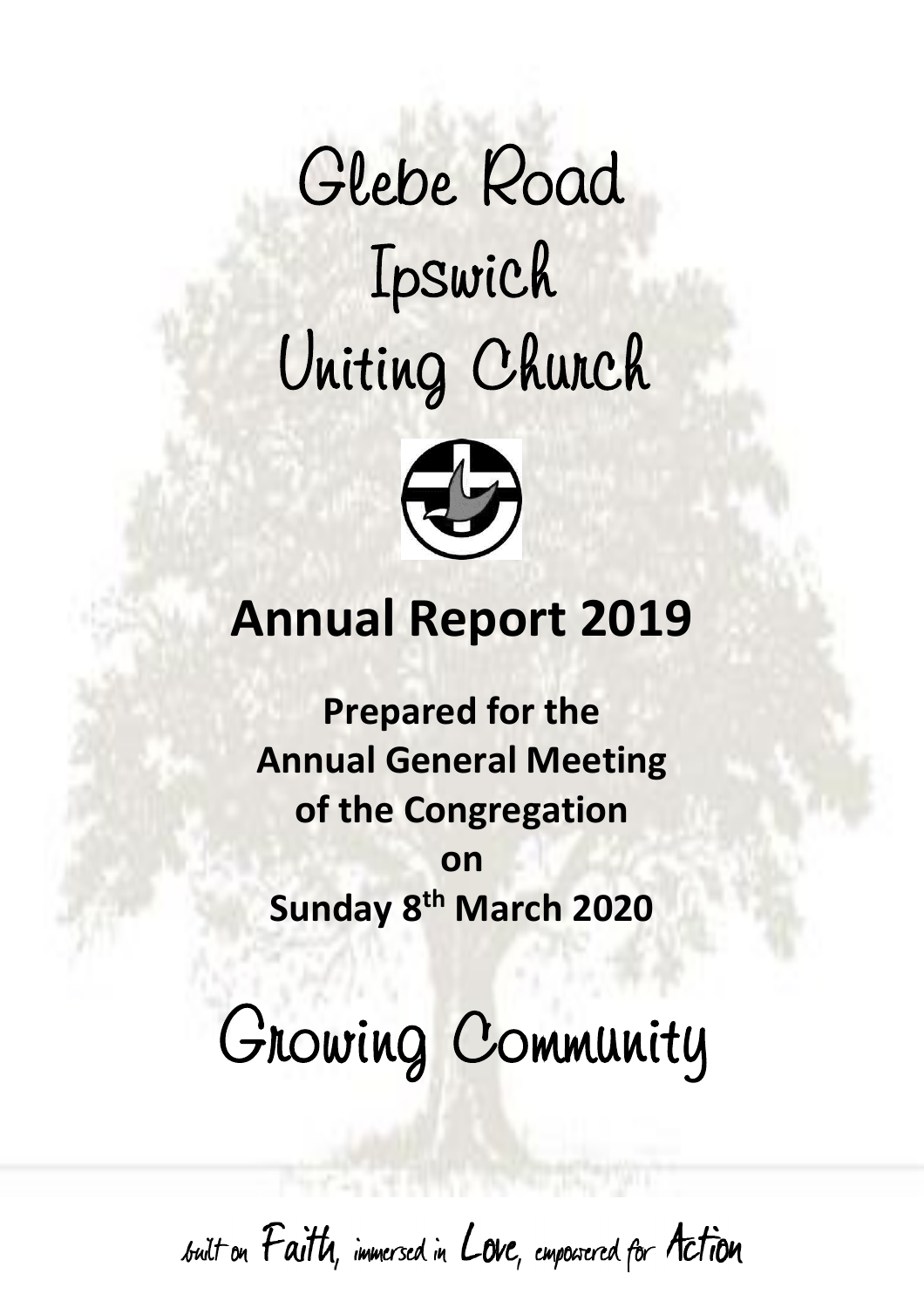## **CONTENTS**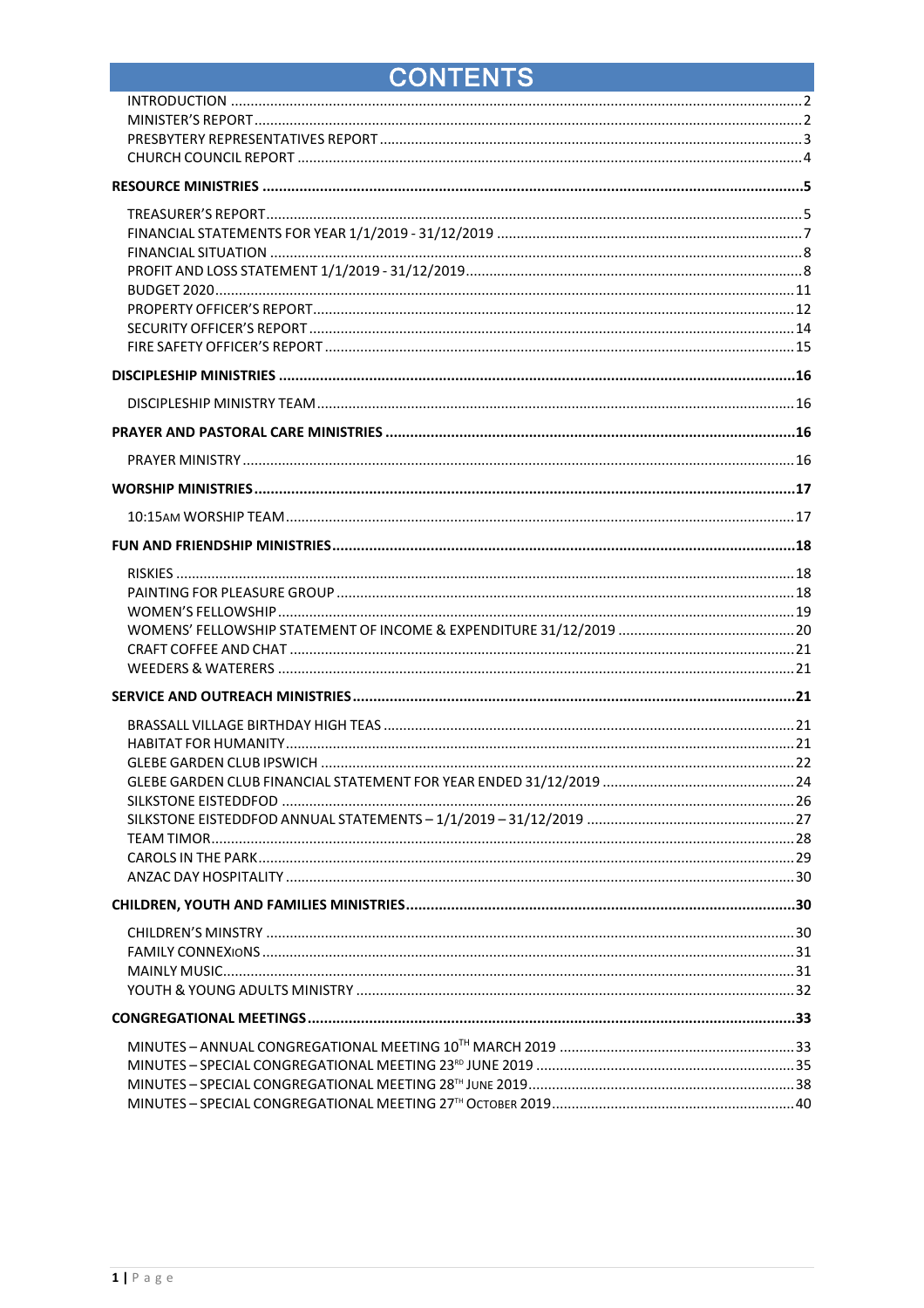#### <span id="page-2-0"></span>**INTRODUCTION**

Another year of God's faithfulness and blessing is celebrated in the pages of this Annual Report for 2019. It has been a year marked by significant achievements and personal challenges. In February I was diagnosed with a degenerative condition in the bones of my left foot and this led to a period of four and a half months off work. This was followed by a serious infection which resulted in another extensive period of healing and recuperation. After returning to ministry briefly I suffered a fall and injured my left knee, again returning to half-time ministry just before Christmas and finally being cleared by the orthopedic specialist to resume full-time ministry in January 2020.

I am deeply appreciative of Rev Bruce Raymond and Rev Dr David Mackay - Rankin for their willingness to step into supply ministry at Glebe Road to ensure that congregational life continued with some degree of normality. I thank them for their energy and enthusiasm in ministry, as well as their willingness to serve well beyond their original placement dates.

I am very grateful to all the members of the Church Council for the manner in which they provided leadership during my absence. I particularly wish to acknowledge the re-election to Church Council of Hannah Jackson and thank her for her visionary leadership. I also wish to acknowledge the wise and gracious leadership of John Fisher and thank him for his faithful service as he concluded his term as a member of the Council.

Finally, I wish to thank each person who is a part of our church family for the large and small contributions you make to the ministry and mission of the Congregation. For we are the body of Christ, each responding to God's call to express our giftedness and love for the world.

I commend to you the Annual Report of the Glebe Road, Ipswich, Uniting Church and pray that you are inspired by all that Christ has achieved in, and through, the life of our Congregation over these past twelve months.

To God be the glory! Blessings

#### *Peter Arnett, Lead Minister*

#### <span id="page-2-1"></span>**MINISTER'S REPORT**

#### **Minister's Report on Pastoral Caring – Rev Bruce Raymond**

This report is submitted at the request of your Church Council, which came to me via Rev Dr MacKay-Rankin, to outline my pastoral care activities during my period of supply ministry with Glebe Road Uniting Church. I formally commenced supply ministry at Glebe Road on Monday, 18th February, concluding Friday 30th August. This table represents my pastoral caring activities during this time.

#### **Pastoral Caring Activities by your Supply Minister. Feb to Aug 2019.**

| (2019)        | Pastoral Visits* | <b>Hospital Visits</b> | <b>Baptisms</b> | Funerals** |
|---------------|------------------|------------------------|-----------------|------------|
| March         |                  |                        |                 |            |
| April         |                  |                        |                 | ۰          |
| May           |                  |                        |                 |            |
| June          |                  |                        |                 |            |
| July          | 6                |                        |                 | ۰          |
| August        | 4                | 4                      |                 | ۰          |
| <b>Totals</b> | 34               | 10                     |                 |            |

Notes:

\*Pastoral Visitations may have involved more than one person being visited, in each case.

\*\*By prior arrangement, Rev Trevor Foote usually conducted funeral services held at Glebe Road during this period.

#### **The Nature and Course of Pastoral Caring.**

Pastoral Caring visitation numbers are always lower than what one would like. That's the nature of the undertaking in pastoral caring activities, for both the visitor and the visited. These statistics represent a wide range of pastoral needs amongst Glebe Road members.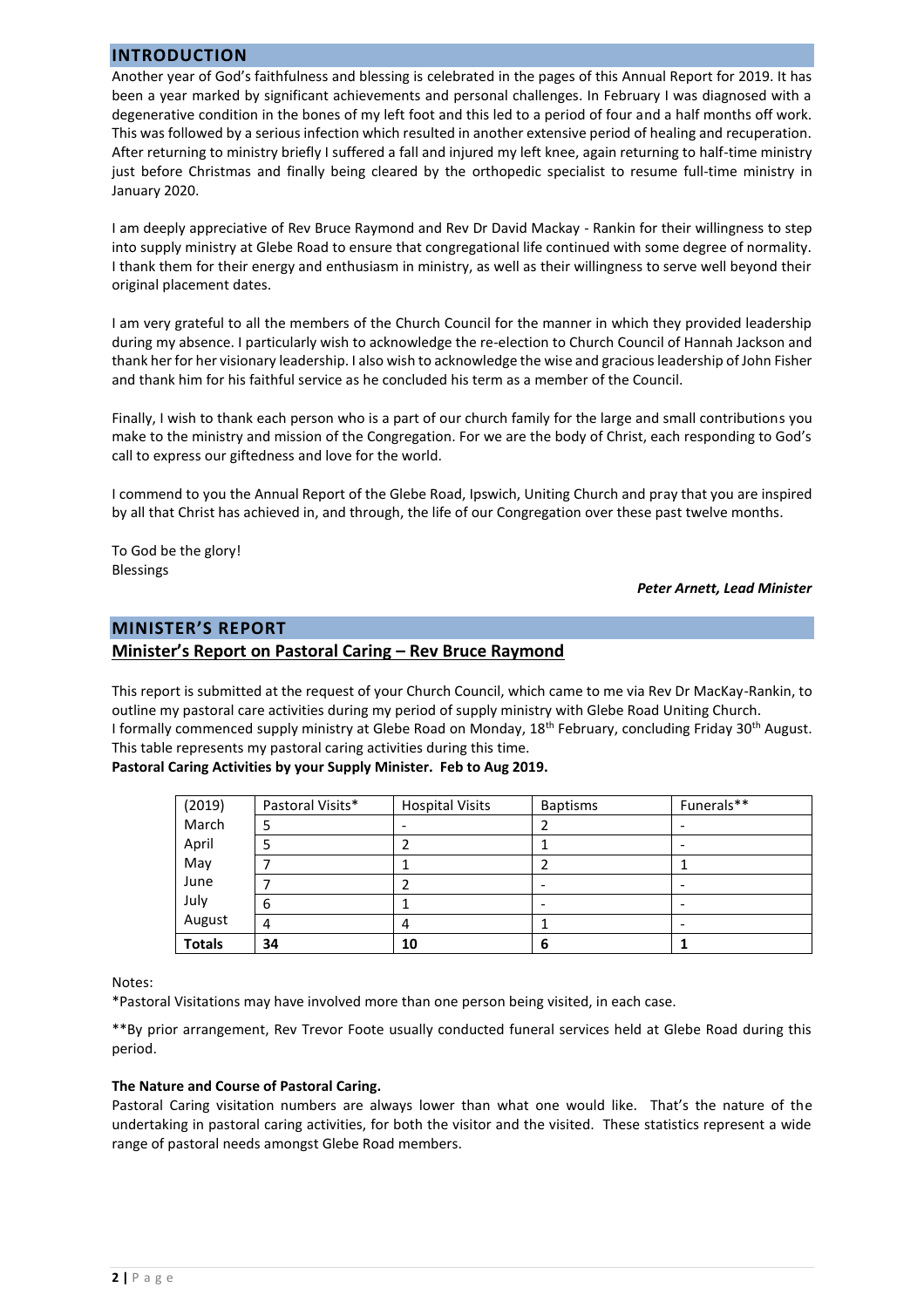Those needs, and the identities of those who have them, are omitted here for the obvious reasons of confidentiality. In maintaining confidentiality, not every case was reported by me to your Church Council. In any case where the matter involved another agency or authority, your Church Council was advised. Then, confidentiality needed to be compromised to some extent, but was never fully broken. *viz.* in such cases, not all details were disclosed.

On occasions, I had advised your Minister in residence, Rev Peter Arnett, of various persons and issues relating to pastoral caring, whereby he was basically kept up to date.

> *Rev Bruce Raymond Supply Minister, February to August*

#### **Additional Material to Rev Bruce Raymond's Report – Rev David McKay-Rankin**

Pastoral work (September – December 2019):

No baptisms or funerals presided over by me. Most of my pastoral contacts made by phone and face-to-face conversations during the week and on Sundays. Much personal pastoral care and support at Glebe Road was done, during my time there, by faithful and committed individuals, maintaining contact with people unable to involve themselves fully in the life of the congregation for a short time or longer-term. The electronic prayer group is a valuable part of the support system.

Attendance at various church-related group activities (Friendship Group, Garden Club anniversary), Eisteddfod events, Carols in the Park.

Preaching and worship leadership (including mid-week service)

Teaching series on Discipleship (November)

One-off workshop on First Impressions

Attendance at Church Council meetings

I commend, too, the work of the leadership group of the congregation, particularly that of the church council office-bearers and members. It is a work of high quality.

> *Rev David Mackay-Rankin Supply Minister, September to December*

#### <span id="page-3-0"></span>**PRESBYTERY REPRESENTATIVES REPORT**

There have been a few changes this year regarding the rolls and responsibilities within the leadership of Bremer Brisbane Presbytery.

Rev. Brian Hoole has tendered his resignation as Presbytery Minister for BBP and will step down on the 5<sup>th</sup> January 2020. On Sunday 19<sup>th</sup> January 2020, a farewell service was conducted for Brian then immediately followed by a special BBP meeting where Rev. Glen Schweitzer from Chapel Hill U.C. was elected as the new Presbytery Minister. Glen will commence on the 1<sup>st</sup> May 2020. In the meantime, Rev David Mackay-Rankin will stand in as supply Presbytery Minister.

David Baker's term as Moderator is about come to its conclusion thus leaving the position of Moderator vacant. Rev. Andrew Gunton, who had previously been Chair of the BBP has been elected as Moderator and as Moderator Elect has stepped down from that position. Rev. Russell Reynoldson from Forest Lake U.C. was elected as the Chair of the BBP.

Rev. Andrew Gilles is the new minister at Ipswich Central

Ipswich Churches 2020: Rev Santina Waugh presented an overview of what has been happening with the Ipswich churches thus far, and announced the churches have chosen to operate as independents under the guidance of a "Mission Council" made up of Ministers and two lay people from each congregation, as well as the Mission Facilitator provided by Presbytery. By doing this they will share mission outlooks, work and journey with each other toward a stronger future. Glebe Rd. are looking at working with Silkstone State School and Ipswich City are working on mentor programs in Ipswich North State School. This will include metalworking programs for atrisk boys and Petite Sisterhood for young girls.

.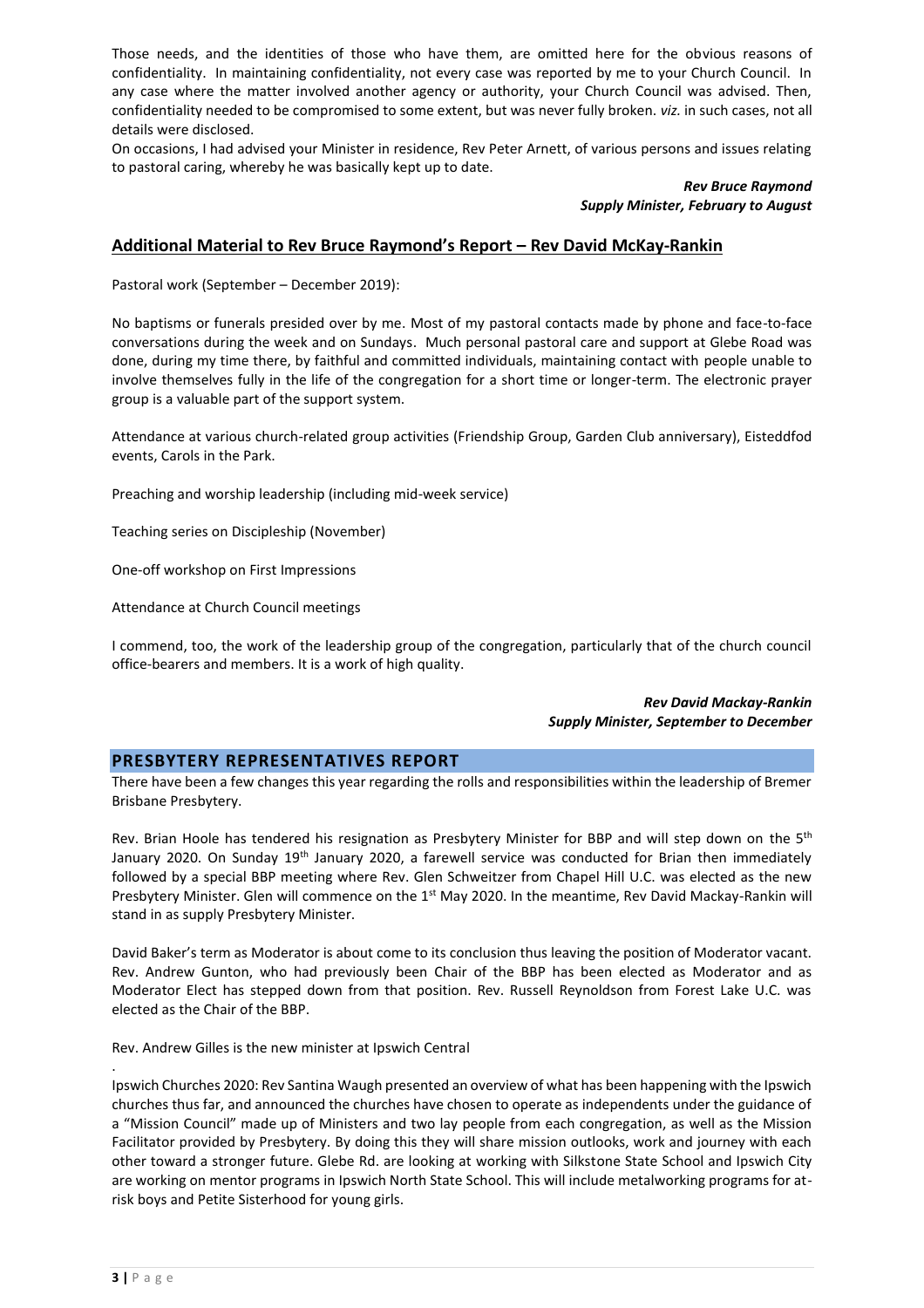Rev. Kath Behan presented an update and more information on Project Plenty which is in the "Consultation Phase" at the moment striving to engage local congregations and grassroots to find common threads of purpose between all aspects of the Uniting Church in Queensland. It is seeking to produce a document that is an "alignment of purpose" rather than a dictatorial "do this", to give Queensland a group of common ideals and goals that we can work and support each other towards. Many resources are available online and can be used in worship, individual or study groups.

#### **Congregations/Faith Communities Ipswich Churches**.

The Ipswich churches continue working towards a more collaborative approach moving forward. It is hoped that with Rev. Peter Arnett's return there may be more energy and direction in the new year. Lockyer Rev. Stephen Henderson concluded his supply and has been replaced by Rev. Peter Woodward. Brookfield Mr. Malcolm Scanlan continues in supply. They celebrated 150th anniversary in September. Glebe Rd Rev Peter Arnett is returning to work in a part time capacity. Rev. David Mackay Rankin is in supply and will conclude in December. Moggill Rev. Mel Wheeley will conclude on 31 January 2020. Goodna is currently without a minister. Rev Russell Reynoldson is providing some oversight. Flinders and Harrisville Rev George Tully continues to offer supply. Forest Lake Following a vitality of call consultation the PRC bring a recommendation that Rev. Russell Reynoldson be extended for up to two years beyond the tenth year under regulation. Brisbane Valley concerns about their ongoing financial viability and reviewing current placement. Karana Downs concern about their ongoing financial viability and reviewing current placement. Hatton Vale concern about their current financial viability. Bob and Rhonda Heathwood recognised as Ministers in Association. The Haigslea congregation have informed the Presbytery of their intent to dissolve the congregation in 2020 with a final service 29th March 2020. As a result the PRC recommend the dissolution of the Haigslea congregation as of 31st March 2020.

The Synod Selection Panel have accepted Claire Hoole, Erin Mawhinney, Garry Jennings and Steven Fincham as candidates for Minister of the Word. We pray for them as they progress through this time of study and preparation.

Consultations are currently underway for Karana Downs, Moggill and Inala with consultations planned for Goodna Samoan, Oxley, and Lockyer in the new year. The current consultation process is being reviewed to ensure best practice.

Lay Preachers the PRC is seeking expressions of interest for someone to promote and maintain a connection with lay preachers within the Presbytery.

Synod Sexual Misconduct Committee the PRC are seeking expressions of interest from people who may be interested in serving the church in this way. Other decisions:

Resolutions:

- 1. That the report be received, and the actions of the PRC be endorsed.
- 2. That the Rev Russell Reynoldson's placement at Forest Lake be extended beyond the tenth year for up to 2 years under regulation 2.6.8.
- 3. That the Haigslea congregation be dissolved as a congregation on 31 March with a final service on 29 March 2020.

#### *Presbytery Representatives: Janet White and Paul de Sauty.*

#### <span id="page-4-0"></span>**CHURCH COUNCIL REPORT**

2019 proved to be a challenging year for the Church Council but we praise God that in the challenges he was there with us and thank Him for Peter's return to health. Throughout the year, Church Council has endeavoured to hear and respond to the Holy Spirit's direction for the Council, the church and the wider church throughout the Ipswich 2020 process. We spent time in prayer, devotion, conversation and openness, seeking God's wisdom for Glebe Road. We continue to pray that God guide and lead us as we embark on the journey of 2020.

As a congregation, 2019 saw us share in joy and sorrow with our church family and wider community. We had the privilege of welcoming seven new families and new babies from within and outside our church family through baptism and membership into our church community. We also shared in the loss experienced by those in our church family as loved ones went to be with God, with three of these funerals being conducted at Glebe Rd. We pray that in these experiences we as the church were able to share the love and grace of God with those celebrating new life or a life well lived as a good and faithful servant.

In Peter's absence, we were blessed to have two supply ministers that helped to guide and support us. We are truly thankful to Rev Bruce Raymond and Rev David Mackay Rankin for their wisdom, care, support and guidance throughout 2019.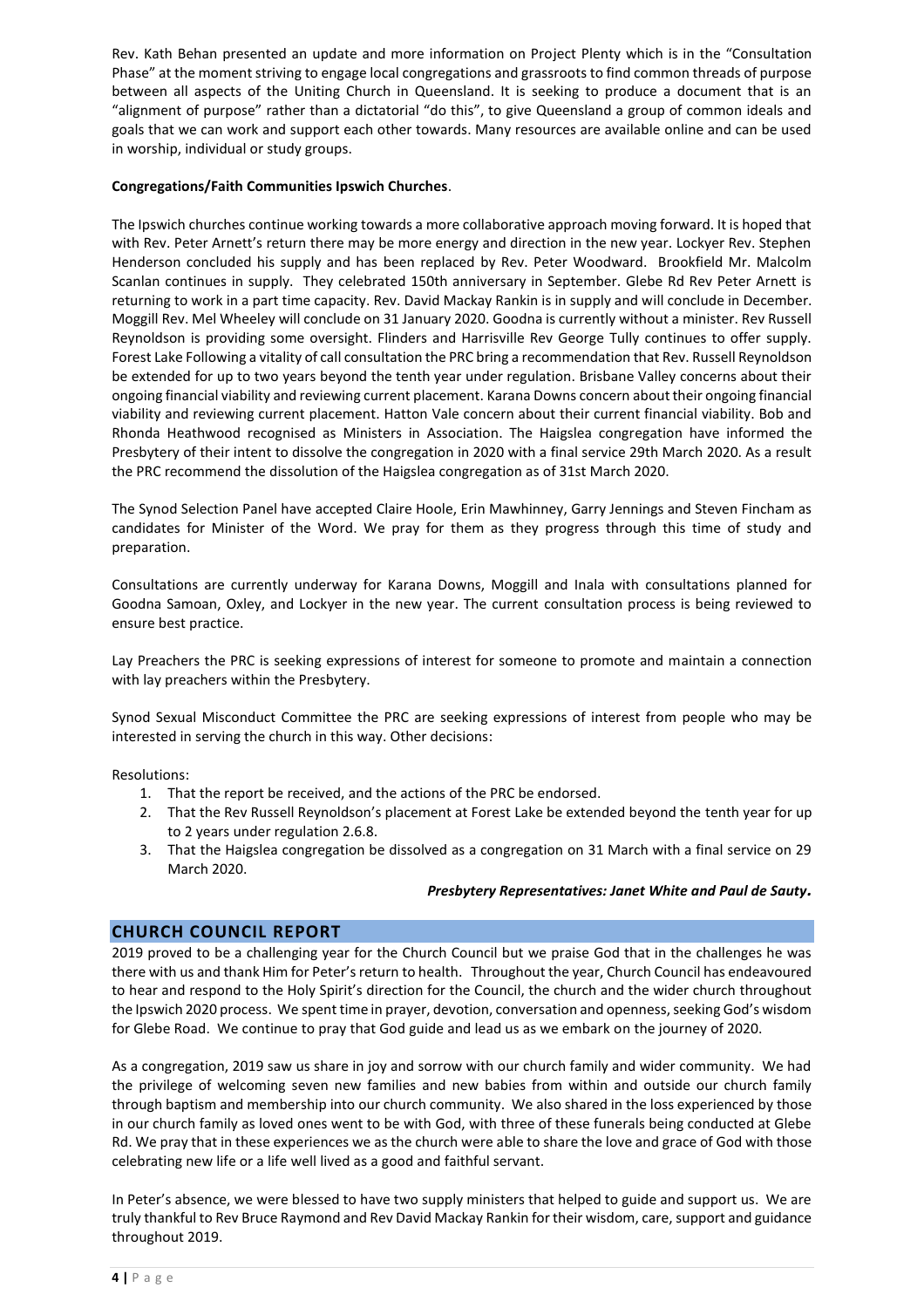Ipswich 2020 continued to be a focus for Church Council in 2019. We continued to meet with members of fellow Ipswich Combined Churches to share our hopes, desires and dreams for what the church community of Ipswich might look like. In July at our congregational meeting, we recognised that the life stage of all four churches were different and at this stage believe that maintaining autonomy of governance will enhance our capacity to fulfil our vision and mission.

As a congregation, we supported that we would be *a growing community* 'built on Faith, immersed in Love and empowered for Action'. A congregation which identified four Mission Priority Areas being Glebe Rd priorities - Children & Families Ministry, Life Groups and Worship; Local priorities – Silkstone School; Ipswich priorities engagement with the Ipswich community in partnership with the Ipswich Uniting Churches; and Global priorities – Timor Leste partnership. It will be exciting to see how we, as a congregation, live out these priorities in 2020, through our passion and willingness to serve our congregation and community in differing ways. Let our prayer be that God continues to challenge and inspire us to be more of the people of God that He is calling us to be, and that we have the courage to step out in faith and show His love through our actions.

In His Limitless Love

#### *Nyleta Bruce, Church Council Secretary*

## RESOURCE MINISTRIES

#### <span id="page-5-1"></span><span id="page-5-0"></span>**TREASURER'S REPORT**

It is again with much pleasure that I bring to you the Treasurer's report for 2019. This was, again, an extremely challenging year financially for us but God remained faithful to us as a church and has always met our needs. Two major blessings were the finalisation of the loan account and a hailstorm that saw the insurance company replace the roofs on the Church, Fellowship Centre and Neighbourhood Centre at the cost of the excess of \$500. A profit and loss statement as well as a financial statement for the year is included in the financial report section, as is the Budget for 2020.

The following is a summary:

- Offerings averaged \$3,356 per week for the full year which was below the budget of \$3,846 per week and resulted in being \$25,485 under budget. Direct debits account for 62% of offerings for the full year.
- Balance in Parish trading account at end of 31/12/19 is credit \$9,549.69. The cheques not presented amounted to \$0. One payment of \$75.96 was not processed by ANZ before the end of the year.
- Trading ANZ account for the full year was an overall loss of \$5,406.51.
- We have definite commitments of the following:

Timor Appeal \$1,702 Mainly Music \$1,242 Carols in the Park \$587 Timor Dental Project \$0 Youth Ministry \$1,030 Appeals \$231 Music Ministry \$1,000

There will be further calls on these funds during 2020.

- ATO owes \$1,897.00.
- Balance in Project account for the roof appeal is \$2395.31.
- Balance in Project account for Timor Leste appeal is \$5,233.03.
- Balance of Project account for Timor Dental appeal is \$6,299.25.
- Balance of Long-Term Maintenance is \$16,205.54
- Balance of Timor Dental Grant is \$2,818.91
- Timor, and Timor Dental appeals are now transferred on a quarterly basis from the Church account to the Project account.
- \$474.18 for water charges for Manse in 2019 are owed.
- Manse continued to be rented by Tony and Lydia Shaw for \$336 per week throughout 2019.
- Donations for maintenance of \$1,000 from the Garden Club, \$1,110 which was from the cake stall at the Garden Expo and the other a \$1,000 donation from Mainly Music groups.
- Generous donations from the members of the congregation through additional offerings and donations.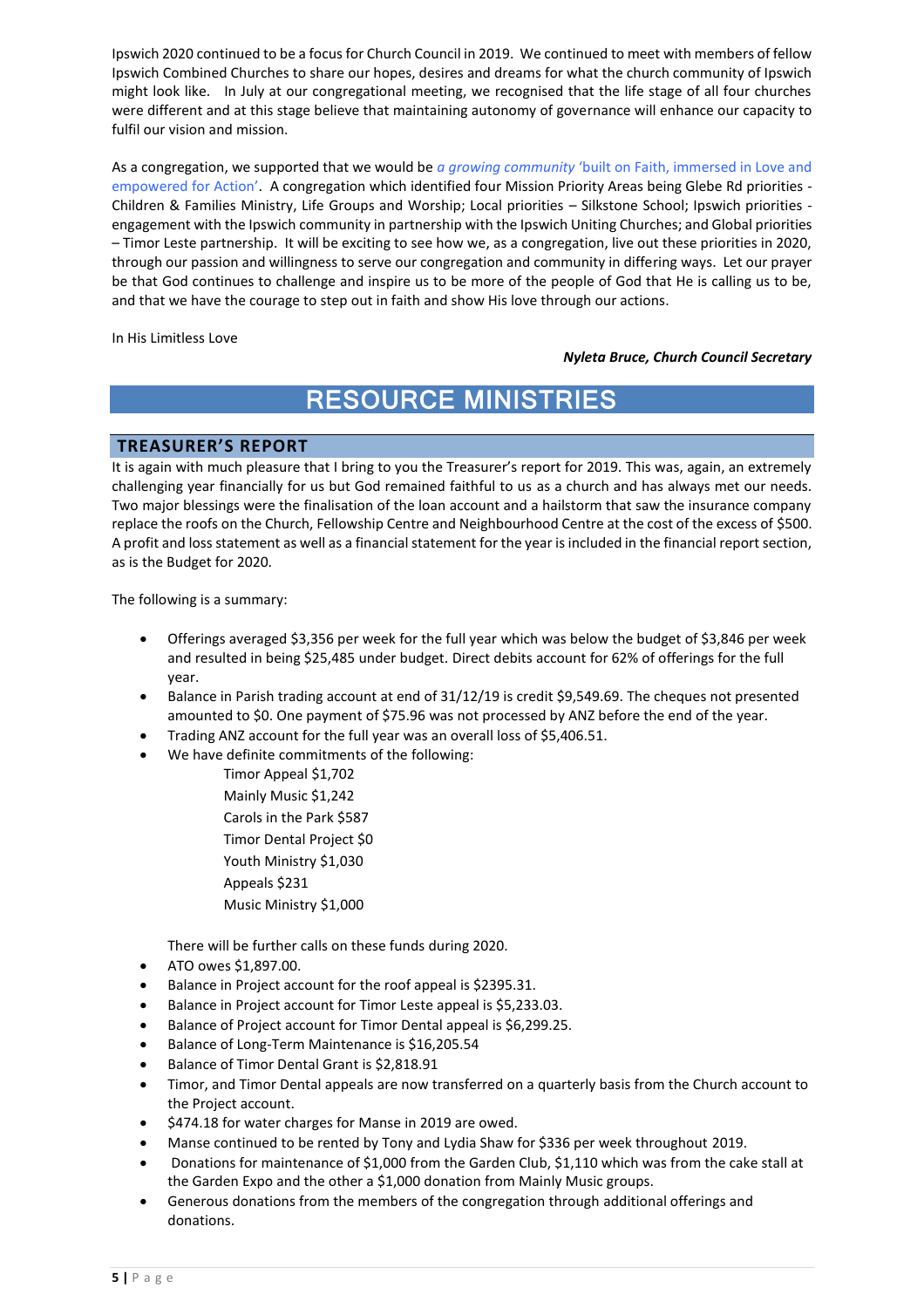- Spent around \$14,000 on building maintenance of which about \$5,000 was for Fellowship Centre wall repairs and \$4,000 for gutters on the Church roof.
- Solar systems have generated \$4,451 in credits during the year.
- Payments to the Mutual Support Scheme loan amounted to \$14,812 which finalised the loan in June and allowed us to transfer \$16,205 to our project account for long term maintenance.
- Office Administrator at 10 hours per week.
- Mission and Service Fund supported at \$29,657.
- Our Pastor, Mike, left at Easter and was not replaced.

The 2020 Budget was again framed around having to make some very realistic decisions. All expenditure was examined and reviewed by the Resource team, and much of it was on-going expenses, and all were reduced to the absolute minimum. The Budget is shown as an almost break even one. Offerings were set at \$175,000 which is the less than the 2019 Budget figure (\$200,000) and this reflected a further reduction over 2018. In 2019 we averaged \$3,356 per week so we set the budget figure of \$3320 as being more realistic. There are still a number of maintenance items on the church buildings that need to be addressed as the buildings are ageing. To this end we are committing \$14,000 for long term building maintenance as well as \$6,000 for general repairs and maintenance. Presbytery has slightly increased our Mission and Service Fund by \$550 to \$30,207.

As mentioned last year, Synod have set up a Redress Fund to enable them to pay people who were sexually abused as children under Uniting Church care. All congregations had to contribute to this fund from  $1<sup>st</sup>$  July 2019. Our contribution for the financial year 2019/2020 was \$2,158 which was less than expected. Based on that we have budgeted for \$2,500 for 2020 but again we will not know the exact amount until 1<sup>st</sup> July 2020 as it is based on the payouts made during the 2019/2020 financial year. This is shown as the Synod Sexual Abuse Levy in the Budget rather than Sensitive Matters (2019).

There will again be fund raising opportunities throughout the year to support specific projects such as Carols in the Park, Church purposes, Timor Dental project as well as for our Mission partner Timor Leste.

We were pleased that the University of the Third Age continue to utilise our complex for their administration, computing and other classes. They are based in the Neighbourhood Centre for administration, computer lab and some of their classes, but have also utilised Shalom for many classes with some also using the Fellowship Centre and the Church overflow at times. This will continue during 2020.

The main items in the budget are as follows:

- Offerings set at an average of \$3,320 per week
- Office Administration at 10 hrs per week
- \$6,000 for maintenance of buildings and grounds.
- \$30,207 Mission and Service Fund (an increase of \$550).
- Rental of our complex was increased by CPI and expected to contribute \$30,000.
- \$14,000 for long term maintenance.
- Chaplaincy Support program of \$1,000.
- Pastor will not be replaced.

Thanks to all those people that assisted with treasury and property matters throughout the year, Mrs Nyleta Bruce as Assistant Treasurer, Colin Alexander, Rob Edwardson, Ken Fischer, Jim O'Grady, David Murphy as Property Manager, Marilyn Scott, Robyn Kunde, and all those that count the offerings each week and tend our grounds. Thanks also to the Resource team that includes some of the above as well as Peter Arnett, Peter Case and Supply ministers.

Offerings can be given in various ways including using envelopes, cash and by Direct Debit. Direct debiting has enabled the church to have a more regular income and to budget more effectively and with some confidence. During 2019 direct debit offering accounted for 62% of offerings. A Direct debit facility is available through the ANZ Bank or alternatively you can arrange a direct deposit yourself through online banking with your own bank.

Generous donations from various groups and individuals were received during the year and are listed in the 2018 highlights. Thank you all very much for your generosity, I hope I haven't omitted anyone. Without these donations, we could not achieve what we set out to achieve and meet our financial commitments.

I commend to you the financial statements for 2019 and the Budget for 2020 and look forward to another challenging year ahead.

#### *Derek Hirons, Treasurer*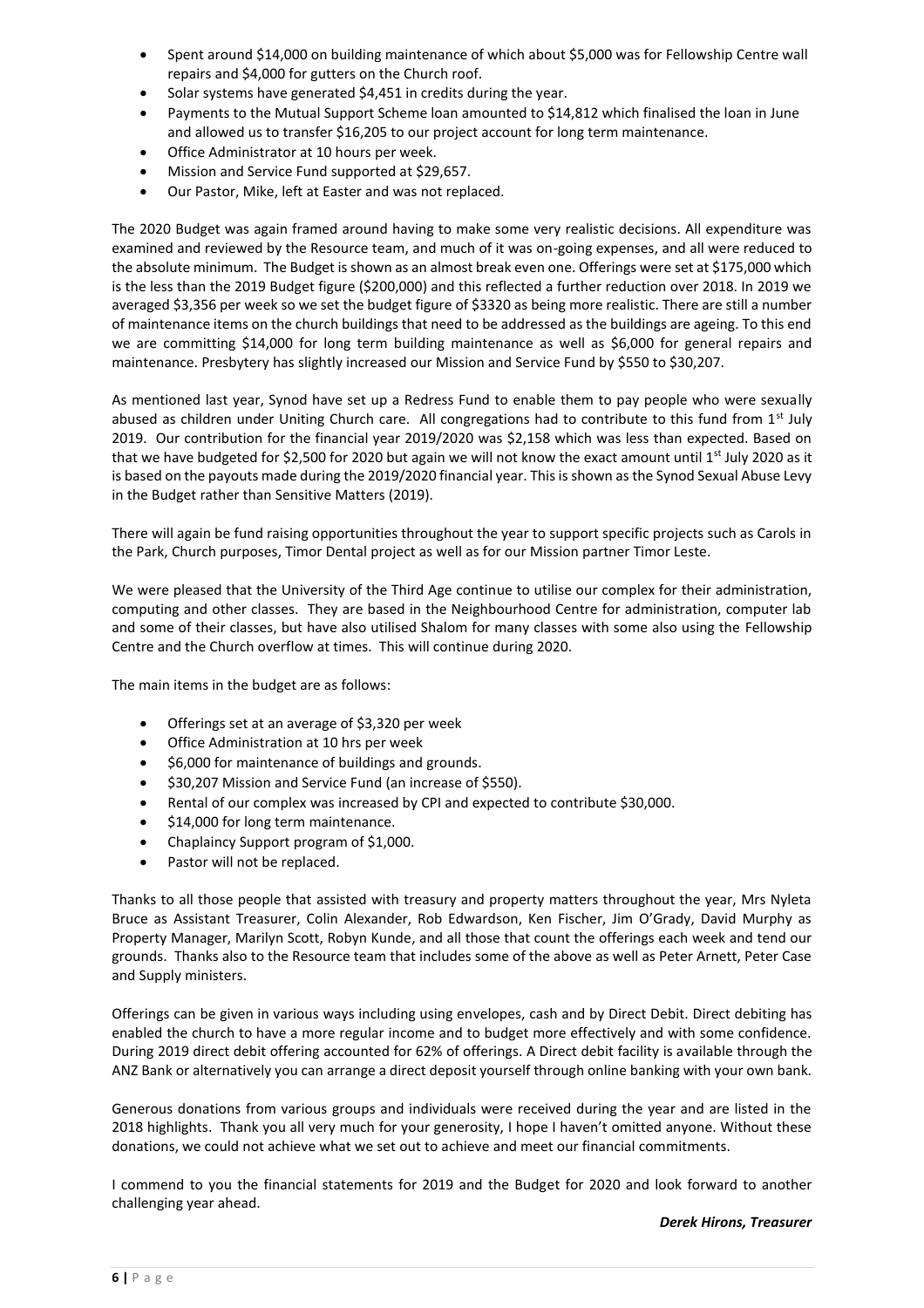## <span id="page-7-0"></span>**FINANCIAL STATEMENTS FOR YEAR 1/1/2019 - 31/12/2019**

| <b>Church Council Fund ANZ</b>         |              |
|----------------------------------------|--------------|
| <b>Opening Balance ANZ</b>             | 15962.54     |
| Income                                 | 447807.31    |
| <b>GST Reimbursed</b>                  | 1193.00      |
| <b>GST</b> income                      | 7246.23      |
| Other Income                           | 0.00         |
| <b>Total Expenditure</b>               | -453213.82   |
| <b>GST on Expenditure</b>              | $-9445.57$   |
| <b>Balance as at 31/12/19</b>          | 9549.69      |
| <b>Mutual Support Scheme</b>           |              |
|                                        |              |
| <b>Opening Debit Balance</b>           | $-14921.26$  |
| <b>Repayment of Principal</b>          | 14812.46     |
| Interest credited                      | 273.54       |
| Interest debited                       | $-164.74$    |
| <b>Balance as at 31/12/19</b>          | 0.00         |
| <b>MSS Benefit account</b>             |              |
| <b>MSS</b> benefit                     | 67.9         |
| Interest credited                      | 0.06         |
| <b>Balance as at 31/12/19</b>          | 67.96        |
| Invested by Depositors \$31,282.84     |              |
| <b>Project account</b>                 |              |
| Balance brought forward roof           | 11,645.25    |
| Balance brought forward Timor Dental   | 8,156.27     |
| Balance brought forward Timor appeal   | 4,049.23     |
| <b>Income Timor Dental</b>             | 1,828.99     |
| Income Timor appeal                    | 4,025.06     |
| Income Roof appeal                     | 1,500.00     |
| Income Long Term Maintenance           | 16,205.54    |
| <b>Income Dental Grant</b>             | 64,900.00    |
| Transfer to Council Fund Timor appeal  | $-2,841.26$  |
| Transfer to Council Fund Roof appeal   | $-10,749.94$ |
| Transfer to Council Fund Dental grant  | $-62,348.06$ |
| Transfer to Council Fund Dental appeal | $-3,329.04$  |
| Interest brought forward               | 176.68       |
| Interest                               | 126.95       |
| <b>Balance as at 31/12/19</b>          | 33,345.67    |
|                                        |              |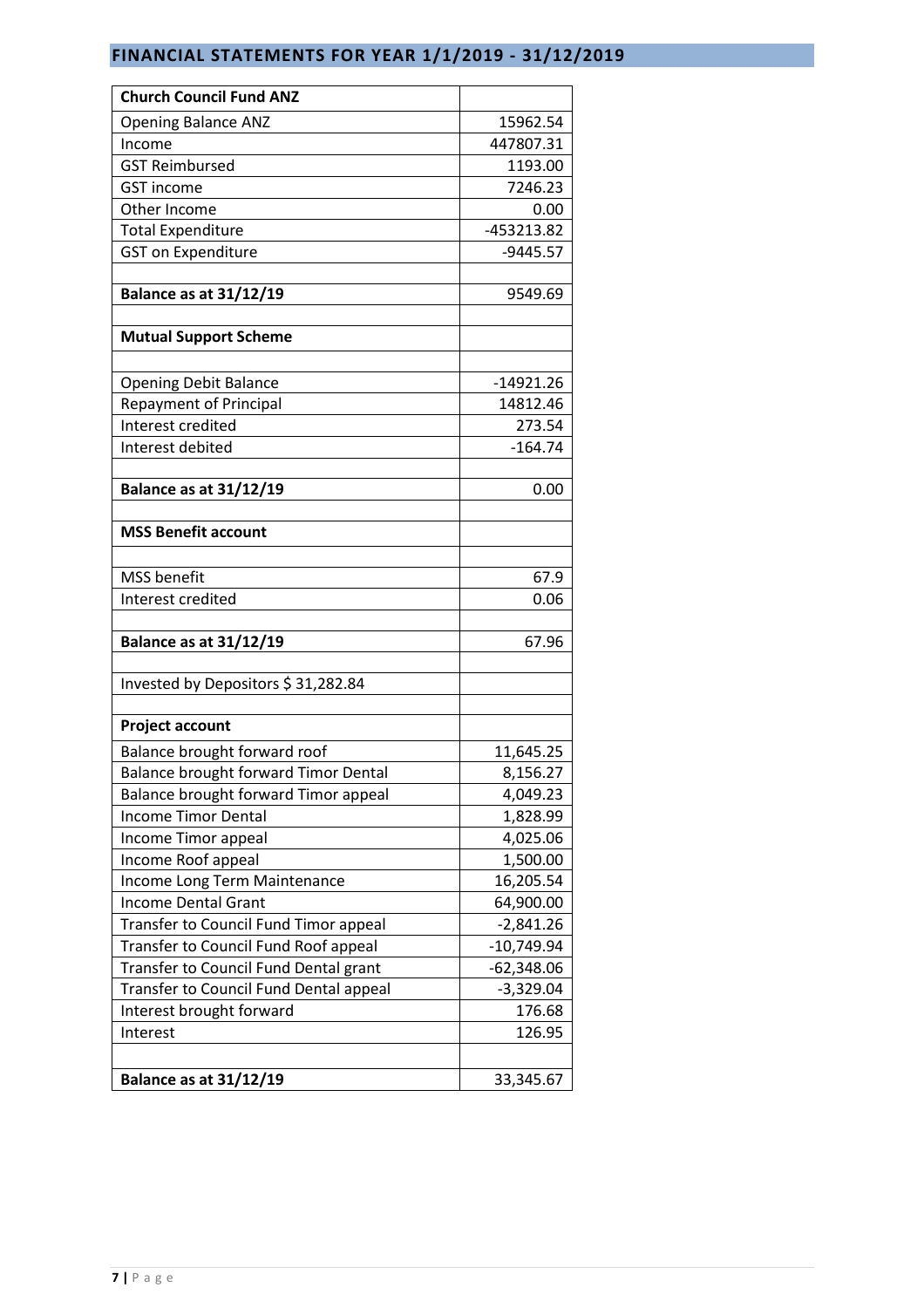#### <span id="page-8-0"></span>**FINANCIAL SITUATION**

| <b>Credits</b>                              |            |
|---------------------------------------------|------------|
| <b>Church Council Fund</b>                  | 9549.69    |
| GST owed from ATO (approx)                  | 1897.00    |
| Manse water charges owed                    | 474.18     |
|                                             |            |
|                                             |            |
| <b>Debits</b>                               |            |
| Timor Leste Appeal                          | $-1702.30$ |
| Mainly Music                                | -1242.92   |
| Appeals                                     | $-22.00$   |
| <b>Music Ministry</b>                       | $-1000.00$ |
| Carols in the Park                          | $-587.40$  |
| Youth Ministry                              | $-1030.37$ |
| Timor Dental Project                        | 0.00       |
|                                             |            |
| <b>Balance as at 31/12/19</b>               | 6335.88    |
|                                             |            |
| Cheques not presented to 31st December 2019 | 0.00       |
| Payments not processed by ANZ               | 75.96      |

| <b>Cumulative Position</b><br><b>Budget</b> |         |      |                       |  |
|---------------------------------------------|---------|------|-----------------------|--|
| Average Offerings 1st Qtr 2019              | 3301.60 | 3846 | \$7,077 under budget  |  |
| Average Offerings 2nd Qtr 2019              | 3373.60 | 3846 | \$13,218 under budget |  |
| Average Offerings 3rd Qtr 2019              | 3286.57 | 3846 | \$20,491 under budget |  |
| Average Offerings 4th Qtr 2019              | 3461.87 | 3846 | \$25,485 under budget |  |
| Average Offerings 2015                      | 4064.00 | 4150 | \$4,472 under budget  |  |
| Average Offerings 2016                      | 4085.00 | 4150 | \$3,380 under budget  |  |
| Average Offerings 2017                      | 3626.00 | 4150 | \$27,254 under budget |  |
| Average Offerings 2018                      | 3789.00 | 4150 | \$18,759 under budget |  |

### <span id="page-8-1"></span>**PROFIT AND LOSS STATEMENT 1/1/2019 - 31/12/2019**

| Income                        |              |              |  |
|-------------------------------|--------------|--------------|--|
| <b>Offerings</b>              |              |              |  |
| <b>Direct Debit Offering</b>  | \$108,352.73 |              |  |
| Envelope offering             | \$46,606.30  |              |  |
| Loose offering                | \$19,548.49  |              |  |
| <b>Total Offerings</b>        |              | \$174,507.52 |  |
| <b>Donations</b>              |              |              |  |
| Special purposes (External)   | \$2,888.60   |              |  |
| Sponsorship Donations         | \$599.00     |              |  |
| Church purposes               | \$4,611.00   |              |  |
| Manse rental                  | \$17,448.00  |              |  |
| Solar rebates                 | \$4,451.54   |              |  |
| Transfer from project account | \$59,781.01  |              |  |
| <b>Music Ministry</b>         | \$1,000.00   |              |  |
| <b>CD Sales</b>               | \$17.93      |              |  |
| Use of complex                |              | \$28,949.31  |  |
| <b>Exam Supervision</b>       | \$5,460.04   |              |  |
| Use of complex bond           | \$700.00     |              |  |
| <b>Total Donations</b>        |              | \$96,957.12  |  |
| Ipswich CC grant              |              | \$1,125.00   |  |
| <b>Timor Leste Appeal</b>     |              | \$9,227.81   |  |
| <b>Timor Dental Project</b>   |              | \$2,954.42   |  |
| <b>Timor Dental Grant</b>     |              | \$90,771.03  |  |
| Church Office account         |              | \$637.80     |  |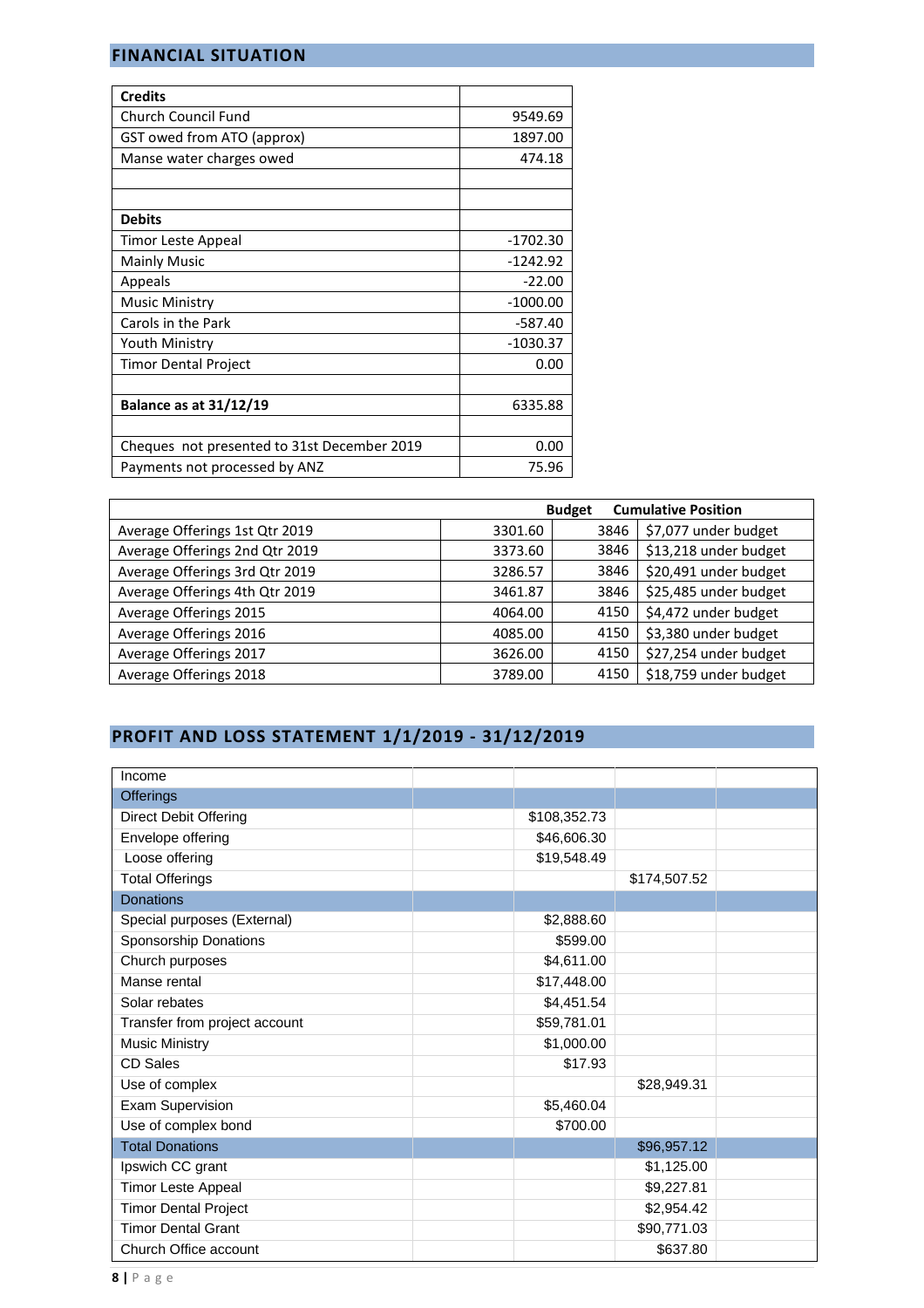| Glebe Garden Club reimburse    | \$7,463.47  |              |
|--------------------------------|-------------|--------------|
| <b>Mainly Music</b>            | \$1,816.55  |              |
| Silkstone Eisteddfod reimburse | \$2,082.00  |              |
| Carols in the park             | \$3,431.90  |              |
| Manse water reimbursement      | \$180.85    |              |
| Insurance refunds              | \$3,598.80  |              |
| Supply Ministry reimbursements | \$22,126.18 |              |
| Water reimbursement            | \$705.95    |              |
| Miscellaneous Income           | \$1,271.60  |              |
| Total Income                   |             | \$447,807.31 |
| <b>Total Cost of Sales</b>     |             | \$0.00       |
| Gross Profit                   |             | \$447,807,31 |

| Expenses                             |              |              |              |  |
|--------------------------------------|--------------|--------------|--------------|--|
| Ministry expenses                    |              |              |              |  |
| Stipend                              |              | \$58,848.00  |              |  |
| <b>Supply Stipend</b>                |              | \$13,310.86  |              |  |
| Vehicle - Mileage allowance          |              | \$11,688.00  |              |  |
| <b>Supply Travel Allowance</b>       |              | \$2,643.71   |              |  |
| <b>Beneficiary Fund</b>              |              | \$8,724.00   |              |  |
| Supply Beneficiary Fund              |              | \$1,264.86   |              |  |
| Other Synod payments                 |              | \$1,915.26   |              |  |
| Supply other expenses                |              | \$475.01     |              |  |
| House allowance                      |              | \$16,644.00  |              |  |
| Supply House allowance               |              | \$4,705.89   |              |  |
| Church office salaries               |              | \$12,431.82  |              |  |
| Church office salaries on cost       |              | \$1,306.05   |              |  |
| Pastor Salary                        |              | \$11,270.97  |              |  |
| Pastor Salary on costs               |              | \$826.88     |              |  |
| <b>Other Ministry expenses</b>       |              |              |              |  |
| <b>Supply Ministry expenses</b>      | \$449.38     |              |              |  |
| Carols in The Park                   | \$4,294.24   |              |              |  |
| Fund raising expenses                | \$700.00     |              |              |  |
| Eisteddfod expenses                  | \$3,052.02   |              |              |  |
| <b>Christian Education &amp; RE</b>  | \$236.41     |              |              |  |
| <b>Music Ministry</b>                | \$337.17     |              |              |  |
| Youth Ministry expenses              | \$452.73     |              |              |  |
| East Timor expenses                  | \$8,709.76   |              |              |  |
| Copyright expenses                   | \$867.04     |              |              |  |
| Professional staff development       | \$226.36     |              |              |  |
| Kids Hope - World Vision             | \$990.02     |              |              |  |
| Worship expenses                     | \$750.88     |              |              |  |
| <b>Timor Dental Project</b>          | \$4,372.14   |              |              |  |
| <b>Timor Dental Grant</b>            | \$121,285.79 |              |              |  |
| <b>Total Other Ministry expenses</b> |              | \$146,723.94 |              |  |
| Mission & Service Fund               |              |              | \$29,657.04  |  |
| ICC Carols grant                     |              | \$1,125.00   |              |  |
| <b>Total Ministry expenses</b>       |              |              | \$293,904.25 |  |
| Gifts and donations                  |              |              | \$498.44     |  |
| Lenten Appeal                        |              |              | \$119.25     |  |
| <b>Mainly Music</b>                  |              |              | \$2,689.68   |  |
| Insurance                            |              |              | \$6,139.14   |  |
| Insurance repairs                    |              |              | \$4,288.80   |  |
| Legal & Accounting                   |              |              | \$80.00      |  |
| Maintenance                          |              |              |              |  |
| Sound equipment expenses             |              | \$69.05      |              |  |
| Church building repairs              |              | \$940.73     |              |  |
| Fellowship centre repairs            |              | \$5,186.00   |              |  |
| Shalom House repairs                 |              | \$1,103.41   |              |  |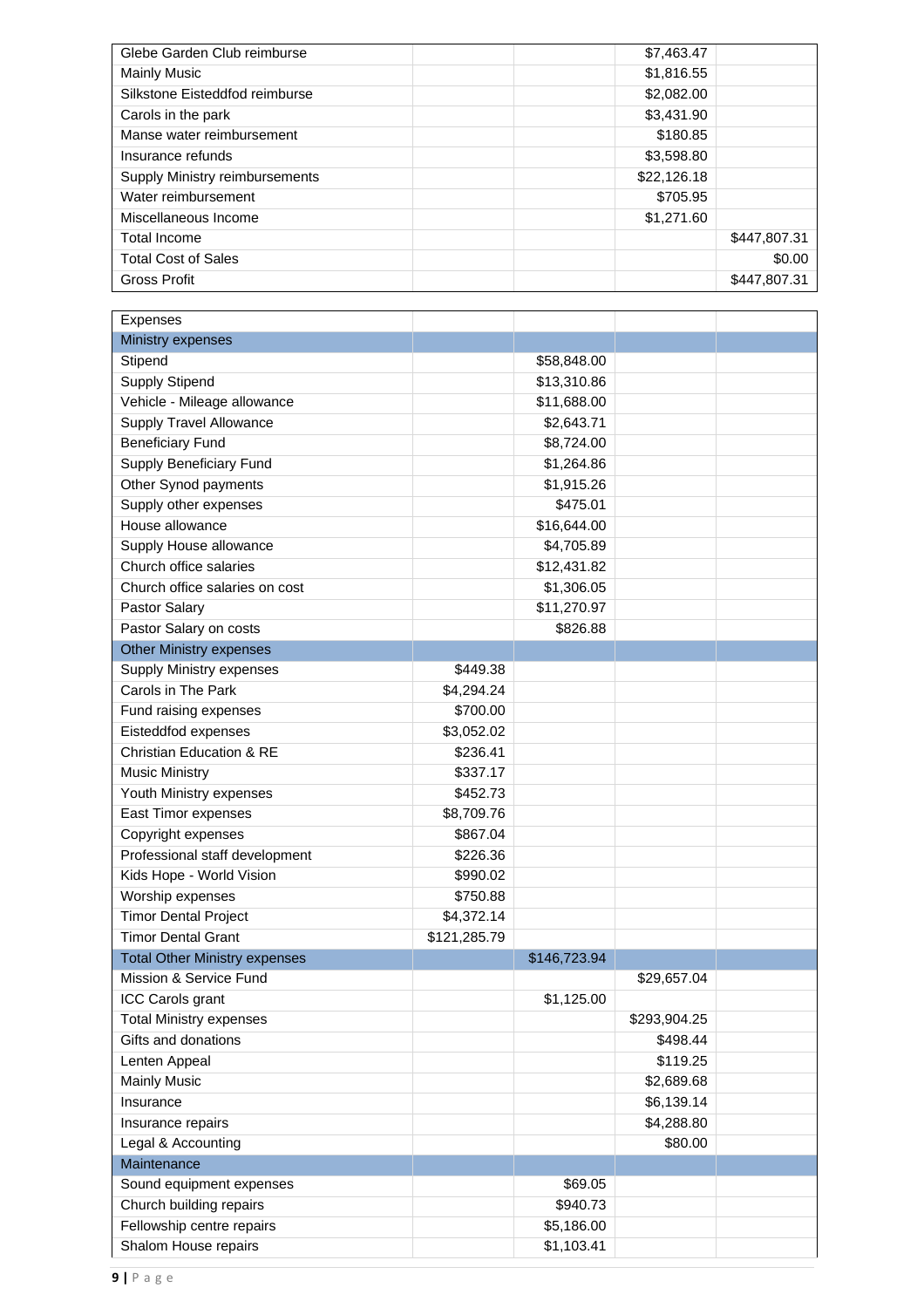| Roof appeal                    | \$5,450.00  |             |              |
|--------------------------------|-------------|-------------|--------------|
| General repairs                | \$764.83    |             |              |
| Grounds expenses               | \$386.39    |             |              |
| Fire Equipment                 | \$341.00    |             |              |
| <b>Total Maintenance</b>       |             | \$14,241.41 |              |
| Office expenses                |             |             |              |
| Telephone                      | \$1,162.16  |             |              |
| Internet expenses              | \$35.00     |             |              |
| Computing expenses             | \$554.51    |             |              |
| Photocopier                    | \$1,054.94  |             |              |
| Stationery                     | \$726.82    |             |              |
| Printing expenses              | \$138.95    |             |              |
| Postage expenses               | \$154.55    |             |              |
| Advertising                    | \$321.36    |             |              |
| Church Office expenses         | \$54.54     |             |              |
| Exam Supervision               | \$1,816.00  |             |              |
| <b>Total Office expenses</b>   |             | \$6,018.83  |              |
| <b>Services</b>                |             |             |              |
| <b>ICC Rates</b>               | \$4,501.90  |             |              |
| Water and sewerage expenses    | \$11,378.28 |             |              |
| Electricity                    | \$6,913.68  |             |              |
| Cleaning supplies              | \$1,212.89  |             |              |
| Pest Control expenses          | \$645.45    |             |              |
| Mowing and Cleaning expenses   | \$10,400.00 |             |              |
| Sanitary expenses              | \$1,032.73  |             |              |
| Tea and Coffee expenses        | \$554.78    |             |              |
| Garden Club                    | \$6,523.37  |             |              |
| Security expenses              | \$1,127.71  |             |              |
| Safety expenses                | \$493.76    |             |              |
| Bond reimbursement use complex | \$100.00    |             |              |
| <b>Total Services</b>          |             | \$44,884.55 |              |
| Loan repayments                |             |             |              |
| Mutual Support Ioan payment    | \$14,812.46 |             |              |
| Transfer to project account    | \$16,000.00 |             |              |
| <b>Sensitive Matters</b>       | \$2,157.99  |             |              |
| Long term maintenance          | \$16,205.54 |             |              |
| <b>Total Loan repayments</b>   |             | \$49,175.99 |              |
| Miscellaneous expenses         |             | \$1,516.44  |              |
| <b>Total Expenses</b>          |             |             | \$453,213.82 |
| <b>Operating Profit</b>        |             |             | (\$5,406.51) |
| <b>Total Other Income</b>      |             |             | \$0.00       |
| <b>Total Other Expenses</b>    |             |             | \$0.00       |
| Net Profit/(Loss)              |             |             | (\$5,406.51) |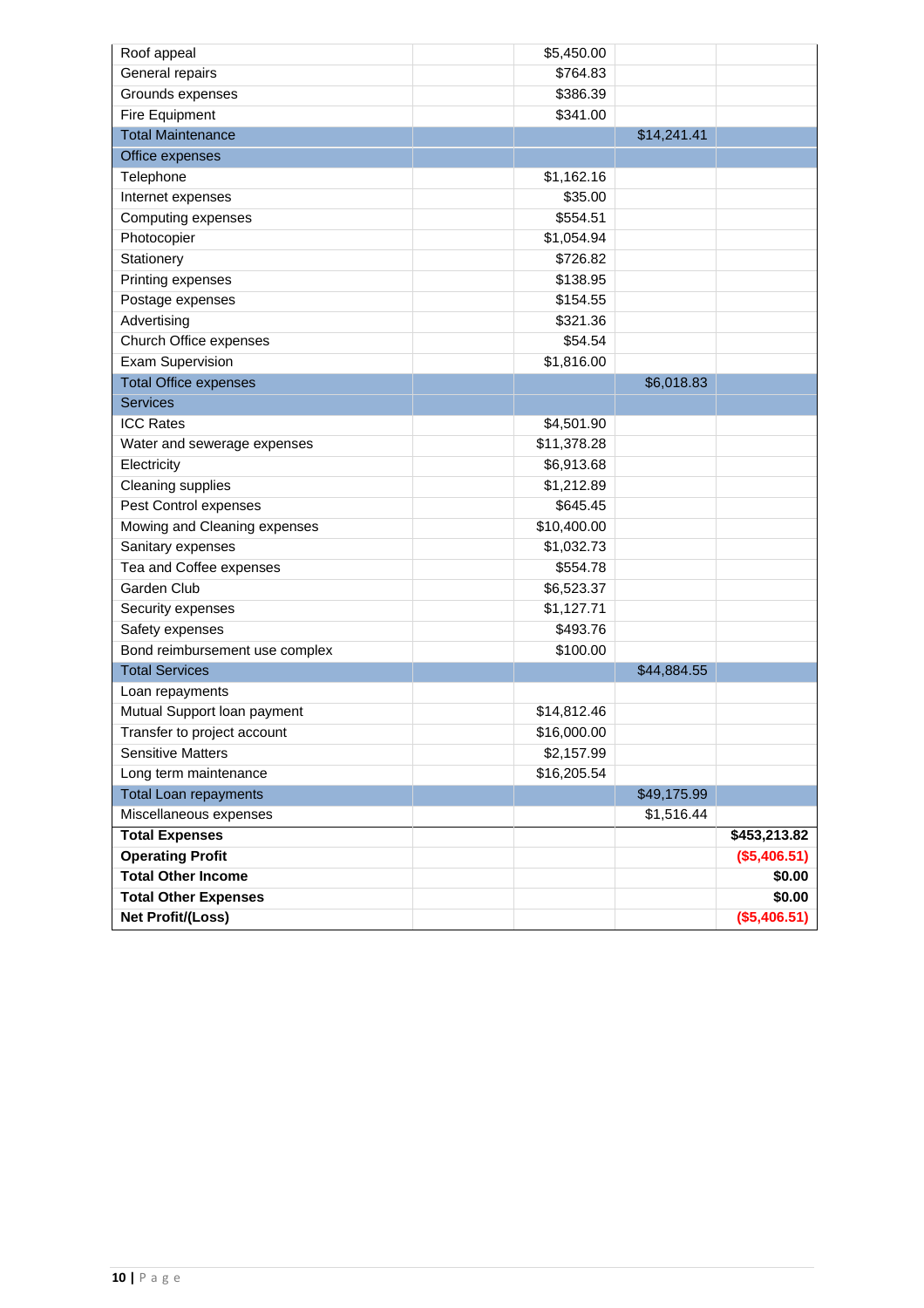<span id="page-11-0"></span>

|                                                      | Budget 2020        |
|------------------------------------------------------|--------------------|
| <b>Income</b>                                        |                    |
| Envelope, Direct Debit & Loose Offering (Av 3365/wk) | 175,000.00         |
| <b>Mission Partner Income</b>                        | 3,000.00           |
| <b>Eisteddfod Donation</b>                           | 3,000.00           |
| Use of Complex                                       | 30,000.00          |
| Donations, sundries,                                 | 5,000.00           |
| Manse Rental                                         | 17,160.00          |
| Grant                                                | 3,000.00           |
| Fundraising                                          | 2,500.00           |
| Carols in the Park                                   | 3,000.00           |
| Sales/Sundries                                       | 10,000.00          |
| <b>Insurance Claims</b>                              | 2,000.00           |
| interest income                                      |                    |
| <b>Solar Rebates</b>                                 | 4,000.00           |
| <b>Total Income</b>                                  | 257,660.00         |
|                                                      |                    |
| <b>Expenditure</b>                                   |                    |
| Stipend                                              | 60,202.00          |
| Car & Mileage Allowance                              | 11,688.00          |
| Beneficiary Fund / Synod Levies                      | 9,936.00           |
| House allowance                                      | 17,094.00          |
| Mission & Service Fund                               | 30,207.00          |
| Church office Admin Salary                           | 13,448.36          |
| Pastor Salary<br>Professional Development Staff      |                    |
|                                                      | 600.00             |
| Project fund for long term maintenance               | 14,000.00          |
| Catering<br>Electricity                              | 600.00<br>7,500.00 |
| Telephones/Internet                                  | 2,000.00           |
| <b>ICC Rates</b>                                     | 4,600.00           |
| Water & sewerage                                     | 11,640.00          |
| Manse Expense                                        | 1,200.00           |
| Christian Education / RE                             | 250.00             |
| <b>Mission Partner expenses</b>                      | 3,000.00           |
| Insurance                                            | 13,500.00          |
| <b>Insurance Claim</b>                               | 3,000.00           |
| Security                                             | 2,000.00           |
| Grant expenditure                                    | 3,000.00           |
| Repairs & Maintenance                                | 6,000.00           |
| Grounds Care / mowing / cleaning                     | 12,000.00          |
| Sanitary & cleaning supplies                         | 3,200.00           |
| Stationary / photocopying / copyrights               | 3,900.00           |
| Advertising                                          | 1,000.00           |
| leadership / conferences / retreats                  | 1,000.00           |
| <b>Music Ministry</b>                                | 500.00             |
| Sound Equipment                                      | 1,000.00           |
| Computing                                            | 500.00             |
| Carols in the Park                                   | 3,000.00           |
| <b>MSS repayments</b>                                |                    |
| Synod Sexual Abuse Levy                              | 2,500.00           |
| <b>Families Ministry</b>                             | 1,500.00           |
| Kids Hope                                            | 1,080.00           |
| Chaplancy Support Program                            | 1,000.00           |
| Sundries                                             | 10,000.00          |
| <b>Total Expenditure</b>                             | 257,645.36         |
|                                                      |                    |
| <b>Net Profit / Loss</b>                             | 15                 |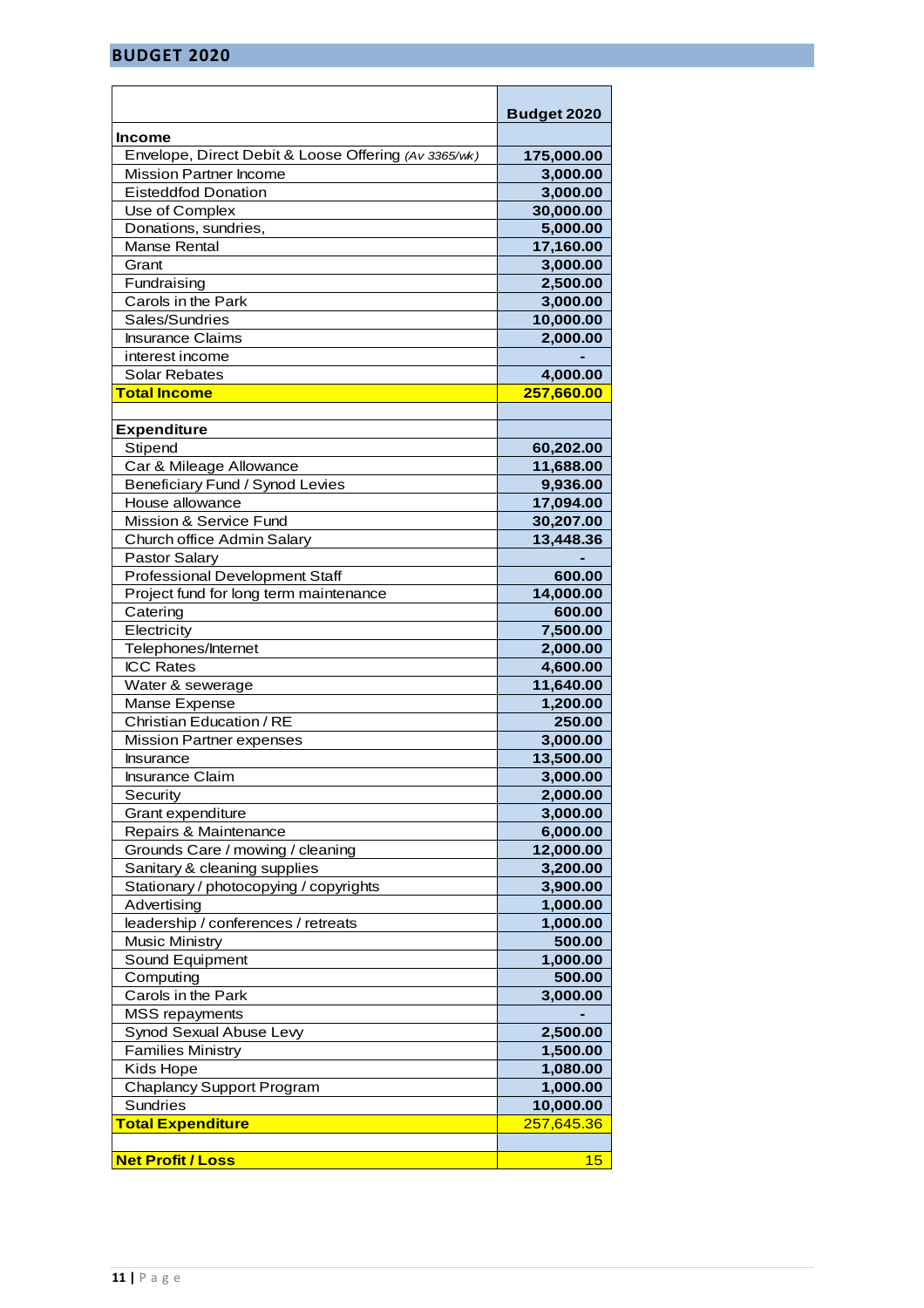#### <span id="page-12-0"></span>**PROPERTY OFFICER'S REPORT**

This year has been exceptionally demanding, and while all the minor maintenance issues have been omitted, this report highlights the major issues that I have been involved with this year as Property Maintenance Manager as follows:

#### **Property Break-ins:**

The Glebe Road Uniting Church is a large complex that has resulted in many break-ins during the time I've been in this position. Unlike last year with no reported break-ins, this year it would appear criminal intruders made up for lost time, as follows:

#### **Stolen Roses and Green House**

On the 1<sup>st</sup> February, Faye Wright had gone to the church to water the roses in the rose garden. To her surprise, the roses had vanished, as someone had come in during the night, dug them up and walked off with them, except for the large ones. When I arrived, I also ventured over to the Green House to find it had been broken into as well. A walk through the Green House could not find anything noticeably missing, and the Green House was resecured with another padlock. Would you believe it; the next night they came back and removed the larger roses, leaving only the Gerberas. As most of these roses were commemorative, they cannot be replaced.

#### **Shalom House**

It was found that a window in Shalom House on the centre car park side had been smashed. Inspection of the building revealed that no entry had occurred, especially through the broken window due to the jagged glass still present. This was put down to vandalism.

#### **Combined Church Properties**

At 2.41 am on Tuesday 6<sup>th</sup> August 2019, an entry alarm was activated in the GRUC general office, and another in the reception office. The office door was partially open, so Police were called. It was discovered that two "centre office" windows were found open. One had been found prized open, indicating that this was the entry point and the front door was in fact the exit point. No damage appeared to have been sustained, and only a box of fundraiser chocolates, and possibly some mail from the Kid's Hope pigeonhole removed. Before the police arrived, it was noticed that windows of the Neighbourhood Centre were also open, and a wheelie bin apparently used to access the windows but prevented by the security grilles. U3A advised that an unsuccessful attempt had been made to extract computer equipment and other items through the Neighbourhood Centre open window. While items were strewn onto the floor, no report of equipment loss has been received.

Further inspections were carried out and it was revealed that the exit glass/metal frame door leading from the church hall to the centre car park was damaged. It appeared there was an unsuccessful attempt to prise open the locking mechanism on the door. Damage was caused to the locking mechanism, and the upper glass panel was cracked. The entire door was unrepairable and had to be replaced. Additionally, it was later noticed that the side door pad-bolt and lock of the Glebe Garden Club's Green House was smashed to gain entry. Inspection of the Green House revealed many trays of plants, palms, equipment and potting mix had been stolen, at an estimated cost of \$855.00. Another 3-meter potted palm was still outside the Green House wall – probably left behind, as the church alarms had been activated. The pad-bolt on the door was repaired and/or replaced with more resistant materials.

It was found that the Garden Club Green House was broken into again sometime on Wednesday night the 18<sup>th</sup> November 2019. The only damage done to the Green House was the padlock on the front door, which was cut by bolt cutters. Whoever is doing this knows what they want, as they are very selective with the plants taken. These were mainly the trays of expensive succulents, and selected plants from other trays, with an estimated cost of \$500 to \$600. It is apparent that the Green House area is dark, however; light enough from the car park security lights to carry out these break-ins. Heavy duty padlocks have now been fitted to both doors, which should make it impossible for the culprits to use bolt cutters.

The Garden Club is investigating the purchase of special internal cameras to be installed, and Church Council has approved the installation of a motion sensor spotlight on the Fellowship Centre building, overlooking the Green House.

#### **Church Property Maintenance Issues:**

#### **Roof Leaks**

Last year I reported a large water leak above the "Notices" table, and right above that, there were rust holes in the roof where water had been pouring in. The contractor (John) carried out "patchwork" repair, with the rust problem worse than first thought when the roofing panels were lifted. Patch work repair was carried out at this time until further repair investigation could be initiated.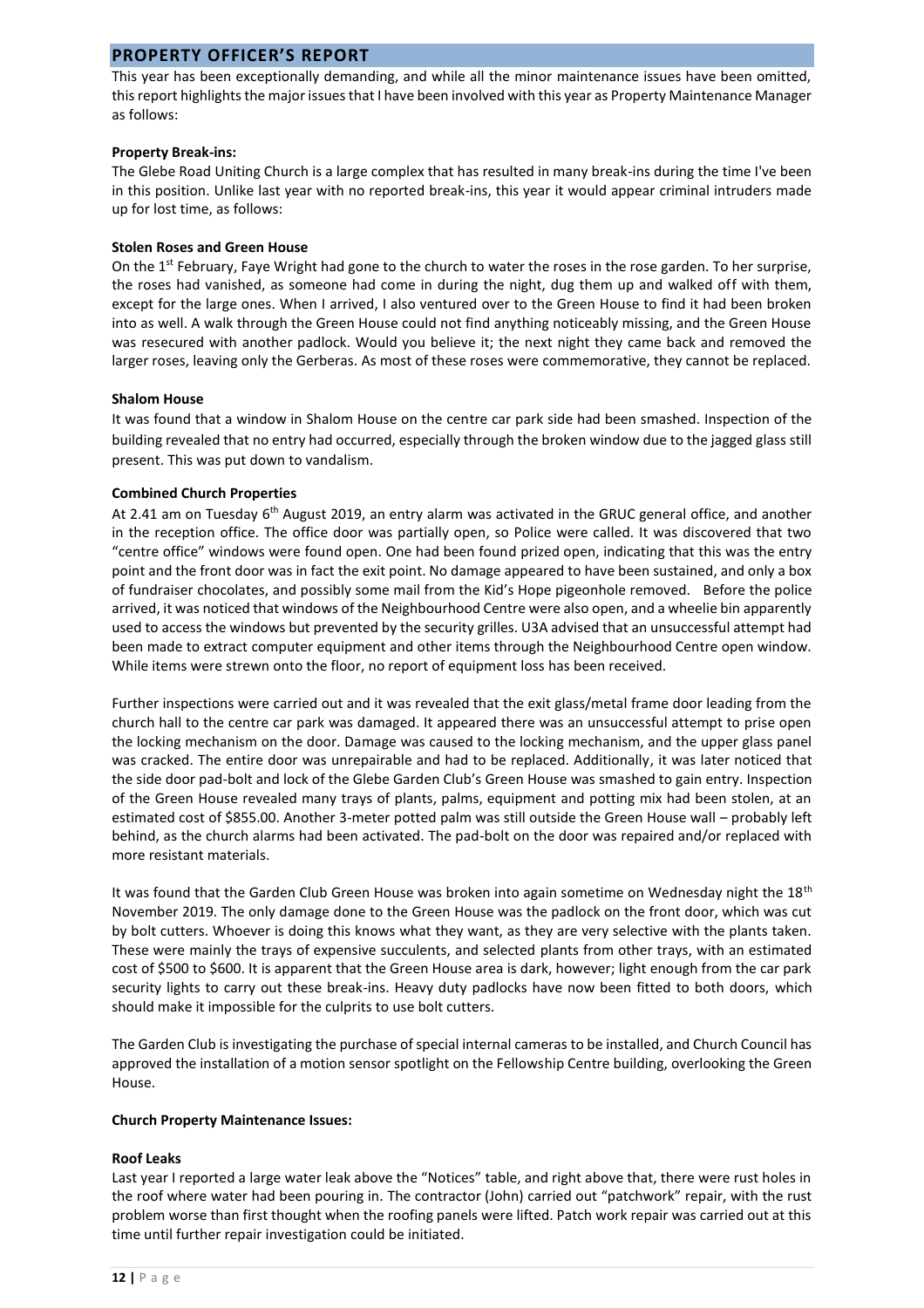#### **Roof Replacements**

It was during the patch work repair that John found roof damage to the church roof caused by hail, which should be covered under insurance; of which he has over 20 years' experience. A report with an associated cost were presented to Church Council who rubber stamped looking into this further. As a result, we were advised of a huge hailstorm in Feb 2018, of which a couple of church members were at the church and had their cars damaged. This gave us an exact date. A meeting was arranged with Synod representatives, of which Derek and I attended. At this meeting, Synod asked about the state of the other buildings. That, we could not answer.

Assessors checked the 3 rooves and all reported back that they were all hail damaged and needed replacement. How difficult it was to have this information and not say anything until the insurance company had officially accepted the claim to replace all 3 rooves. Initially we were looking at replacing just the church roof. This exceeded our expectation to now get 3 rooves replaced.

There were several non-conformance issues discussed with the insurance company, and who should pay, which also involved engineer input. Eventually, this resulted in the insurance company accepting full cost for the replacement of all 3 rooves. At this point I was able to advise the congregation as to what was happening. As it happened, John won the tender to replace all 3 rooves, however the church had a cost in all of this......to pay for the replacement of the rusty box guttering and power cable conduit. Amongst all this, with the maintenance costs on the roof and church buildings, the church loan was finally paid off.

The roof replacement is completed, and I wish to extend a big thank you to all involved in this project, and for the wonderful cooperation by the members of this church. Yes, there is still more to be done and I know God will continue to guide us and be faithful to us.......especially if we continue to be faithful to Him.

#### **Fellowship Centre:**

Before I took on the task of Property Maintenance Manager 7 years ago, water damage was caused to the inside wall of the Fellowship Centre as a result of rusted/faulty guttering and roofing holes caused at construction. While the faulty guttering was replaced, the roof holes and damage to the wall was not, leaving a big hole in the wall. This hole has expanded greatly over the past years.

For years, that hole has been covered by the Garden Club's white cupboards so the public could not see it. This damage deteriorated and became extremely apparent in the men's toilet with mold, peeling paint and tiles falling off. The internal wall structure towards the corner was eaten away by white ants with the wall falling away in chunks.

This rotting wall and damage travelled up through the mezzanine wall corner, right up to the roof. Due to the advanced damage to this wall, Church Council approved the repair of this damage, which was carried out at the same time the rooves were replaced at a cost of approximately \$5,500.00.

#### **Manse:**

Routine property inspections are carried out on the Manse every six months. It is good to have these inspections as it helps me monitor issues that need attention and/or repair work to be carried out. As a result, minor maintenance issues have been resolved.

#### **Tree Removals**

The Olive tree located in the garden at the front door of the Fellowship Centre was split in half during a storm. The half lying on the ground was removed and the remaining half is still located in the garden. Sadly, the 5 fir trees located in the garden between the centre car park and Shalom House felt the effects of the long drought and all 5 trees died. Accordingly, they were removed, and I thank those members of the church who carried out this task and took them to the Refuse Centre.

#### **Pest Control:**

Courtesy Pest Control have treated all church buildings and grounds. Members using any of the church kitchens need to be aware there is a combination of a fine white dust and jelly type globules around door hinges. These substances are low toxicity and safe – unless you are a cockroach. However, to be effective, these substances need to be left there and not wiped away. This work has a 12-month warranty, and if any infestations still exist after a reasonable time, the contractor will return to address the situation.

#### **Air Conditioner Filters:**

In relation to the Synod Safety Audit, there is a need for a working group (preferably the younger members) to clean the air filters of all Air Conditioners in all Church buildings every 12 months. This work was completed, and I thank all those able-bodied members for your help in cleaning the air conditioning filters, especially those situated high on the walls of the church auditorium. Thanks guys – same time, same place next year……!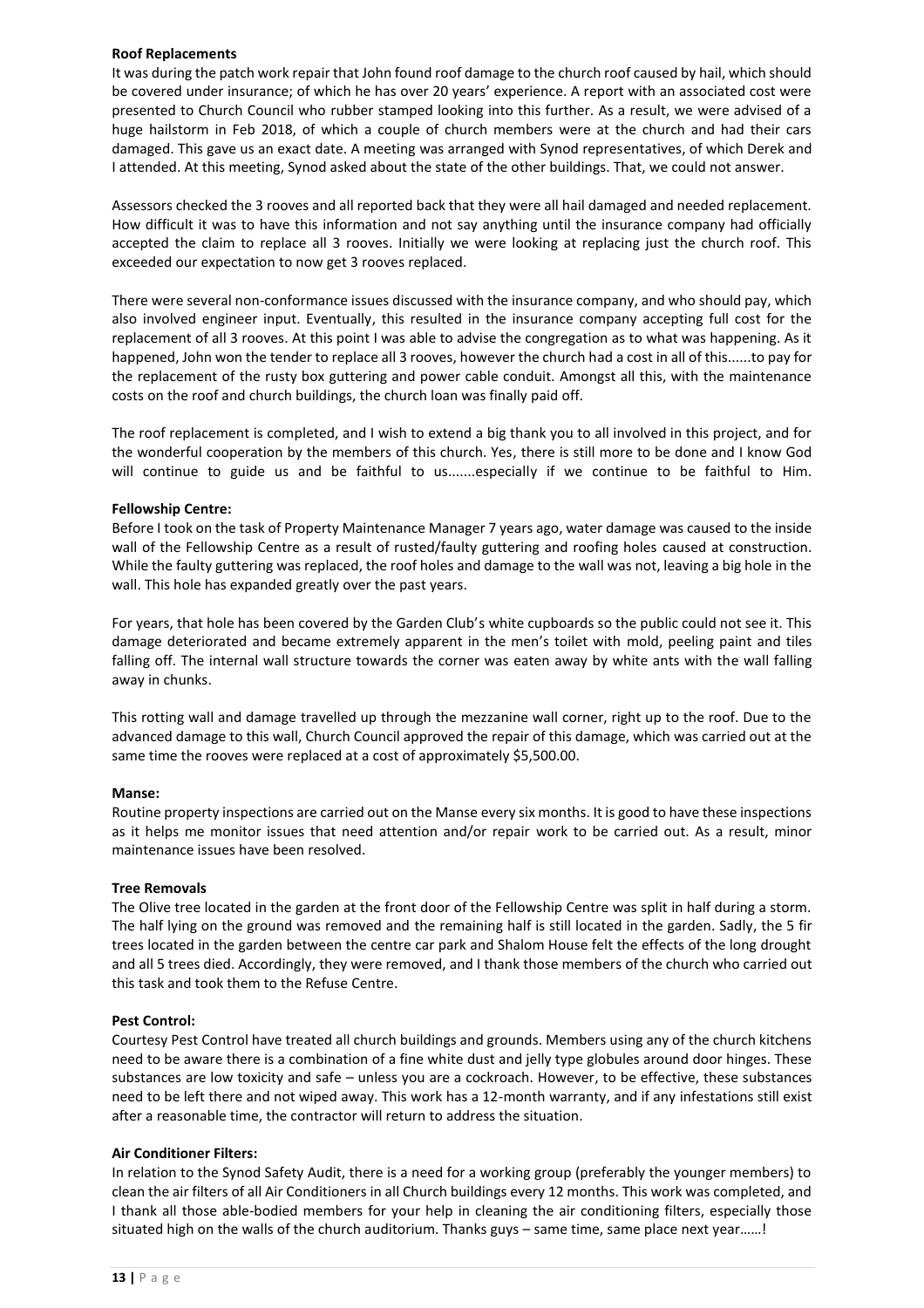#### **Other Maintenance Issues:**

While I have listed the main issues above, many of them take quite some time to reach a conclusion. Additionally, there are many other maintenance issues carried out throughout the year, some of them as follows:

- Maintaining the "GRUC Maintenance Plan" ensuring all tasks are carried out.
- Repair/replacement of Church lights beit internal or security.
- Extra power points and wiring
- Bi-Annual inspection/testing of circuit breakers by electrician.
- Inspecting for damage and cleaning up after severe storms.

#### **Thank You:**

My thanks are extended to all members of the congregation for their support and/or assistance given to me during the year. I wish to thank all members involved with the beautification of the Church gardens this year, with a very special thank you to Bill Milward. I have received numerous comments from people outside the church saying how good the gardens look. The garden between the Church and Glebe Road is very noticeable through the Church windows. Again, I invite members to take a walk though this area. You will not be disappointed. While the church properties belong to all members of this church, it is a huge complex and it is near impossible for me to know everything that requires repair or attention. Security of doors and windows in all church buildings is paramount. Should anyone come across something that requires repair and/or attention, please let me know, or write it in the maintenance logbook situated in the front office and I will attend to it. I look forward to your continued support again this year.

#### *David Murphy*

#### <span id="page-14-0"></span>**SECURITY OFFICER'S REPORT**

The security team consists of Jim O'Grady, Paul de Sauty and Rob Edwardson, reporting to Church Council via the Resource Ministry Team and operating under formal position descriptions. Jim, Paul and Rob are on alternate 2-week rosters (flexible) to respond to alarms. No new members joined the team in 2019.

Back-2-Base Monitoring Service continues to monitor our system from a Brisbane control room and calls our rostered team members in the event of an alarm activation. Records of all callouts and other incidents are maintained and are available for inspection.

#### **Illegal entry, property damage and loss**

On 20th February a window was broken in Shalom - vandalism or an attempted break-in.

On 6<sup>th</sup> August, break-in attempts were made on all buildings on 6<sup>th</sup> August. Entry was made to the office but alarm activation caused a quick exit with little loss or damage. The back door to the Hall was forced but not entered. Damage to the door required replacement of door and lock assembly. Neighbourhood Centre windows were forced but not entered. The greenhouse was broken into and heavy loss of plants and equipment was sustained. On 18<sup>th</sup> November, the greenhouse was again broken into, with more plants stolen.

#### **Lockup procedure**

*Keyholders are requested to re-read and apply the opening and closing procedures posted at all security keypads.* 

Lockup elements being missed from time to time include:

- Air conditioning not switched off.
- Fans not switched off
- Hall toilet doors not locked
- F/ship Centre door near toilets closed but not locked
- Toilet light left on
- Toilet tap or cistern flush left running
- Toilet bowl not flushed
- Window left open
- Window shut but not locked
- Someone opening a door or window that the leader was not aware had been used

The likely reason for these slips is "too much happening or too many people helping".

- When others help by doing part of the procedure, either they are not as aware of what to look for or each one thinks the other has done something.
- When people are still packing up or stop to have a chat with the locker-upper on the way out the door, the distraction can be enough to miss something.

It is best to ensure everybody is out of the building before the key holder starts the lockup and then works systematically around the inside of the building.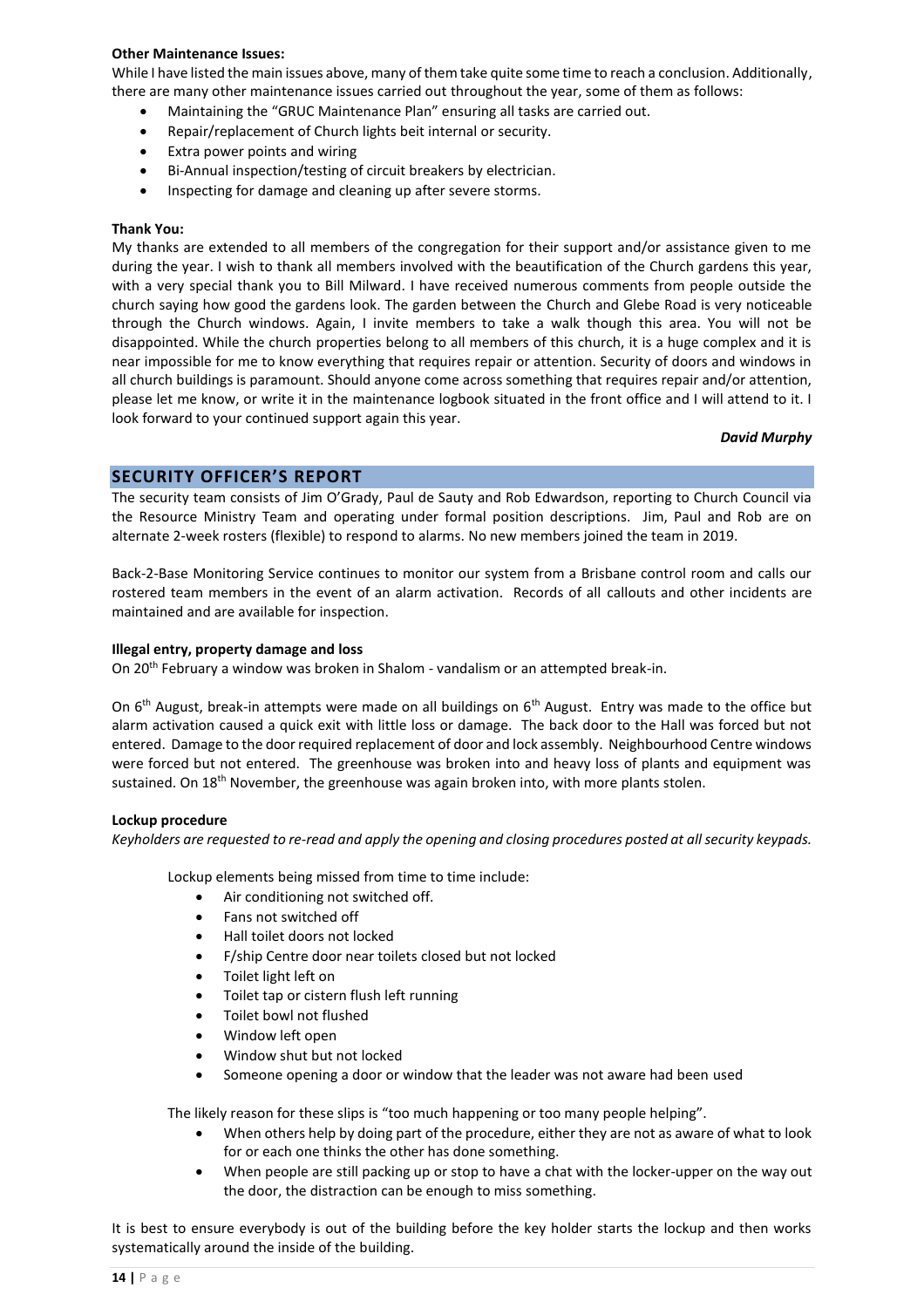#### **Prevention measures**

Heavier padlocks have been installed on the greenhouse by Glebe Garden Club and a movement sensor light covering the area. Cabling has been installed as part of the church re-roofing project in preparation for CCTV installation when funds become available. Removal of (dead) pine trees between the middle carpark and Shalom provides better visibility of activity in that area.

The isolation of the property from neighbours does not provide constant visible monitoring of suspicious activity, so any mechanical or electronic deterrents have limited effect. They reduce but do not eliminate the risk of further damage or loss.

#### **False alarm callouts**

False alarm callouts continue to be minimal owing to correct operation of the system and careful entry to the buildings. Gecko activity has reduced compared with previous years for unknown reasons.

#### **Appreciation**

Thanks are due to all those Keyholders who play their part in maintaining a safe environment for our members, visitors and other venue users and the security of our buildings.

This report looks much like the 2018 report because little has changed. Operations continue to go on quietly as before, with the team members fulfilling their roles with a minimum of fuss and high proficiency.

My sincere appreciation to Jim & Paul for their reliable and unflagging commitment in sharing responsibility for security monitoring and their availability for callouts at all hours of day or night, ensuring we maintain an effective service for protection of our GRUC property.

#### *Rob Edwardson*

#### <span id="page-15-0"></span>**FIRE SAFETY OFFICER'S REPORT**

**Team**

The Fire Safety team consists of Kent Wilkins and Peter Arnett, Deputy Chief Wardens and Rob Edwardson, Chief Warden, supported by the Emergency Planning Committee. The EPC complies with AS 3745 (WHS) and meets annually as a function of the Resource Ministry Team. Kent Wilkins and Rob Edwardson have completed certificated training with National Fire Safety Council in Brisbane (2018).

#### **Fire & Evacuation Plan**

A Fire & Evacuation Plan is being maintained in compliance with *Fire & Rescue Service Act 1990* and *Building Fire Safety Regulations 2008* and in consultation from time to time with Qld Fire & Rescue Service (QFRS) officers at Flinders View and Bundamba fire stations.

The Fire & Evacuation Plan is the comprehensive fire safety regime that includes equipment installation, equipment maintenance, inspection and monitoring, appointment of wardens, program of regular instruction for wardens and all group leaders, evacuation practices and prescribed records maintenance.

Copies of the written Plan tailored for each building are at the entrances to all buildings and a master copy is filed in the office safe. These are updated continually as necessary and are required to be available for inspection by a QFRS officer on request. Electronic copies are also kept in the church office and offsite.

#### **Fire Safety Instruction**

From May to July, annual refresher instruction was provided for all Glebe Rd ministry groups and regular building users such as U3A, playgroups martial arts, etc. by Rob Edwardson. Occasional venue users continue to be given basic instruction before their events.

#### **Emergency Evacuation Practice ("Fire Drill")**

An Emergency Evacuation Practice was conducted during the 10.15 service on 23 June. The drill was commenced without prior notice to wardens. As always, the drill proved to be effective, providing some valuable learning for future reference.

#### **Equipment Inspection and Testing**

All fire safety equipment is inspected monthly by Camillo, including testing of the smoke sensors. Fire extinguishers and blankets are checked 6-monthly by qualified contractors. Smoke sensor batteries are tested monthly and simulated smoke tests are done annually. The rental property at 3 Cassowary St Flinders View is included in the inspection and test regime.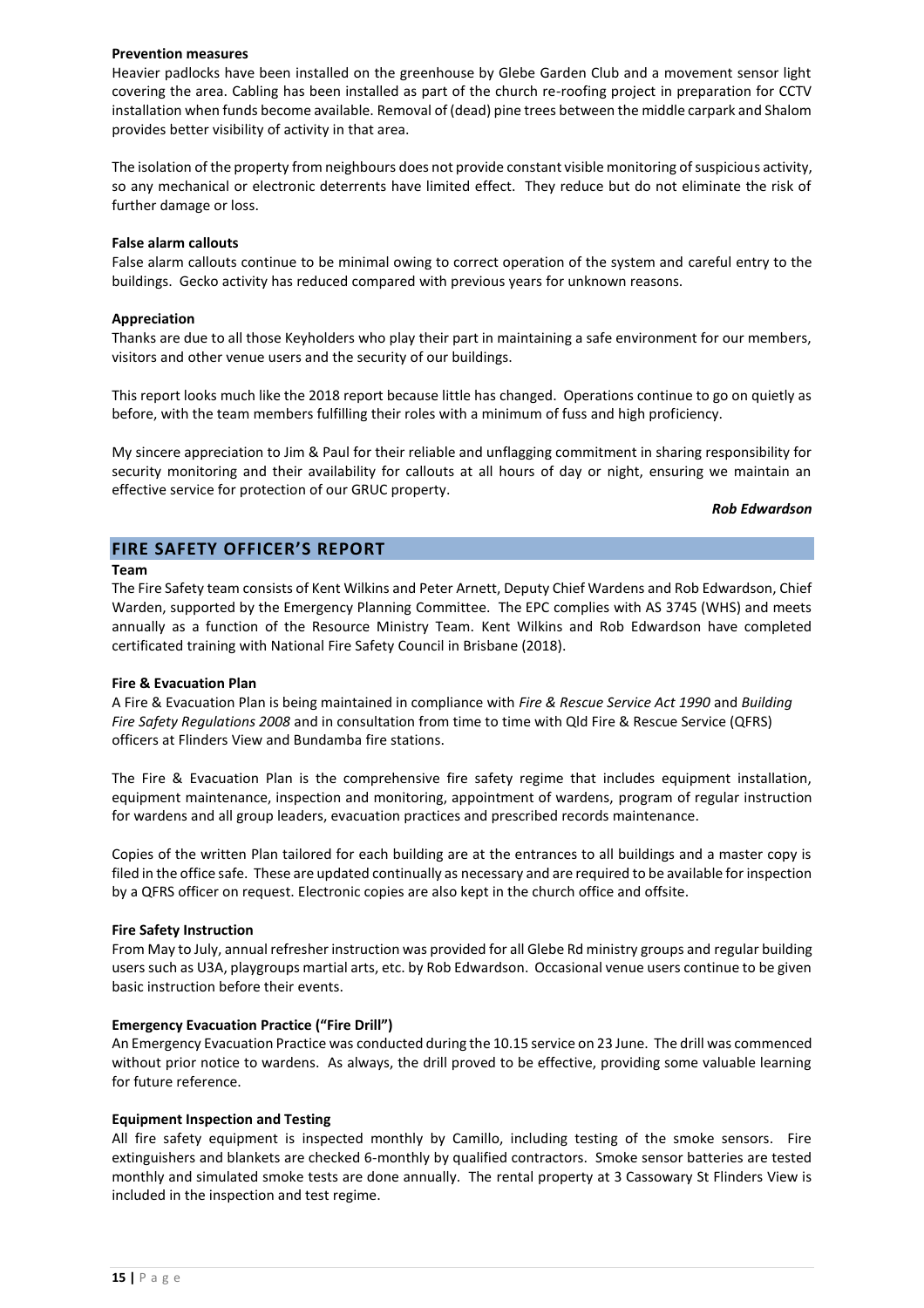#### **Appreciation**

My sincere appreciation to Camillo and Kent for providing valuable assistance in sharing responsibility for the Fire & Evacuation Plan, and to Rev Peter Arnett for his ongoing support as part of the team, ensuring we maintain an effective Plan for the safety of the congregation and our guests.

*Robert Edwardson*

## DISCIPLESHIP MINISTRIES

#### <span id="page-16-1"></span><span id="page-16-0"></span>**DISCIPLESHIP MINISTRY TEAM**

Team members: Rev. Peter Arnett, Xavier Camillo, John Fisher, Dan Francis, Rev. Gwen Fisher

The Discipleship Ministry Team seeks to give oversight and energy to the further development of cell groups, bible studies, educational and discipleship programs, as well as the training and equipping of leaders. It is hoped that all congregational members will be able to participate in a cell group.

During 2019 the following groups have been meeting:

- ❖ Cell Chicks alternate Tuesday evenings leader Bev Bruce
- ❖ Camillo's home group alternate Friday evenings
- ❖ Rothery's home group alternate Friday evenings
- ❖ Ladies evening group alternate Thursday evenings led by Marg Coghlan & Judy Jackson

The Discipleship Ministry Team has prepared discipleship and study resources that are available for all the groups.

A comprehensive preaching and study series to allow all of the congregation to participate was planned at our July meeting for a new phase of group ministry in our Glebe Road Congregation from September. This was postponed to implement once Rev. Peter is able to provide the necessary leadership.

While serving in supply ministry, Rev. Dr. David Mackay Rankin conducted four teaching sessions on Discipleship. These were offered over four weeks in November both during the day and also for an evening session. The sessions were well-attended, and we are grateful for the leadership Dr. Mackay Rankin provided on this important topic.

Grahame Tainton generously volunteered to provide administration of the library, including cataloguing and stocktake of the books. Grahame has also taken responsibility for ensuring the library is available following worship services each Sunday, preparing a roster for those who can assist borrowers.

In partnership with the Prayer & Pastoral Care Ministry Team, the Discipleship team hopes to develop an effective process for enfolding people into new small groups.

*Rev Gwen Fisher*

## PRAYER AND PASTORAL CARE MINISTRIES

#### <span id="page-16-3"></span>**PRAYER MINISTRY**

<span id="page-16-2"></span>

More than 150 Prayer Requests were received in 2019. Most requests related to a medical condition and its resolution, there were also prayers of thanks for answered prayer. Towards the end of the year we had prayers in relation to national emergencies - drought and bush fires. God encourages us to pray regularly on all matters. Ephesians 6:18 "And pray in the Spirit on all occasions with all kinds of prayers and requests".

If you have a prayer request, please email Ken Fischer: [prayermt@gleberd.com.au](mailto:prayermt@gleberd.com.au)

In the case of confidential matters contact the Intercessory Prayer Group, Vi Beaumont 32886358.

*Ken Fischer*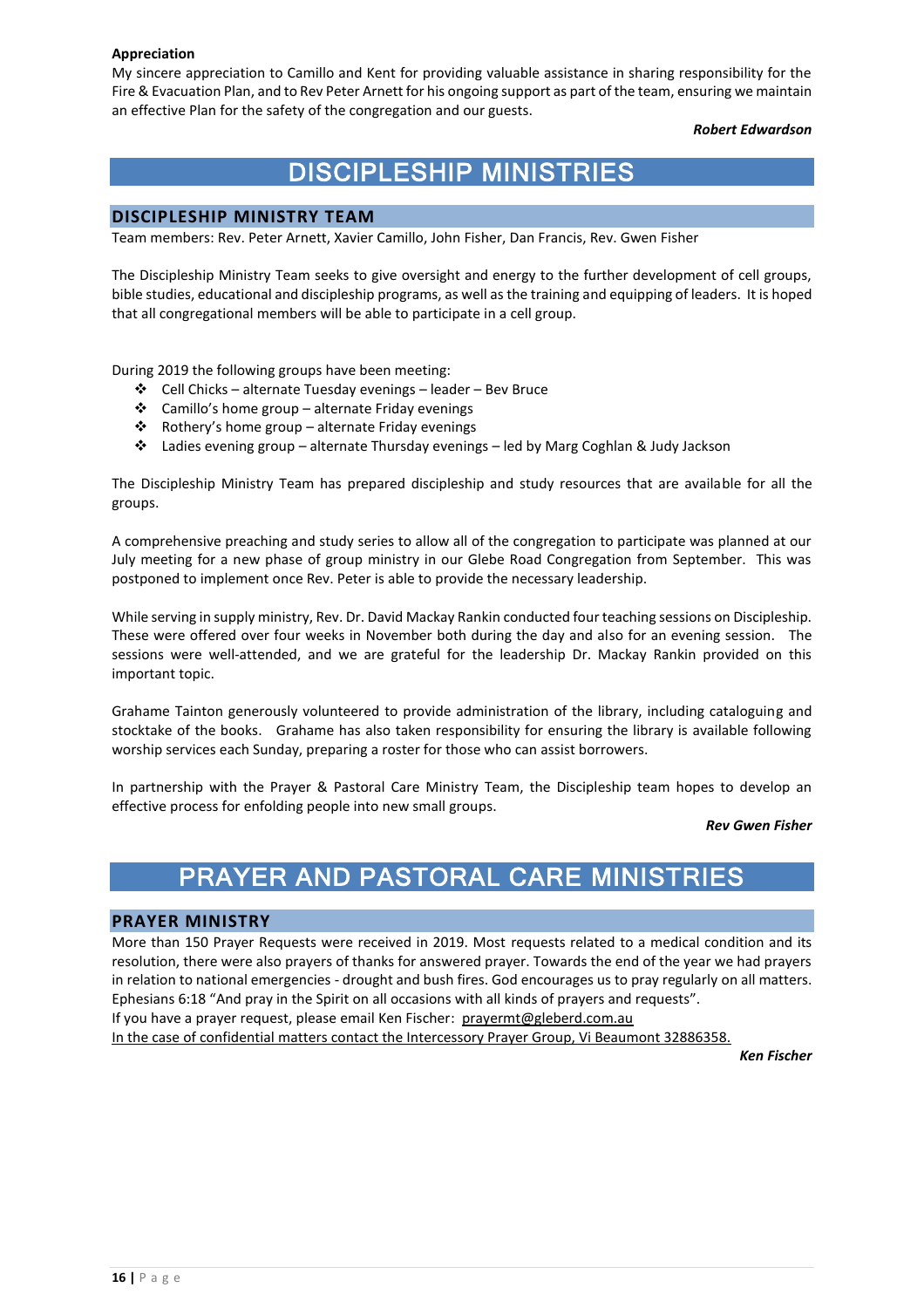## RSHIP MINISTRIES

#### <span id="page-17-1"></span><span id="page-17-0"></span>**10:15am WORSHIP TEAM**

Our team of faithful worshippers are privileged and blessed to lead our congregation in song and to create a space where our congregation can meet with our Saviour and give Him glory, honour and praise. The living of our life is a constant act of worship - the way we speak, react, respond and interact with others. Our Sunday worship is an event which enables the construct of intentional corporate worship to be developed, fashioned and brought to life in such a way that it is genuine and pleasing to our Father.

Our team continue to come together every Wednesday night to practice and fellowship together and to spend time as a team in worship of our Lord. I am privileged to lead a team of faithful servants whose desire it is to worship God and create a space for those who come each Sunday to meet with Him.

We pray that God continues to challenge us to do and be better worshipers. As such we have had discussion with regards to help see our worship space on a Sunday become an even more engaging space in which people can enter into the presence of God. This is an ongoing conversation that we have been having but the team have expressed a passion to make our worship experience more meaningful, reflective and engaging.

The 10.15am worship team have also had the privilege of helping to lead worship in our All in together services which our Xtreme team run on the 5<sup>th</sup> Sunday of the month. It has been a blessing to see our children and youth leading us in worship through prayer, song, bible readings and some fun memory verse activities. This has been a great time of sharing and experiencing God word.

We, as a team, are looking to encourage new members of our congregation to join us in any capacity that they feel able to contribute. Whether it is by playing an instrument, singing, doing data or sound – we want to encourage people that are passionate about worshipping our Lord through music to join our team so that they can use their gifts to bless God and our congregation.

The team are also invested in continuing to contribute their gifts to the Carols in the Park. This is a great time of coming together of the church and wider community to celebrate the birth of Christ. We are thankful to the Garden Club for allowing us to run a BBQ at their Expo with funds going towards the expenses involved in running our Carols in the Park. A big thankyou to all the volunteers that helped with the BBQ, we would not have been a success without you. Also, a big thank you to Kath Hart and Karen Madders, the Arnett's egg sales and any others who through their efforts helped raise funds for Carols in the Park.

I pray that we continue to seek after God and offer ourselves fully to Him as we give ourselves to Him in worship, not only on Sunday but with our whole lives.

Praise God!!

*Jeremy Bruce*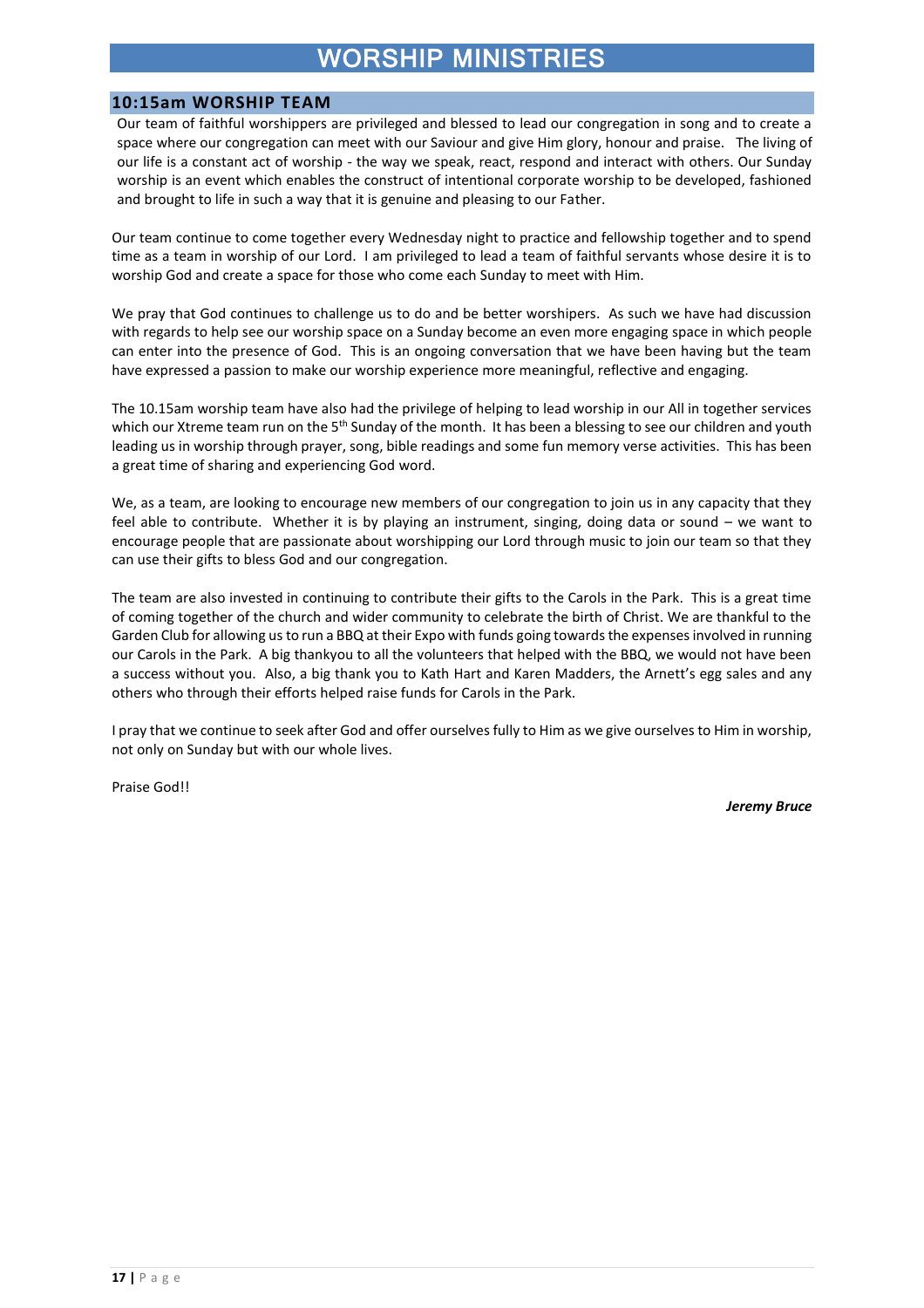#### <span id="page-18-1"></span><span id="page-18-0"></span>**RISKIES**

The "Riskies" group comes under the Fun and Friendship Ministry Team. It is a self-motivated and self-organised social gathering of fun-loving adults who plan a range of engaging activities and outings roughly on a monthly basis throughout the year. The premise for the group is that activities are planned to allow people to form and develop stronger friendships by doing fun stuff together.

Activities are planned by the group at the beginning of each year to lock in the dates of these activities before the year gets too busy. The idea of, **'Come when you can - but don't worry if you can't'** allows this group to be fairly relaxed and stress free. The members attend as many outings as they feel they can. Numbers range from about 10 to 25 for most activities.

Carpooling is done for most of the activities so those who do not like driving can usually hitch a ride with other people.

The group consists of people from the congregations of our church, some from other churches and other friends from all walks of life. Friendships have been strengthened and support structures built by being involved in this group…………. and there are always plenty of laughs.

Do you sit at home on the weekends and wish you could go out with some friends? If so, this is the sort of group that might appeal to you. Everyone is welcome to join this group so please see Jill Case or email her [\(riskies@gleberd.com.au\)](mailto:riskies@gleberd.com.au) and your name will be added to the mailing list. You will receive an email each month with details of the upcoming event. We would love to have you join us.

Apart from the activities listed below, Riskies also provided assistance at the ANZAC Parade morning tea and also the Glebe Garden Club Expo. It is good to be involved in these service activities.

#### **Activities for 2019 included:**

| <b>February</b> | Planning evening, Coffee & Dessert night.                      |
|-----------------|----------------------------------------------------------------|
| March (2)       | Science Nation (Science Says) and Team Timor Trivia Morning    |
| April           | Passion Play at Moogerah                                       |
| May             | Boonah Markets, Bushwalk at Mt French                          |
| June            | Bulimba Heritage trail walk via City Cat                       |
| July            | Theatre Night - Incinerator Theatre                            |
| <b>August</b>   | Trivia Fundraiser for Blackstone Soccer Club                   |
| September       | Toowoomba Carnival of flowers (postponed)                      |
| <b>October</b>  | Casserole and Games Night                                      |
| <b>November</b> | Powerhouse Theatre and Supper (Die Hard – the movie, the play) |
| <b>December</b> | Christmas Breakfast at Fourth Child Restaurant                 |
|                 |                                                                |

*Jill Case*

#### <span id="page-18-2"></span>**PAINTING FOR PLEASURE GROUP**

We started the year on 15th January as planned with ten participants under Dorothy's guidance. However, word got around about her excellence and I had to have a waiting list for enrolment as we are limited with table accommodation. There are 24 on roll with an average attendance of 16. We have welcomed four artistic men to our friendly group and we all enjoy each other's paintings and company.

Judith was successful at Ipswich Show in May coming 2nd in Abstract with her "Dancing Couple" and received H.C. in Novice section with her beautiful "Gap of Dunloe". Other talented competitors entered as well.

We received an invitation to be in an Interfaith Art Exhibition on 6-8 September, expressing beliefs, faith, religion and spirituality through art. Three of our members contributed some beautiful entries to this amazing display held at the Ipswich Community Gallery.

Rob dutifully instructed us regarding safety issues and where to assemble etc. if there was an emergency, who to take notice of and what to do.

We ended our year on 10th December with a special Christmas morning tea and decided to recommence on 14th January 2020.

*Margaret Johnson*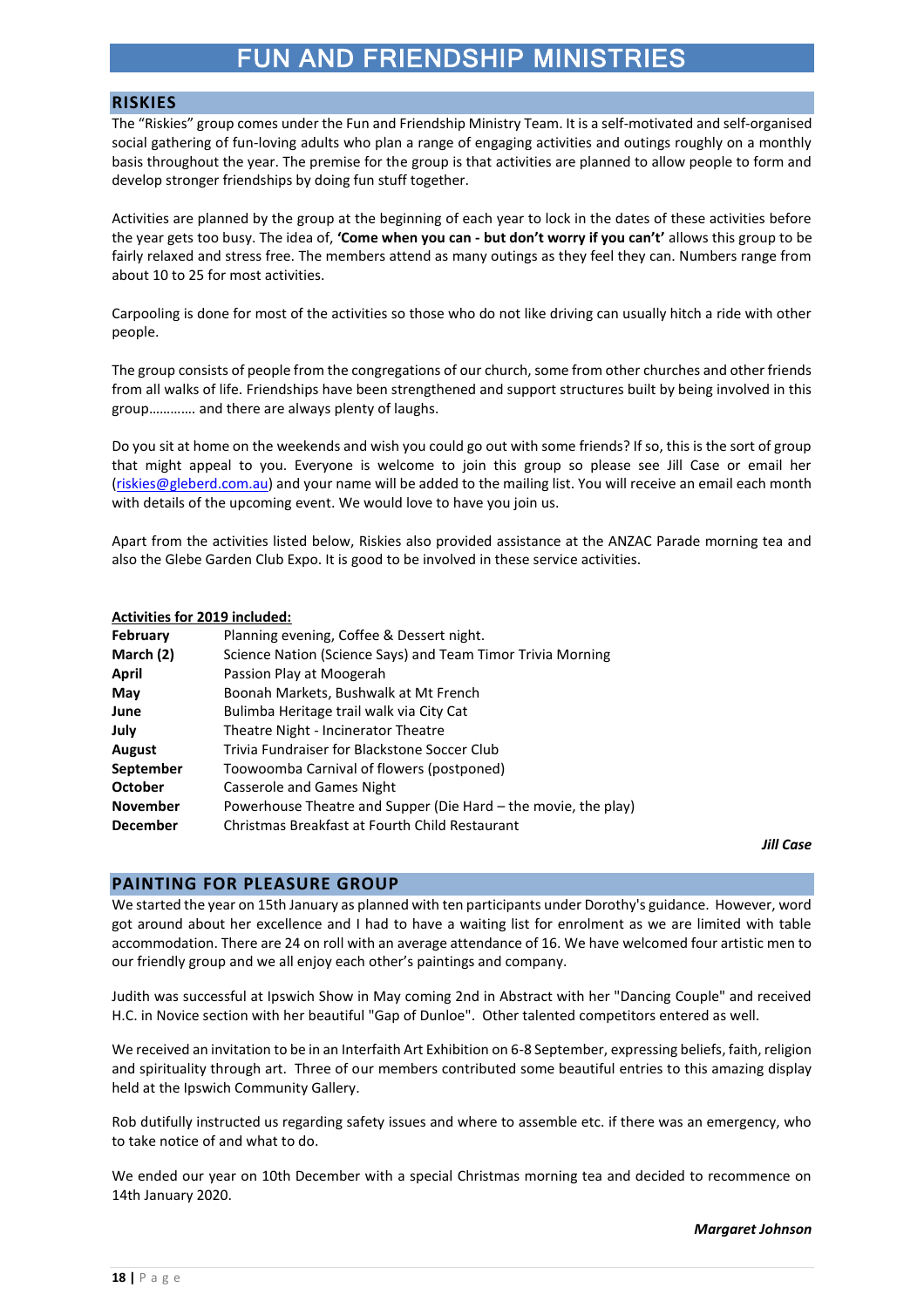#### <span id="page-19-0"></span>**WOMEN'S FELLOWSHIP**

Our ladies have again had a very enjoyable and rewarding year of fellowship together. Over the year we were delighted to welcome four new ladies to our group and we had an average attendance of 18 to 20 ladies each month, with some months 25 ladies in attendance.

Unfortunately Rev Peter Arnett was not able to join with us this year due to ill health, but we were delighted to have Rev Bruce Raymond, our supply Minister for part of the year, and also Rev David Mackay-Rankin, to share time with us. Devotions were lead by Rev Bruce and several of our ladies giving us food for thought each month.

Birthdays were celebrated each month with each lady receiving a gift from the birthday basket. We shared in celebrating a special 90th birthday with Mavis Cunning and visited Thelma Hales in Milford Grange for her 90th birthday.

We were saddened at Thelma's passing only a few weeks later. Thel was a dear and loyal friend to all of us in this group over many years. We also acknowledged the passing of Bev Antoniolli, also a dear friend and former Fellowship member.

Our various programs kept us busy throughout the year as we enjoyed unscrambling verses of hymns, did Gentle Exercise to keep us fit, sang our favourite choruses and hymns, put names to our Mothers' photos, enjoyed a Devonshire Tea with a difference as well as our usual visit to the Allawah Camp site where we participated in an Easter Egg Hunt, were treated to a BBQ lunch and enjoyed playing Board Games in the peaceful surroundings.

Our special fundraising Morning Tea held in June was again a great success when we supported the Bush Chaplains and people in the Outback, with the program provided by the Alchemy Street Choir and our Guest Speaker from Frontier Services who highlighted the plight of the farmers and outback people doing it tuff.

We were privileged to have Sgt Nadine Webster from the Police Service as a guest speaker who enlightened us on security in the home and also our own Roslyn Beduhn who shared with us of her time in PNG with her late husband.

Several of our ladies were kept busy throughout the year as we catered for a number of funerals, a Timor lunch, a Presbytery meeting, provided sandwiches and morning teas for the Garden Expo, provided kitchen help at the Garden Club's 20th Anniversary and baked biscuits and helped at the Silkstone Eisteddfod. We also acknowledged the wonderful contribution of Merle Setch as the Catering Convenor for almost the past 30 years and we thank her most sincerely.

We hosted the UCAF Synod Committee's AGM and Dedication service and several of our ladies attended the World Day of Prayer service held at the United Welsh Church and were represented at the annual UCAF service at Beenleigh.

Financially, we continued to support our Compassion child, Mary Tei throughout the year, provided aid to the needy in the Ekaristi church in Timor Leste, Frontier Services Bush Chaplains and people in the Outback, Frontier Services Fire & Drought Appeal, Uniting Care North Qld Flood Appeal, UCAF Synod Committee Project of Disaster Preparedness in the Pacific, Silkstone Eisteddfod Awards, Compassion Project of Farming Bundle & Health Bundle, Ipswich Hospice and the Church Office.

We were able to deliver 11 Bags of Christmas goodies to the 'shut-ins' connected to our congregation and also provided items to fill a number of Red Bags for the Wesley Mission Appeal.

We celebrated together at our annual end of year Luncheon held at the Racehorse Hotel and concluded the year with our Christmas themed program when several ladies entertained us with humorous short plays and a Christmas Pass the Parcel and we sang appropriate Christmas carols.

As usual, our faithful few men from the Weeders and Waterers set up the hall and sound for us each month, for which we are very appreciative.

Our ladies have journeyed together throughout the year, sharing God's love and care for each other in fellowship and friendship and trusting in God's faithfulness to us all.

*Lola Milward*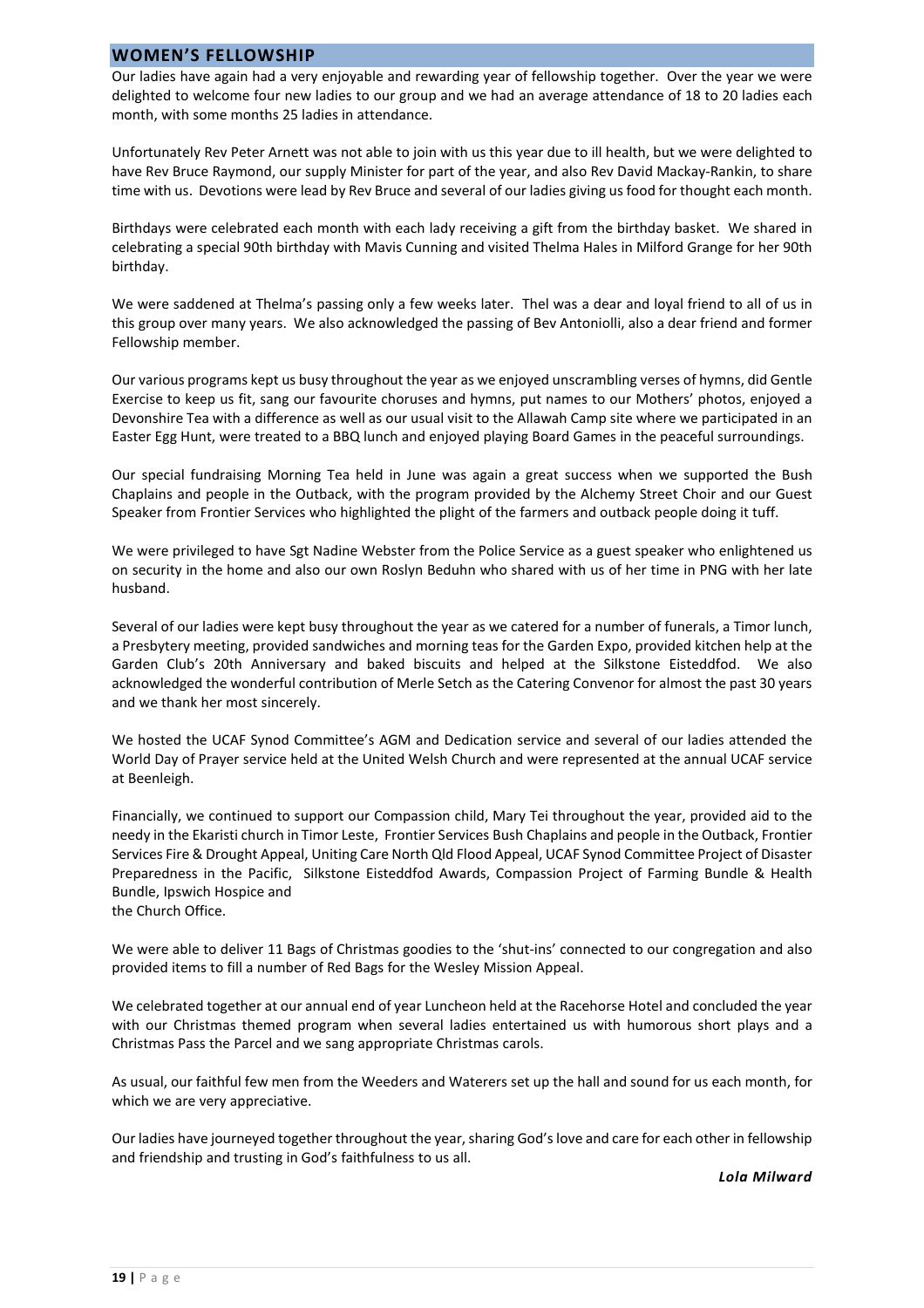## <span id="page-20-0"></span>**WOMENS' FELLOWSHIP STATEMENT OF INCOME & EXPENDITURE 31/12/20 19**

|  | INCOME |  |
|--|--------|--|
|  |        |  |

| Catering<br>Fellowship Subs & Donations<br><b>Special Morning Tea</b><br>Special Morning Tea - Variety Stall<br>Presbytery Morning Tea<br>Christmas Luncheon<br><b>Empty Christmas Tree</b><br>Christmas Stall<br>Miscellaneous Income<br>Interest<br>Balance B/Fwd                                                                                                                                                                                                                                                                                                                           | \$3,300.00<br>374.30<br>1,000.00<br>277.10<br>276.25<br>520.00<br>70.00<br>175.00<br>22.00<br>022<br>\$6,014.87<br>7,407.88<br>\$13,422.75           |                                          |
|-----------------------------------------------------------------------------------------------------------------------------------------------------------------------------------------------------------------------------------------------------------------------------------------------------------------------------------------------------------------------------------------------------------------------------------------------------------------------------------------------------------------------------------------------------------------------------------------------|------------------------------------------------------------------------------------------------------------------------------------------------------|------------------------------------------|
| <b>EXPENSES</b>                                                                                                                                                                                                                                                                                                                                                                                                                                                                                                                                                                               |                                                                                                                                                      |                                          |
| Affiliation Fee (inc. Individual Fees)<br>Catering<br>Birthday gifts for ladies<br>Church Hall Curtains, 2 Folding Tables, Gifts for Speakers<br><b>Brassall Florist</b><br>Christmas Luncheon<br>Miscellaneous expenses                                                                                                                                                                                                                                                                                                                                                                      | \$<br>55.00<br>498.88<br>139.65<br>184.66<br>75.00<br>498.00<br>117.07                                                                               | \$1,568.26                               |
| Donations:<br>Uniting Care Flood Appeal<br>Alchemy Choir<br>Frontier Services - Bush Chaplains<br>Silkstone Eisteddfod - Awards<br>East Timor Ekaristi Church "Women in Need"<br>Panasonic Microwave for Church Kitchen<br><b>Compassion Australia</b><br>Compassion Australia - Birthday & Christmas gifts<br>Compassion Australia Health Bundle<br>Ipswich Hospice Inc.<br>G.R.U.C. Church Office<br>Frontier Services Empty Christmas Tree & Stall<br>Frontier Services Drought Appeal<br>Frontier Services Christmas Cards<br>UCAF Qld - Project for 2019 "Pacific Disaster Preparedness" | \$100.00<br>100.00<br>750.00<br>300.00<br>500.00<br>116.00<br>576.00<br>60.00<br>200.00<br>200.00<br>200.00<br>245.00<br>1,000.00<br>60.00<br>200.00 | \$4,607.60                               |
|                                                                                                                                                                                                                                                                                                                                                                                                                                                                                                                                                                                               |                                                                                                                                                      | \$6,175.86                               |
| Fellowship A/c Balance as at 31.12.2019<br>U.C.I.S. A/c                                                                                                                                                                                                                                                                                                                                                                                                                                                                                                                                       |                                                                                                                                                      | \$7,246.89<br>\$10,476.76<br>\$17,723.65 |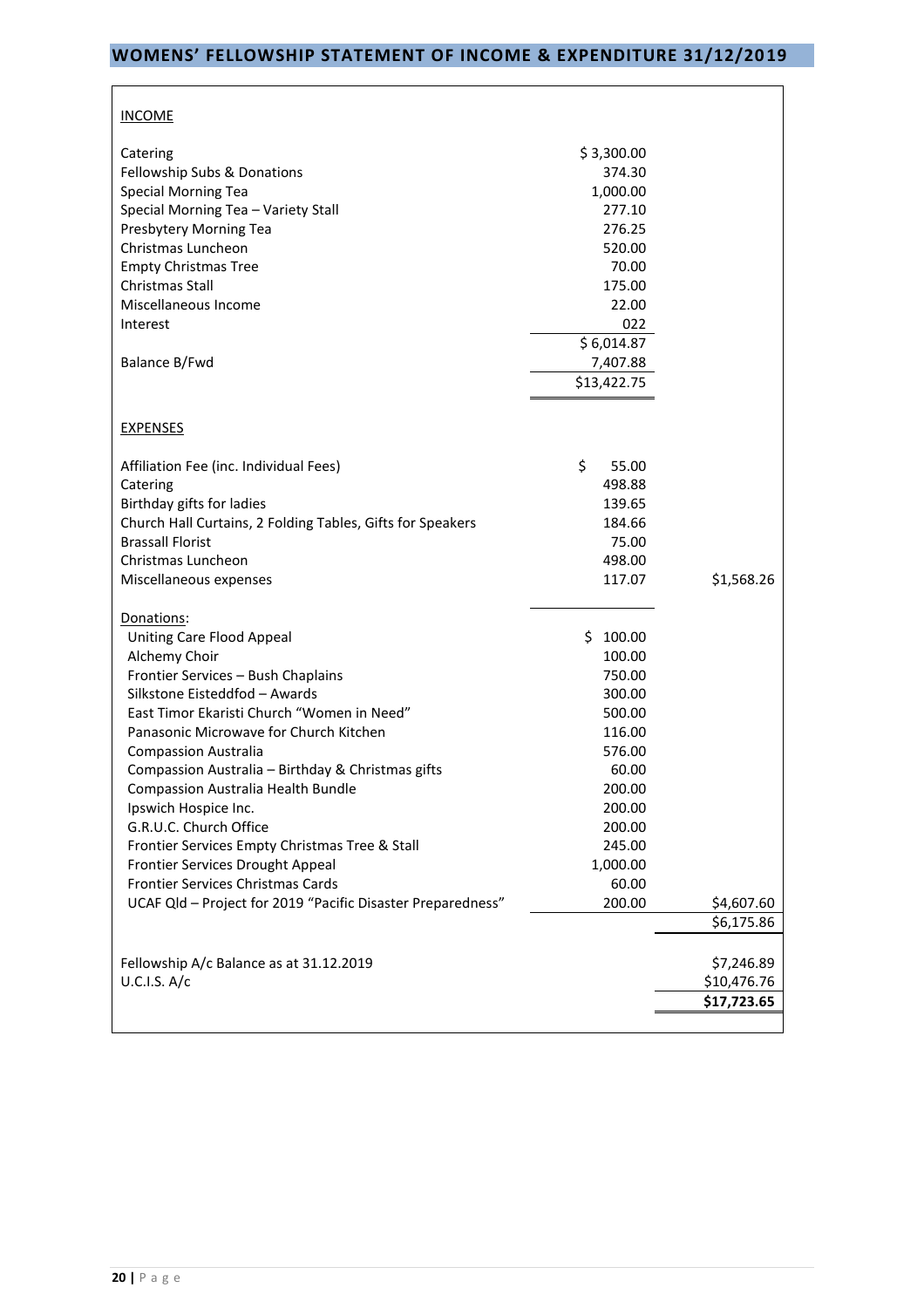#### <span id="page-21-0"></span>**CRAFT COFFEE AND CHAT**

This group continued to meet on the second and fourth Wednesday of each month from February to November. The average attendance was 6. Although numbers are sometimes low, the group is an important outing for those who attend. Members enjoy the opportunity to indulge in their chosen craft, share morning tea and a friendly chat. Knitting, crochet, embroidery and counted cross stitch are the usual activities. We all share the joy of a long-term project being completed.

Anyone who would like a pleasant morning out indulging in a craft activity, morning tea and having a chat with other 'crafty ladies' is welcome to join us on Wednesday, 12th February 9:30 – 11:30am in the Church Hall – our first day for 2020.

#### *Faye Wright*

#### <span id="page-21-1"></span>**WEEDERS & WATERERS**

Weeders and Waterers are a group that meets each Wednesday at 7:00 AM for a clean-up of the church grounds. The work is followed by an early morning tea. We have five members who attend each Wednesday, two indepently mobile, the other three on walkers prepare the morning tea. We all take part in the morning tea discussions where the problems of the world are solved.

We are always looking for new members, all are welcome, contact Ken Fischer or just turn up.

*Ken Fischer*

## SERVICE AND OUTREACH MINISTRIES

#### <span id="page-21-3"></span><span id="page-21-2"></span>**BRASSALL VILLAGE BIRTHDAY HIGH TEAS**

What a privilege it has been for our team of four to minister at the Lodge at Brassall Village again this year. We've followed the same pattern with celebratory birthday visits from February to November inclusively. We are regularly told how much the party food, fine china, designer tablecloths and the opportunity to contribute to discussions on a wide range of topics are appreciated.

Our team is richly blessed as we interact with our friends and hear stories from their long and interesting lives. Community singing is embraced enthusiastically and with a great deal of musicality. One of the residents continues as a regular accompanist. We are so grateful to Robyn and Shirley for filling in when needed.

Easter and Christmas are celebrated with a special program and individual residents invited to participate in the presentation. A small gift is given to each guest. Every visit is an uplifting experience as we give and receive Christ's love and remind one another how special we are to God.

Once again, we would enlist your prayer support for our team and the folk from whom we receive so much. As our members are very busy people and not getting any younger, we are keen to expand the team so that we have people on standby to allow respite, as needed.

If you are interested in blessing and being blessed, please contact me for further information.

#### *Carole Edwardson*

#### <span id="page-21-4"></span>**HABITAT FOR HUMANITY**

Brief Recap on Habitat for Humanity (H4H) Ipswich Annual Report 2018.

Ken Fischer stepped down as Chair of the Ipswich Chapter, to date the position is still vacant but Habitat Queensland is working on this. Also, Habitat Qld merged with Habitat NSW, the Queensland entity renamed Habitat for Humanity (NSWQ) Ltd.

Efforts to find a replacement chairperson were unsuccessful so in 2019 the committee members determined that the Ipswich chapter should be dissolved. Sadly, Habitat Ipswich is no longer an outreach of Glebe Road Uniting Church.

> *Ken Fischer (past Chair) H4H Ipswich Chapter*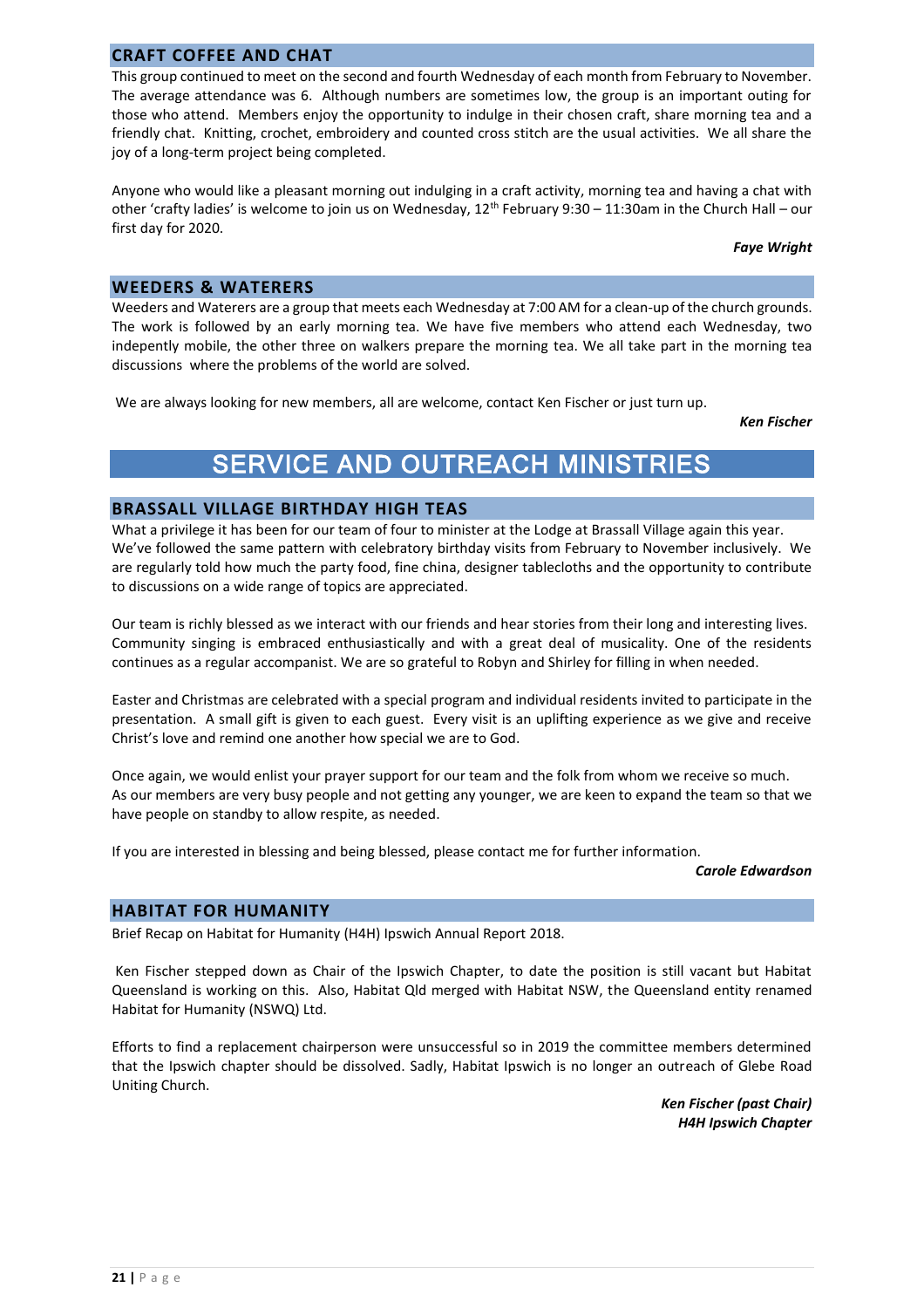#### <span id="page-22-0"></span>**GLEBE GARDEN CLUB IPSWICH**

#### **Monthly Club Functions**

The Glebe Garden Club has enjoyed another successful year. The monthly functions have been well attended and we attracted a range of speakers covering a variety of topics.

In February, Robert Wilson spoke about native bush tucker plants; in March Melainie White spoke on cottagestyle and edible plants.

In April, Carmel Brown was to speak on Begonias, but she did not arrive, so the time was spent as a question and answer session, which proved popular. Our Annual General Meeting was also held this month. I was honoured to be elected President, giving me the challenge of meeting the leadership values of our immediate past president, Reverend Peter Arnett, who resigned due to ill health. Reverend Bruce Raymond kindly chaired our AGM.

Our May speaker was Viola Hamilton who gave an informative talk on, and demonstration of, propagating. In June Brian Donaldson spoke on starting and maintaining worm farms and the benefits of worms.

July is a popular month for members as we hold our Panel of Experts function. This is always popular with members who arrive with many questions on gardening.

Our August topic was on African Violets and Annette Spears drew on her 30-years of experience in propagating and growing African Violets.

Our September speaker was Julie Lumsdale, who is a lifetime member of Friends of Brisbane Botanic Gardens and Sherwood Arboretum. She spoke about the role of volunteers at the Brisbane Botanic Gardens and the Sherwood Arboretum.

Our October speaker was Professor Darryl Jones of Griffith University who spoke on the strange world of urban ecology and the interaction and consequences of birds and wildlife in suburbia.

November was the occasion of our 20th birthday. Our guest speaker was Dale Arvidsson, curator of Brisbane's two Botanic Gardens and the Sherwood Arboretum. Invitations included other garden clubs and dignitaries, such as Federal Member for Blair Shayne Neumann and State Member for Ipswich Jennifer Howard. Our Treasurer, Faye Wright, prepared a history of the club and had Honorary Life Membership certificates presented to the founding members of the club, David Murphy, Desleigh Murphy, Mavis Wakefield and Tom Wakefield. Other dignitaries were Reverend Bryan Gilmour, and Phillip Adam, president of QCGC. Our nominated charity, Wounded Heroes, assist returned service personnel struggling to re-enter society and often suffering from PTSD. Three members attended and a donation was presented to them. We were grateful to the Women's Fellowship who ran the kitchen, so our members could enjoy the celebrations. A birthday cake was cut by Mavis Wakefield, Reverend Bryan Gilmour and Ian Muil.

Our final meeting of the year was addressed by Kevin and Coral Larsen. Coral spoke on growing plants for the sub tropics, providing examples of the plants she was talking about.

#### **Change to monthly Members' meeting fee structure**

Earlier this year the committee addressed the issue of financial and non-financial membership. This resulted in an increase in financial membership as there is a slight saving on the outlay over the year for financial members.

#### **Ipswich Home Gardeners Expo**

The annual Ipswich Home Gardener's Expo was the 17th year in succession this event has been held. This event included almost 80 stalls, a plant crèche and an ATM, were available for those replenishing funds. This year our visitor numbers exceeded 2000, coming from right across South East Queensland. Each year, the Club invites local charities to be part of the Garden Expo and they can conduct a stall and raise funds for their cause at no cost. Our nominated charity this year was Wounded Heroes. This annual event requires support from many people and organisations, and the support of the Ipswich City Council every year is much appreciated. This year the event was given a special boost through the provision by Council of a substantial portion of Cameron Park for parking. We were able to arrange for the Boys' Brigade to manage the parking which was a fundraiser for them as parking fees went straight to them. The co-operation of all stallholders each year is outstanding, and we extend our thanks to all involved in making our Home Gardener's Expo such a huge success. The variety of stalls, wonderful atmosphere, great organization, and excellent keynote speakers were significant factors in making this event such a success. The speakers included Kate Wall, Claire Bickle, Paul Plant and Jerry Coleby-Williams. A huge thanks to David Murphy for the time and energy he invests in organising and co-ordinating this amazing event of several thousand people.

#### **Wongawallan Coach Tour - April 13**

Leaving the church car park at 7:15 am, the coach tour headed to Spectrum Plants at the little village of Wongawallan. This was a delightful tour which ended with Spectrum generously donating to each of our group a healthy hanging pot plant. Our next stop was John and Carol Kerkin's garden at Kingsholme where we had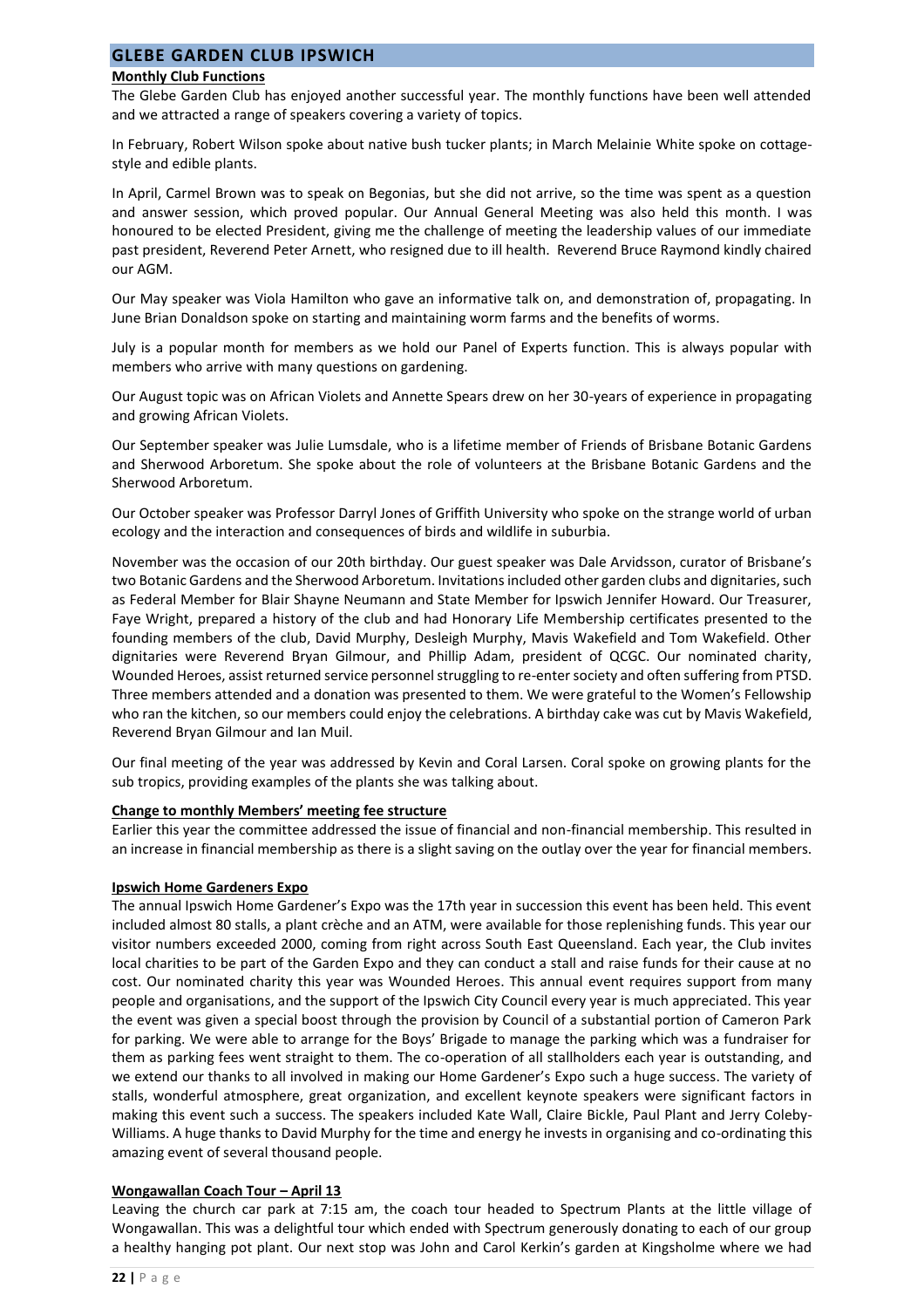lunch and wandered through their lush and peaceful garden where Carol's 30-year love affair with salvias is on radiant show.

#### **Nambour Coach Tour - 13 July**

On Saturday 13 July we enjoyed a coach tour to Nambour to visit Queensland Garden Expo which attracts over 40,000 visitors from all over Australia and New Zealand. We arrived back home at about 5:30 pm.

#### **Local Coach Tour – October 14**

This coach tour was a bit different – and greatly enjoyed by all. The first good omen was that we had some rain as we departed. Our first destination was Fernvale where we visited the nursery of Kevin and Coral Larsen. We enjoyed morning tea and an interesting talk from Coral on how they started in the nursery business and how to grow hippeastrums, before visiting their shade houses. Our next stop Trevallan Lifestyle Centre before we headed off to Queens Park for lunch and a royal tour of the glasshouse. Faye and Dot were our eloquent guides. Our final stop was Little Pee Dee Nursery at Kalbar which offers many well priced plants.

#### **The Glasshouse**

The Glasshouse Committee has continued its great work maintaining plants in the Queen's Park Glasshouse. In May Mavis Wakefield, for many years coordinator of the Glasshouse Committee, passed the baton on to Faye Wright who has ensured the high level of plant maintenance in the Glasshouse is continued. We appreciate the assistance of the Ipswich City Council and their co-operative staff, who look after the building. Visitors to the Glasshouse often remark on the striking quality and diversity of the plants. Credit goes to Faye and her team who look after the plants.

#### **The Greenhouse**

Thanks to Desleigh Murphy, the Greenhouse has had a successful year with excellent results in maintaining and propagating plants. This year the Greenhouse has supplied door prizes for our monthly club functions, plants for the Garden Expo, and plants to our representatives who visit other garden clubs and associations. This year we suffered two break-ins with the theft of significant quantities of plants and equipment. We have up graded the quality of the locks, but the Greenhouse remains vulnerable, and the Committee will continue considering further security measures.

#### **The library**

The Garden Club maintains a free library for members which contains many different gardening and horticultural magazines and books. We subscribe to select gardening magazines and we purchase publications our librarian, Kathy Ungerer, deems likely to be popular and useful.

#### **Newsletter, Facebook & Website**

Our monthly newsletter, edited by Del Harle, is a treasure trove of useful gardening information, updated almost daily with interesting news and links related to gardening, plants and horticultural activities. Our Facebook site is now our most successful advertising medium, such as for our Home Gardener's Expo. Our website is a powerful communication tool for connecting us to garden clubs, gardeners, and new members.

#### **Community Donations**

The Club is a generous donor to community organisations who are making a positive difference in the lives of others. This year the club donated \$2,500 to Wounded Heroes; \$2,500 to Frontier Services for droughtaffected farmers; \$1,500 to the Church; \$1,000 to the Ipswich Special School, and \$600 to the QIMR Berghofer Cancer Research Centre. Also, the door takings from our December function were donated to Giving with Love, a local support program for foster children.

#### **Special Thanks**

I wish to express my personal thanks to each member of the Committee and all Garden Club members for their loyal support to the Club and the committee throughout the year. On behalf of the Glebe Garden Club I extend our gratitude to the army of volunteers from the Church and the Garden Club who made this year's Garden Expo such a success. Without their support, this event would not be possible.

*Ian Muil, President*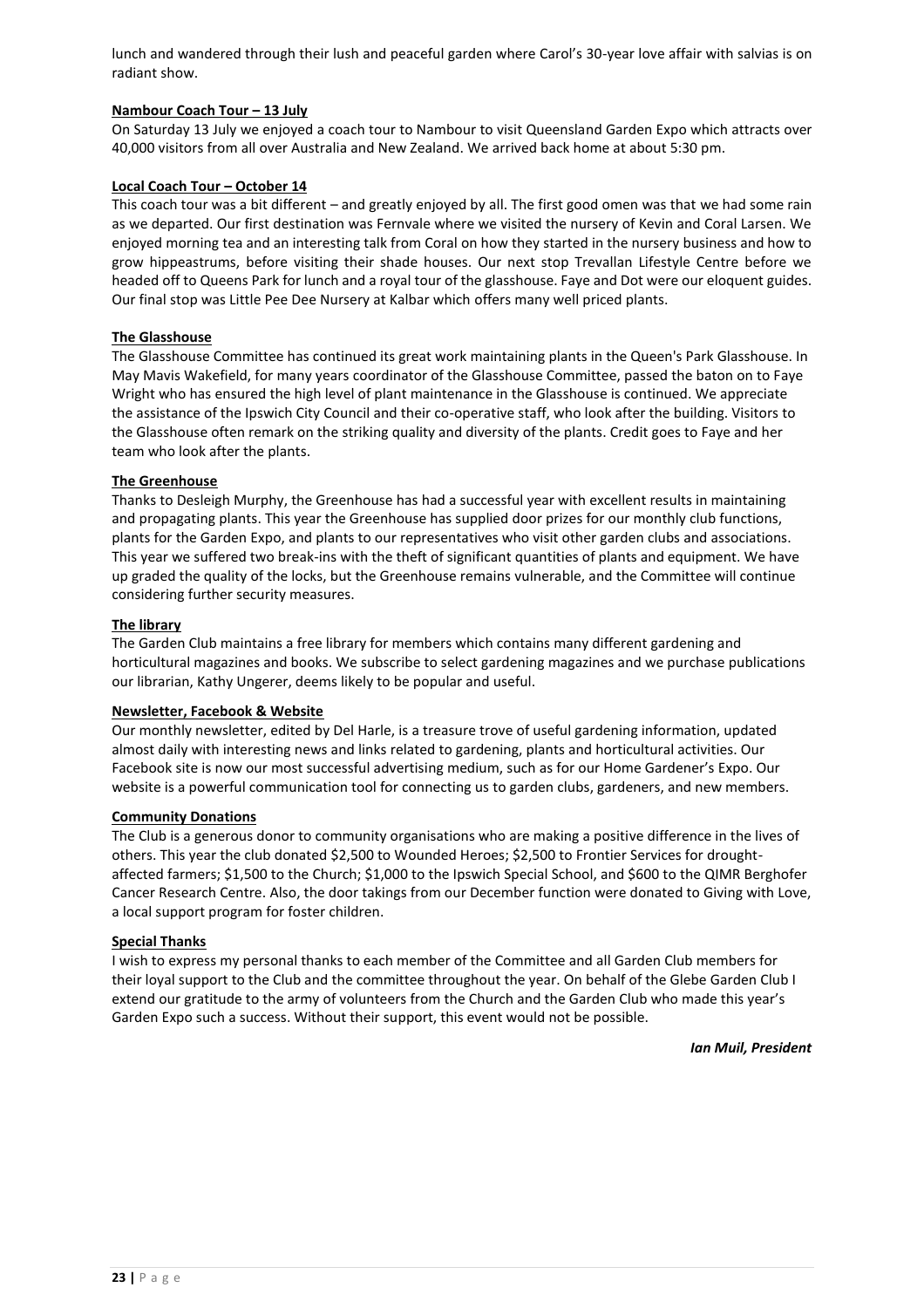<span id="page-24-0"></span>

| GLEBE GARDEN CLUB FINANCIAL STATEMENT FOR YEAR ENDED 31/12/2019 |           |                                |                          |             |
|-----------------------------------------------------------------|-----------|--------------------------------|--------------------------|-------------|
| <b>OPENING CREDIT BALANCE 1st January 2019</b>                  |           | Cheque A/c<br>Cash Reserve A/c | \$5,005.51<br>\$8,932.62 | \$13,938.13 |
| <b>RECEIPTS:</b>                                                |           |                                |                          |             |
| Membership Fees                                                 | 770.00    |                                |                          |             |
| <b>Donations at Door</b>                                        | 1,389.20  |                                |                          |             |
| <b>Plant Sales</b>                                              | 1,472.90  |                                |                          |             |
| Fares - Bus Trips                                               | 3,060.00  |                                |                          |             |
|                                                                 | 100.00    |                                |                          |             |
| Change re-banked                                                |           | 6,792.10                       |                          |             |
| Garden Expo:                                                    |           |                                |                          |             |
| <b>Stall Fees</b>                                               | 2,925.00  |                                |                          |             |
| <b>Takings</b>                                                  | 11,136.30 |                                |                          |             |
|                                                                 | 2,500.00  |                                |                          |             |
| ICC Sponsorship                                                 |           |                                |                          |             |
| Change re-banked                                                | 2,000.00  |                                |                          |             |
|                                                                 |           | 18,561.30                      |                          |             |
| Glasshouse Income                                               |           | 77.00                          |                          |             |
| Sale of Honey                                                   |           | 68.00                          |                          |             |
| Sale of Diaries                                                 |           | 160.00                         |                          |             |
| Insurance Claim re Greenhouse                                   |           | 605.00                         |                          |             |
| Sundry Income                                                   |           | 62.20                          |                          |             |
| Bank Interest - Cheque A/c                                      |           | 7.71                           |                          |             |
| Bank Interest - Cash Reserve A/c                                |           | 8.67                           |                          |             |
|                                                                 |           |                                |                          | 26,341.98   |
|                                                                 |           |                                |                          | 40,280.11   |
| <b>PAYMENTS:</b>                                                |           |                                |                          |             |
| <b>Meeting Expenses -</b>                                       |           |                                |                          |             |
| Contribution - GRUC                                             | 600.00    |                                |                          |             |
| <b>Christmas Gift Plants</b>                                    | 200.00    |                                |                          |             |
| <b>Change for Meetings</b>                                      | 100.00    |                                |                          |             |
| Donation - Giving with Love                                     | 200.00    |                                |                          |             |
| <b>Speakers Expenses</b>                                        | 235.00    |                                |                          |             |
| 20th Anniversary                                                | 298.00    |                                |                          |             |
| Catering                                                        | 64.90     |                                |                          |             |
|                                                                 |           | 1,697.90                       |                          |             |
| <b>Glasshouse Expenses</b>                                      |           | 478.65                         |                          |             |
| Greenhouse Expenses                                             |           | 1,172.97                       |                          |             |
| Garden Expo -                                                   |           |                                |                          |             |
| <b>General Expenses</b>                                         | 443.55    |                                |                          |             |
| Refund of Stall fees                                            | 150.00    |                                |                          |             |
|                                                                 | 2,181.03  |                                |                          |             |
| Advertising                                                     | 1,320.00  |                                |                          |             |
| <b>Expo Speakers</b>                                            |           |                                |                          |             |
| Change                                                          | 2,000.00  |                                |                          |             |
| <b>ATM</b>                                                      | 400.00    |                                |                          |             |
| <b>First Aid Services</b>                                       | 437.00    |                                |                          |             |
| 6 <sup>th</sup> Ipswich Boys Brigade                            | 700.00    |                                |                          |             |
| Hire of Marquees                                                | 46.00     |                                |                          |             |
| <b>Teardrop Flags</b>                                           | 360.00    |                                |                          |             |
| Kitchen Expenses                                                | 774.12    |                                |                          |             |
| <b>Plant Stall Expenses</b>                                     | 312.66    |                                |                          |             |
| <b>Renewal of Business Name</b>                                 | 84.00     |                                |                          |             |
|                                                                 |           | 9,208.36                       |                          |             |
| Donations Expo Proceeds-                                        |           |                                |                          |             |
| <b>GRUC</b>                                                     | 1,000.00  |                                |                          |             |
| <b>Fiddlers Inn</b>                                             | 500.00    |                                |                          |             |
| Women's Fellowship                                              | 700.00    |                                |                          |             |
| QIMR Berghoffer                                                 | 600.00    |                                |                          |             |
| Frontier Services Assist Farmer                                 | 2,500.00  |                                |                          |             |
| <b>Wounded Heroes</b>                                           | 2,500.00  |                                |                          |             |
| Ipswich Special School                                          | 1,000.00  |                                |                          |             |
|                                                                 |           | 8,800.00                       |                          |             |
| Adopt-A-Hive Project                                            | 125.00    |                                |                          |             |
| <b>Bus Trips</b>                                                | 3,090.00  |                                |                          |             |
|                                                                 |           |                                |                          |             |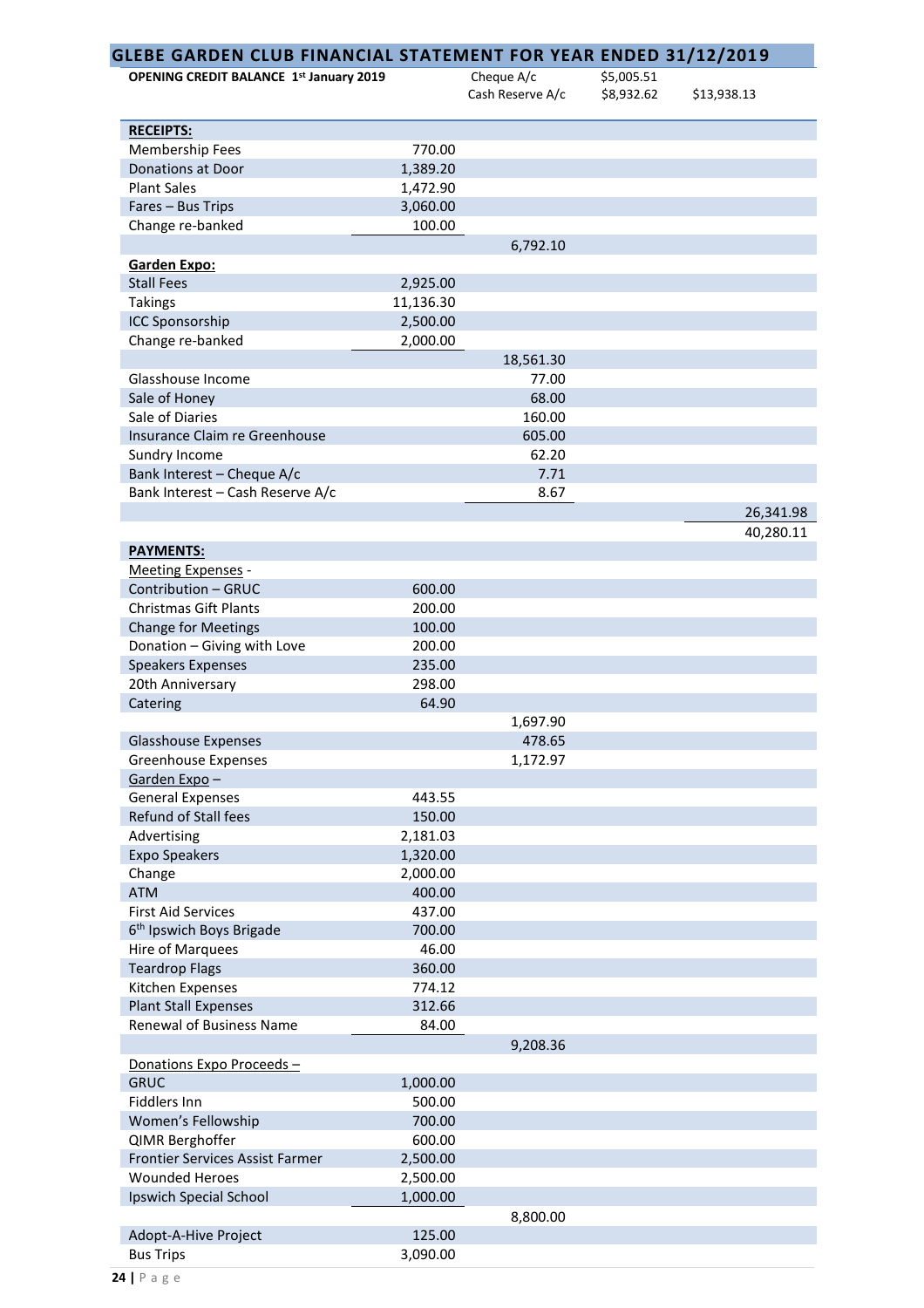| Library Purchases                     | 103.91   |           |  |
|---------------------------------------|----------|-----------|--|
| <b>QCGC Membership</b>                | 25.00    |           |  |
| Web Domain Renewal                    | 90.00    |           |  |
| Photocopying                          | 395.30   |           |  |
| <b>Bottles for Honey</b>              | 78.00    |           |  |
| Stationery                            | 374.86   |           |  |
| Renewal Office 365                    | 115.20   |           |  |
| <b>Promotional Diaries &amp; Pens</b> | 774.50   |           |  |
| Gifts                                 | 412.00   |           |  |
| <b>Business Case for Secretary</b>    | 181.00   |           |  |
| Bank Fee - Cash Reserve A/c           | 5.00     |           |  |
| T'fer from Cash Res to Term Dep       | 5,000.00 |           |  |
|                                       |          | 10 769 77 |  |

|                                                    |                              |          | 32,127.65   |
|----------------------------------------------------|------------------------------|----------|-------------|
|                                                    | Cheque A/c                   | 4,216.17 |             |
|                                                    | Cash Reserve A/c             | 3,936.29 |             |
|                                                    |                              |          | 8,152.46    |
| Term Deposit - Matures 30 <sup>th</sup> April 2020 |                              |          | 5,090.70    |
|                                                    | <b>Mutual Support Scheme</b> |          | 3,000.00    |
| <b>TOTAL CLUB FUNDS</b>                            |                              |          | \$16,243.16 |
|                                                    |                              |          |             |
| <b>CASH RESERVE ACCOUNT</b>                        |                              |          |             |
| Opening Balance 1st January 2019                   |                              |          | 8,932.62    |
| <b>Plus Interest</b>                               |                              |          | 8.67        |
|                                                    |                              |          | 8,941.29    |
| Less:                                              |                              |          |             |
| Receipts:                                          |                              |          |             |
| <b>Transfers to Term Deposit</b>                   | 5,000.00                     |          |             |
| <b>Bank Fee</b>                                    | 5.00                         |          |             |
|                                                    |                              | 5,005.00 |             |
| Closing Balance 31st December 2019                 |                              | 3,936.29 |             |
|                                                    |                              |          |             |
|                                                    |                              |          |             |
| <b>TERM DEPOSIT</b>                                |                              |          |             |

| Opening Deposit 30 <sup>th</sup> January 2019 | 5,000.00 |  |
|-----------------------------------------------|----------|--|
| Interest                                      | 38.63    |  |
| Maturity 30 <sup>th</sup> April 2020          | 5,038.63 |  |
| Reinvested                                    | 5,038.63 |  |
| Interest                                      | 52.07    |  |
| Maturity 30 <sup>th</sup> November 2019       | 5,090.70 |  |
|                                               |          |  |

Reinvested to mature - 30<sup>th</sup> April 2020

*Faye Wright, Treasurer*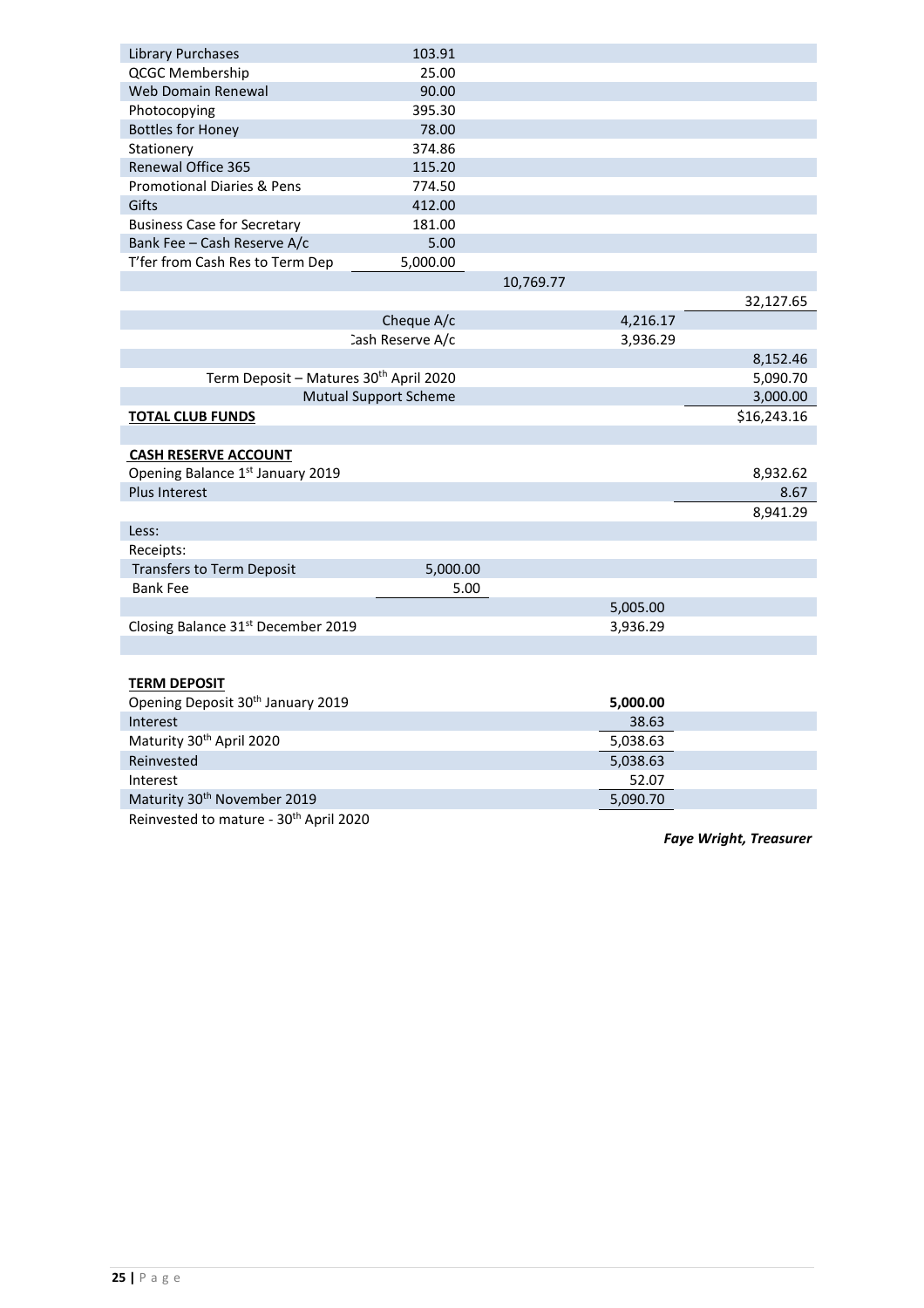#### <span id="page-26-0"></span>**SILKSTONE EISTEDDFOD**

We thank God for another successful year for the Silkstone Eisteddfod – the 93<sup>rd</sup>. That success would not be possible without the support of our many donors and the many volunteers who assist in a variety of ways – as door keepers, being on the 'back table, being a Scribe, working in the canteen, baking biscuits, preparing meals, compering sessions, marshalling bands and choirs, providing security, setting up the venues and offering prayer support. We value each and every one.

At the Annual General Meeting in February, Kim Mensforth was elected Treasurer as Anita Hunter had indicated that she could not stand for re-election. Anita was thanked for her two years of service as Treasurer.

The Eisteddfod Sessions began with the Piano and Instrumental Section in August. The Adjudicators were Helen-Therese Good for Strings and Dr Mark Kruger (a former Ipswich resident and competitor) for Piano, Bands and Instrumental. The Co- Convenors, Coral Myatt and Kathy Myatt reported that, for a variety of reasons, many competitors in the Piano and Instrumental Sections failed to report for their scheduled item and some students had problems when their Accompanist did not turn up. The Bands Section went well, with few non-attenders and we thank the schools for this. As Coral has indicated a desire to retire in the not too far distant future, the possibility of the Bands Section not continuing was considered. However, Alison Frances has indicated a willingness to step into the role and she will work with Coral during 2020 to ensure a smooth transition.

The Speech and Drama Section was held over 4 days in October with Mrs Helen Galea as the Adjudicator. The Convenors, Chris Lloyd and Di Johnston reported that 439 entries were received, a slight increase over the previous year. All sessions were held in the church. A Group item – Dramatization of a Poem has been introduced and it is hoped that it can be expanded in the future by introducing different age categories.

The Vocal Section followed Speech and Drama. The Convenor, Merle Mensforth, reported that it had been hard to find an Adjudicator with the time to fit 18 sessions into busy schedules. Gordon Harris again filled the role. There were 190 individual competitors and 56 choirs who appeared on stage. Competitor attendance was good in the 15 years and under items, but many adults were unable to perform due to life's circumstances. The adult performers have indicated that they appreciate the opportunity to perform. Unfortunately, numbers in the Senior items were down. Trish Cole-Clarke was a very supportive Assistant Convenor.

Catering Convenor, Lola Milward, looked after the Canteen for the three sections of the Eisteddfod with support from Coral Myatt who took care of the day sessions for Speech and Drama. Lola reported that all went well. The home-made biscuits were very popular but keeping up the supply was a challenge at times!

Once again, the Eisteddfod finished with the Presentation Evening held on November 9<sup>th</sup> in the Church as the Fellowship Centre was getting a new roof. Attendance was down on previous years as many younger competitors were involved in a Concert and some of the awards were presented during the course of the Eisteddfod.

I express my grateful thanks to all the Convenors for their faithful dedication to their roles. They, along with all the volunteers, are the face, the hands and the ears of Christ in this ministry….. hard work but an enriching experience.

As we move into 2020, we know that there will be changes and challenges but are confident that God will sustain us for the days ahead.

*Faye Weight, Secretary*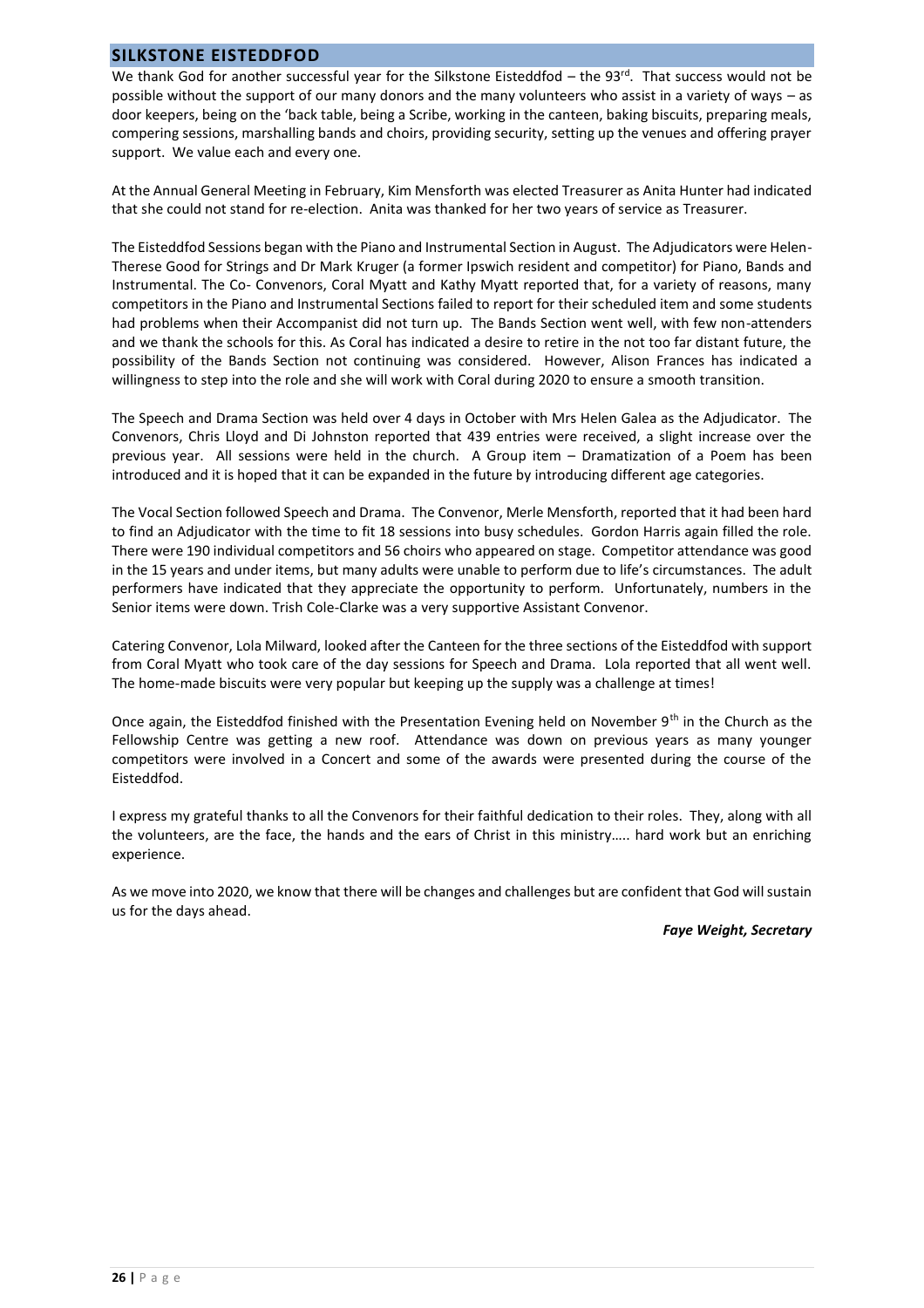## <span id="page-27-0"></span>**SILKSTONE EISTEDDFOD ANNUAL STATEMENTS – 1/1/2019 – 31/12/2019**

| <b>Income</b>                                | 2019      | 2018      |
|----------------------------------------------|-----------|-----------|
| Piano and Instrumental<br><b>Entry Fees</b>  | 2,072.00  | 2,185.00  |
| Speech and Drama<br><b>Entry Fees</b>        | 2,854.00  | 2,491.00  |
| Vocal<br><b>Entry Fees</b>                   | 3,931.00  | 4,660.00  |
| <b>Total Entry Fees</b>                      | 8,857.00  | 9,336.00  |
| Piano and Instrumental<br>Programme          | 220.00    | N/A       |
| Speech and Drama<br>Programme                | 126.00    | N/A       |
| Vocal<br>Programme                           | 562.00    | N/A       |
| <b>Total Programme sales</b>                 | 908.00    | 1,304.00  |
| Door Takings<br>Piano and Instrumental       | 2,170.10  | 1,568.80  |
| Door Takings<br>Speech and Drama             | 849.50    | 922.60    |
| Vocal<br>Door Takings                        | 3,121.60  | 2,517.00  |
| <b>Total Door Takings</b>                    | 6,141.20  | 5,008.40  |
| Canteen<br>Piano and Instrumental            | 554.25    | 608.55    |
| Speech and Drama<br>Canteen                  | 702.30    | 777.80    |
| Vocal<br>Canteen                             | 1,878.30  | 1,697.10  |
| Other<br>Canteen                             | 160.95    | 50.00     |
| <b>Total Canteen Takings</b>                 | 3,295.80  | 3,133.45  |
| Donations & Grants                           | 7,500.75  | 9,319.00  |
| <b>Bank Interest</b>                         | 68.99     | 64.90     |
| <b>Total Other Incomes</b>                   | 7,569.74  | 9,383.90  |
| <b>Gross Profit</b>                          | 26,771.74 | 28,165.75 |
|                                              |           |           |
| <b>Expenses</b>                              |           |           |
| <b>Printing Costs</b>                        | 656.43    | 275.92    |
| Photocopying Costs                           | 21.00     | 9.90      |
| Stationery                                   | 0.00      | 89.10     |
| <b>Telephone Expenses</b>                    | 0.00      | 0.00      |
| Postage Costs                                | 390.99    | 462.00    |
| <b>Courier Fees</b>                          | 307.79    | 0.00      |
| Petty Cash expenditures and Canteen Expenses | 1,355.00  | N/A       |
| Canteen Expenses                             | N/A       | 1,255.94  |
| Gifts                                        | 0.00      | 0.00      |
| <b>Total Operating Expenses</b>              | 2,731.21  | 2,092.86  |
| Piano and Instrumental<br>Adjudicator        | 1,550.00  | 1,925.00  |
| Adjudicator<br>Speech and Drama              | 1,740.00  | 1,645.00  |
| Adjudicator<br>Vocal                         | 3,255.00  | 3,200.00  |
| <b>Total Adjudicator Expenses</b>            | 6,545.00  | 6,770.00  |
| Piano and Instrumental<br>Prize Money        | 1,455.00  | 605.00    |
| Speech and Drama<br>Prize Money              | 1,040.00  | 400.00    |
| Prize Money<br>Vocal                         | 2,790.00  | 1540.00   |
| <b>Awards &amp; Bursaries</b>                | 0.00      | 2415.00   |
| Trophies & Engraving                         | 2,467.04  | 2178.27   |
| <b>Total Prize Expenses</b>                  | 7,752.04  | 7,138.27  |
| Other Special Expenses & Donations           | 3,256.01  | 3,600.00  |
| <b>Total Other Expenses</b>                  | 3,256.01  | 3,600.00  |
| <b>Total Expenses</b>                        | 20,284.26 | 19,601.13 |
| <b>Net Profit</b>                            | 6,487.48  | 8,564.62  |
| <b>3. CAPITAL</b>                            |           |           |
| <b>BANK BALANCES</b>                         |           |           |
| <b>Cheque Account</b>                        | 18,693.96 |           |
| <b>Investment Account</b>                    | 25,359.58 |           |
| <b>UCIS Account</b>                          | 5,000.00  |           |
| <b>Total Capital</b>                         | 49,053.54 |           |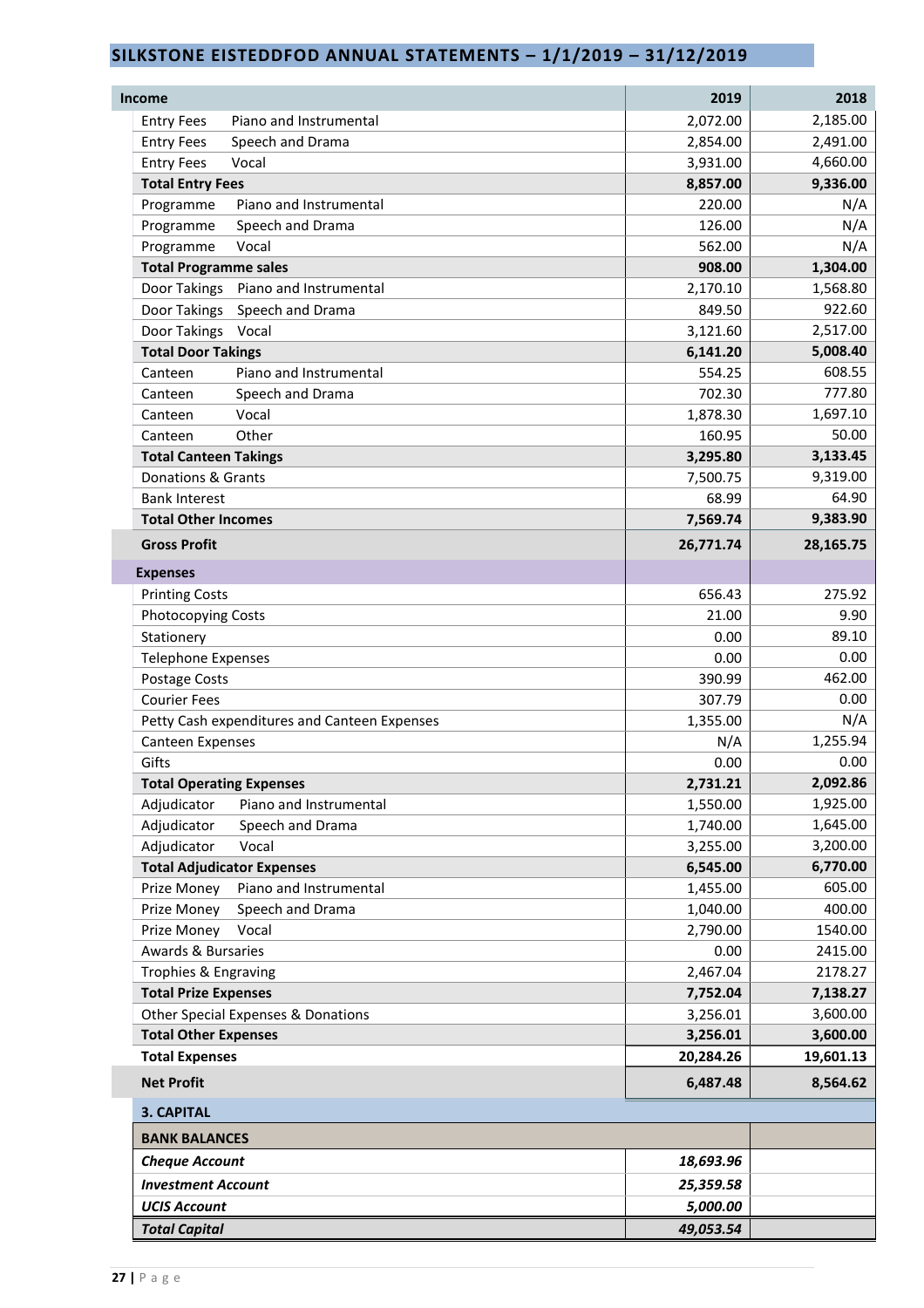#### <span id="page-28-0"></span>**TEAM TIMOR**

#### **Lent Event**

About 35 people participated in the UnitingWorld Lent Event studies which featured our partnership with Ekaristi IPTL. The studies promoted lively discussion and the videos illustrated life in Timor Leste.

Noel and Noela were invited to speak at St Stephens UC in Toowoomba, as they were doing Lent Event Studies, and they generously gifted \$500 for our partnership. Team Timor agreed to donate \$500 to UW Lent Event as UW are able to support IPTL in wider church mission, such as Same and Los Palos Clinics, church leadership and child protection.

#### **Visit by Mr Isac de Jesus and Mrs Bevinda Pinto from 8 th to 20th May 2019**

For seven consecutive years Glebe Road UC as hosted a visit by members of Ekaristi IPTL congregation. During their visit, Isac and Bevinda participated in the activities of the congregation, including worship, Bible study, prayer groups, and other church community activities. They also visited local schools, met with the Moderator, the Presbytery Minister and the ministers of the Ipswich Uniting Churches. We were pleased to take them to the opening meeting of Qld Synod on the Sunshine Coast, where they met Dr Deidre Palmer, the President of the Australian UC Assembly. For the first time our visitors joined the Sausage Sizzle Team in the fundraising BBQ at Harvey Norman, Booval. As members of Glebe Road congregation and the wider Ipswich community meet with our friends from Timor, we build effective relationships and learn to share our gifts and resources.

#### **Tetun Language Course**

Our Timorese visitors attended the Tetun Language refresher classes conducted by our tutor, Mr David Lyon, and we thank him sincerely for his time. Members of the Dental Teams attended some of these classes and found it valuable as they planned to undertake dental work at Ekaristi. Our Timorese friends appreciate our efforts to learn their language so we can communicate with them and increase our understanding of their life and culture.

#### **Fundraising**

In 2019 we conducted monthly BBQs at Harvey Norman at Booval and a Farm Auction BBQ raising \$3581.55 to finance the annual visit by our Ekaristi friends. The Fun and Friendship group presented an excellent fundraising Trivia Morning, raising \$627.50, and the Indian Dinner raised \$1095. These events not only raise valuable funds, but they provide opportunities for building community within our own church and in the wider Ipswich community. Thanks to all those who work hard to make these events happen, and we are grateful for the generous support from our congregation.

#### **Dental Project Report**

This year, with the aid of an Australian Government Friendship Grant, we were able to send two complete teams to work with our partners in Ekaristi Church in Timor-Leste. A third team from Timor Children's Foundation, utilising some of the same equipment went to a town called Lospalos on the North Eastern tip of the country to provide much needed dental support to the IPTL Fusona Clinic there.

The dental teams were able to give a preventative treatment to all 720 students in the school. The children had to brush their teeth before the treatment could be applied and it was heartening to see these beautiful children brushing their teeth so diligently for at least two minutes. A few years ago, there was no understanding of the importance of brushing teeth (with toothpaste) but now it seems like it is becoming a more common practice. The dentists could see a slowing down in the rate of decay in the children's mouths and attribute that to better brushing of the teeth. Even though 314 teeth were necessarily extracted to relieve great pain, 466 teeth were able to have restorative treatments and be saved, a greater number than any previous year. This time we managed to shift from a more interventionist approach to a focus on prevention, introducing minimally invasive dental procedures, atraumatic restorative techniques (ART), and fluoride applications.

Ongoing oral health education is vitally important to encourage greater dental health and this year we were able to utilise the skills of two local Timorese trained dental nurses to assist us. Because there are very few dentists in Timor-Leste, it is very difficult for these hard working fully trained girls to find a job in the dental field. They were delighted to work with us and were invaluable in assisting in the treatment room. Ana also delivered oral health lessons to the teachers at the school and then extended those lessons to parents in the school community. She was able to teach in Tetun (the local language) and utilised resources in Tetun as well. This was much more effective than any oral health education we could provide.

Stumbling blocks and difficulties presented themselves with great regularity. At times we would question how things were going to be resolved. In our frustration, doubting and disbelief we learned a great lesson. God was in this project. He provided the resolutions. His love for the people of Timor-Leste suffering pain and swollen faces from their diseased teeth has been clearly shown to us. He made a way through challenging circumstances to allow this dental project to flourish. Thanks be to God. The total amount of treatment from the two Dental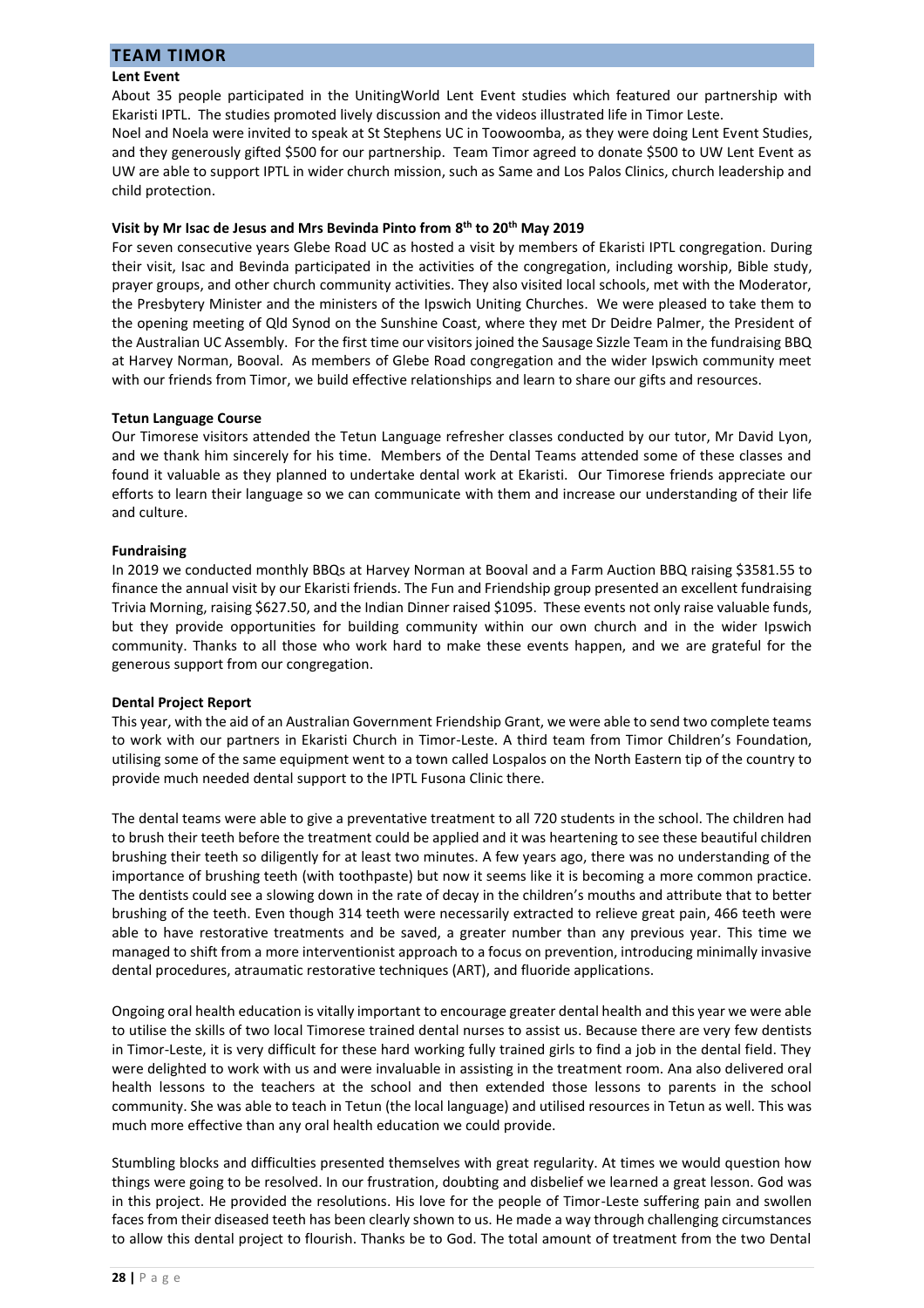teams working at the Marcelo 02 School in Dili this year was approximately \$230 000. It was such a joy to be able to be part of God's healing work in the lives of the children and wider community of our partner church in Timor-Leste.

#### **Everything in Common**

Team Timor hosted four *Everything in Common* stalls in December where Gift Cards and Christmas cards in support of UnitingWorld projects were made available for sale. The stalls were very well supported, and we raised \$1546.

#### **September Friendship visit**

A group of six visited Ekaristi in September 2019 – Paul, Luke and Stephen de Sauty, David Hunter and Noel and Noela Rothery. The group spent valuable time participating in church activities, attending worship, meetings, school, IPTL Synod, as well as sharing meals with members of the church. The Memorandum of Understand was updated and signed during a service of worship, and we confirmed our ongoing commitment to the partnership. They shared concerns about study and employment opportunities for their young people.

In Dili, we visited the Leprosy Mission Office, Alola Foundation, Chega Museum, Timor Resistance Archive and Museum, Dare Memorial Museum, as well as markets and other places of interest. We undertook a 2 day adventure south on rough roads in the mountains to visit Same Clinic. We met with the staff who took us to the home of the family who were featured in the Lent Event videos and saw firsthand the work the Clinic staff are doing in a remote village outside Same. It was a very moving experience to see the love and care shown to the people of the village as they help them with basic hygiene and healthcare. A spokeswoman for the village said: *"Since the clinic staff have been visiting our village, we have moved from darkness to light"*

#### **Further visits**

An invitation has been extended to Ekaristi Church to nominate two people to visit Glebe Road in 2020. Expressions of interest are sought from anyone who wishes to join the June/July 2020 Exposure Trip. Sincere thanks to the Team and to our congregation for your invaluable support and encouragement as we seek to stand insolidarity with our brothers and sisters in Timor Leste.

*Noel Rothery*

#### <span id="page-29-0"></span>**CAROLS IN THE PARK**

2019 was another successful year for Carols in the Park. Once again, we managed to engage with the local community through a variety of activities, sausage sizzle and carols, it was amazing to see the people walking to the carols from the surrounding streets. This year we were fortunate enough to have the addition of some precarols performances from S-Troop, who were very entertaining, and our dancing girls Mikayla Bruce, Emily Green and Ella Bruce. A big thank you to all of you for sharing your gifts and talents with those who came early to get their spot on the grass.

As with previous years the Carols in the Park was funded through the generosity of our church community and several fundraising events that occurred throughout the year. Carols also received a Christmas Events grant from the Ipswich City Council that contributed to covering the costs of the event. This once again enabled us to provide the community with a free event. A huge thank you must go out to all the volunteers who served the community in many different ways from cooking and serving at the BBQ, engaging with children in the craft area, delivering flyers, setting up stage and sound, and to those that were a part of the performance side of the Carols. Carols in the Park would not have been such a success without the support, encouragement and prayers of the church community.

A special thank you must go to Peter Francis who again generously donated and arranged the production of the flyers. Also, a very special thanks to Paul Green and his sound team (including Tim Jackson) for all of the time they put in (the full day) and for the extremely low prices they were willing to give us to hire the sound and lighting gear. We should also acknowledge Woolworths Collingwood Park store who generously donated items towards the BBQ.

We look forward to another year of sharing God's love with the community at this year's Carols in the Park. *Jeremy Bruce*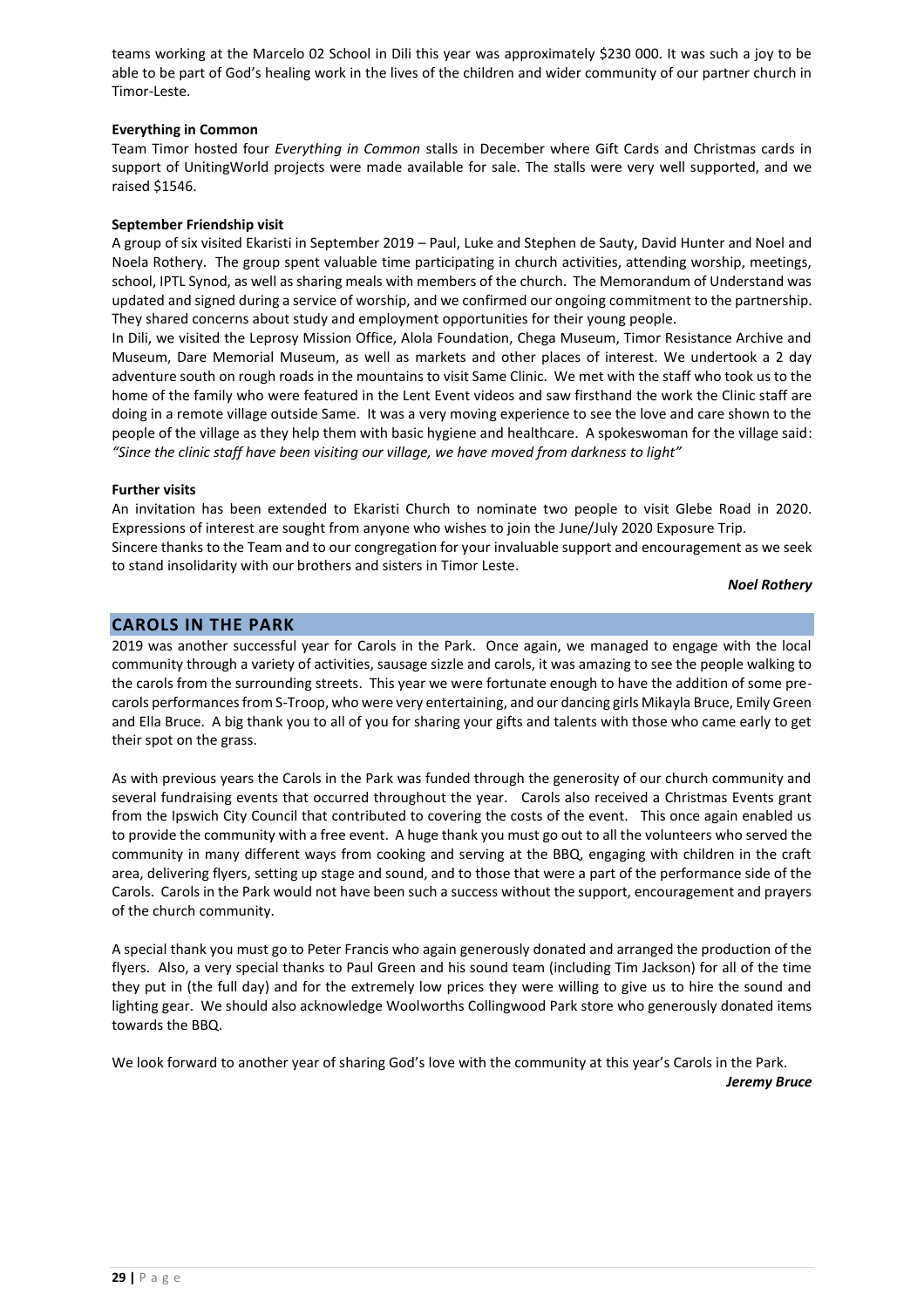#### <span id="page-30-0"></span>**ANZAC DAY HOSPITALITY**

Glebe Road Uniting again provided hospitality at the 8.00 am Cameron Park ANZAC Day Service on ANZAC Day 2019. This was made possible by the generous support of several GRUC volunteers who set up for the event, and served those attending with tea, coffee, and ANZAC biscuits. We were again very generously supported by Woolworths Booval who donated 15 boxes of ANZAC biscuits, which were supplemented by additional homemade batches donated by GRUC members.

A small donation for Ipswich Legacy resulted from gold coin donations by people on the day, and Ipswich Legacy were very grateful for the resulting donation of \$90.35 to their work. We missed the usual presence this year of Rev. Pete Arnett due to Sick Leave. Pete has traditionally preached at this service, but the Chaplain from Silkstone State School ably provided input to the 2019 Service. The attendance this year appeared to be far greater than previous years with hundreds of people of all ages in attendance.

*Diane Box*

## <span id="page-30-1"></span>CHILDREN, YOUTH AND FAMILIES MINISTRIES

#### <span id="page-30-2"></span>**CHILDREN'S MINSTRY**

The children's programs at Glebe Road provided opportunities to grow during 2019. Not necessarily in numbers but most certainly in depth. Each of these Ministries, along with Mainly Music, come under the umbrella of our Children, Youth & Family ministry team.

**Sunday morning programs** in both the 8.15 and Xtreme during the 10.15 Services allow a space for our children to grow in their faith whilst having fun and getting to know each other a little better. The opportunity to share their faith and pray for their family and friends remained an important part of their Sunday mornings. Our leaders and helpers put together meaningful and fun programs to cater to each age level from Creche to High School years.

Our children were involved in Church services during the year through leading prayers, singing and vibrant involvement in bringing the message on those days. It was such a blessing to honour the Women and Men of our Church at the Mothers' Day and Fathers' Day combined services

. Rock was again a highlight giving the children a morning of worship and learning in their own space and directed at their respective ages with a dedicated message and activities to support the theme for the day. Our young leaders and helpers were excited to step and take on segments and we continue to look for the opportunities to encourage and develop our leadership team with the enthusiasm that they have in sharing God's word and work.

**Family Fun** day was held in Term 1 2019 and was a time for families to come together to experience a morning of fellowship and fun. Children and their parents enjoyed every aspect of the program. It was a great time to fellowship with families from our Mainly Music program and families who had brought their little ones for Baptism along with our Church family. Nyleta Bruce coordinated the planning and running of the day. Thank you Nylie for your heart for our Families and outreach at Glebe Rd. Thank you to all who helped on the day, your dedication to this outreach is highly valued and very much appreciated.

**Kids Hope** 2019 continued with 4 Mentors attending Silkstone State School for one hour each week of each of the 4 Terms. WE have been blessed and encouraged to hear the success stories from both the Mentors and Staff at the school. It has been a privilege to continue the relationship with the school through Claudean in her role as the school Chaplain.

**Silkstone School** remains an important partnership with Glebe Rd and through the Children Youth & Families ministry team we continue to look for ways to support the School community.

**IGNITE Children's, Youth & Family Ministry Conference** was held in March 2019 at Mueller College Rothwell. Nyleta Bruce and Judy Jackson attended a day filled with worship, fellowship and electives on a wide range of topics. We were blessed through the electives we chose to do and were encouraged to know that the path we are taking with Kids at Glebe Road is on track.

**Thank you to** Sarah Hirons for your heart for our youngest members of our Church. Sarah has coordinated the Creche program during the 10:15 service for the past 4 years and prior to that a valued part of the leadership team. Our kids were blessed by your heart for the youngest members of our congregation and pray God's richest blessings for the years ahead as she steps down from this role.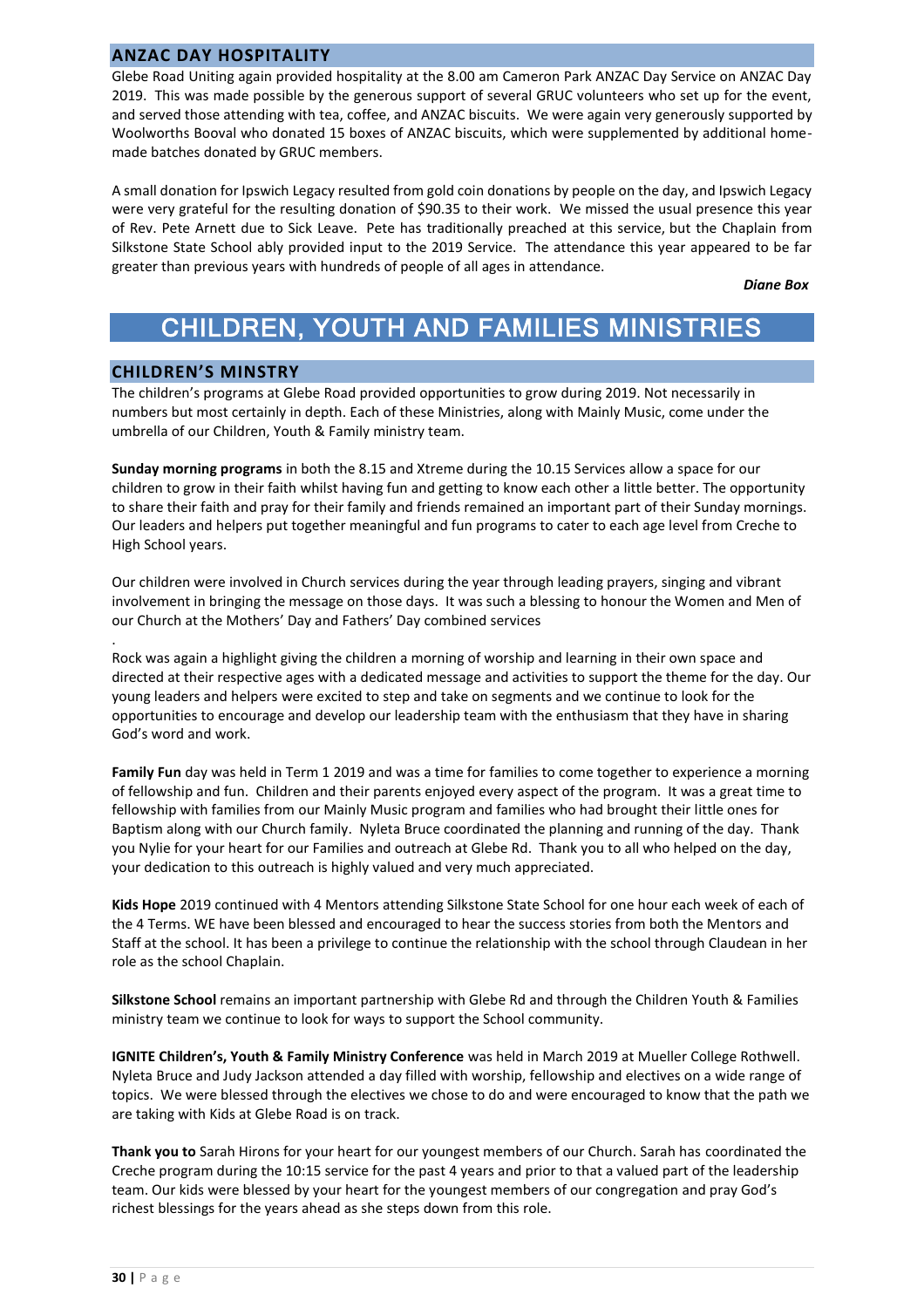Thank you to each of the leaders and helpers who so faithfully prepare themselves each week to plant and nurture the seeds of faith in our children. Without you our Children's programs simply would not exist. Your time and commitment is valued and appreciated as you follow the calling God has placed upon your heart in this ministry.

*Judy Jackson*

#### <span id="page-31-0"></span>**FAMILY CONNEXIONS**

2019, where did it go have you asked yourself that question?

The Silkstone School Breakkie Club on a Monday seemed to be a roaring success. This was organised by the Chaplain Claudine.

Kids Hope Program at Silkstone school is also a very positive way for our church to interact with the broader community. As volunteers we have a strong presence at the school and it really is a positive way of being part of that school community. Judy Jackson, as the coordinator of this program is always looking for more volunteers. Maybe you are looking to be a part of something. Talk to Judy or to Peter Arnett if you are interested.

There were a lot of ladies from our church who helped in this and well done to those volunteers who like me made mountains of toast over the year.

There were a lot of children who participated in this each and every Monday. It was really lovely that we could interact in a small and positive way every Monday morning. Thanks also must go to our Church family who gave donations to this cause. We did help out one family in real need when that family had to relocate and they needed assistance for the week to get things going again in their new house. There was one person who so generously lent their van and did many trips for this family on moving day. The mother was so very appreciative and started to bring her Children to Sunday School which was truly a blessing.

Another blessing was the donations of meat trays that are generously given to this congregation by one of the church members. These are then passed onto families in need. There are many needy families in this area and associated with our Church community. It is just wonderful to be able to reach out to these people from time to time with this gift.

Another blessing was when we had Rev Bruce as a Supply Minister, he touched a lot of Baptismal families in his short time here and did spend a lot of time with the families getting to know them and making them feel at ease with the Baptismal process.

I think another way our church reaches people in the community is the Remembrance Sunday which is once a year.

This service touches so many people's lives' it is truly a wonderful way for families to honour their loved ones who have passed. I had the pleasure of supporting one such family this year through that service and it was real blessing to myself. The mother told me later she felt good she did it because it helped her and her children in many ways.

There are many ways we can be a blessing to others, sometimes a smile or a hug is just enough.

#### *Margaret Coghlin*

#### <span id="page-31-1"></span>**MAINLY MUSIC**

God's love is the lynchpin for mainly music - in the preparation and staging of the program, in the relationships and interaction amongst the families and between team and families.

It has been a real privilege to have the opportunity to offer this ministry to folk in our community and to make contact with former members of our group from time to time

**Team Training**: Fire safety and Safe Ministry with Children training is up to date and team members are current blue card holders.

**Park Days:** These are usually held when our normal venue is not available. The water park days in particular are a hit with the children, and we have, to date, had no incidents/accidents.

**Theme days:** Participation by the families and the teams make these events fun times. The stage is decorated, and most people enjoy dressing to the theme.

.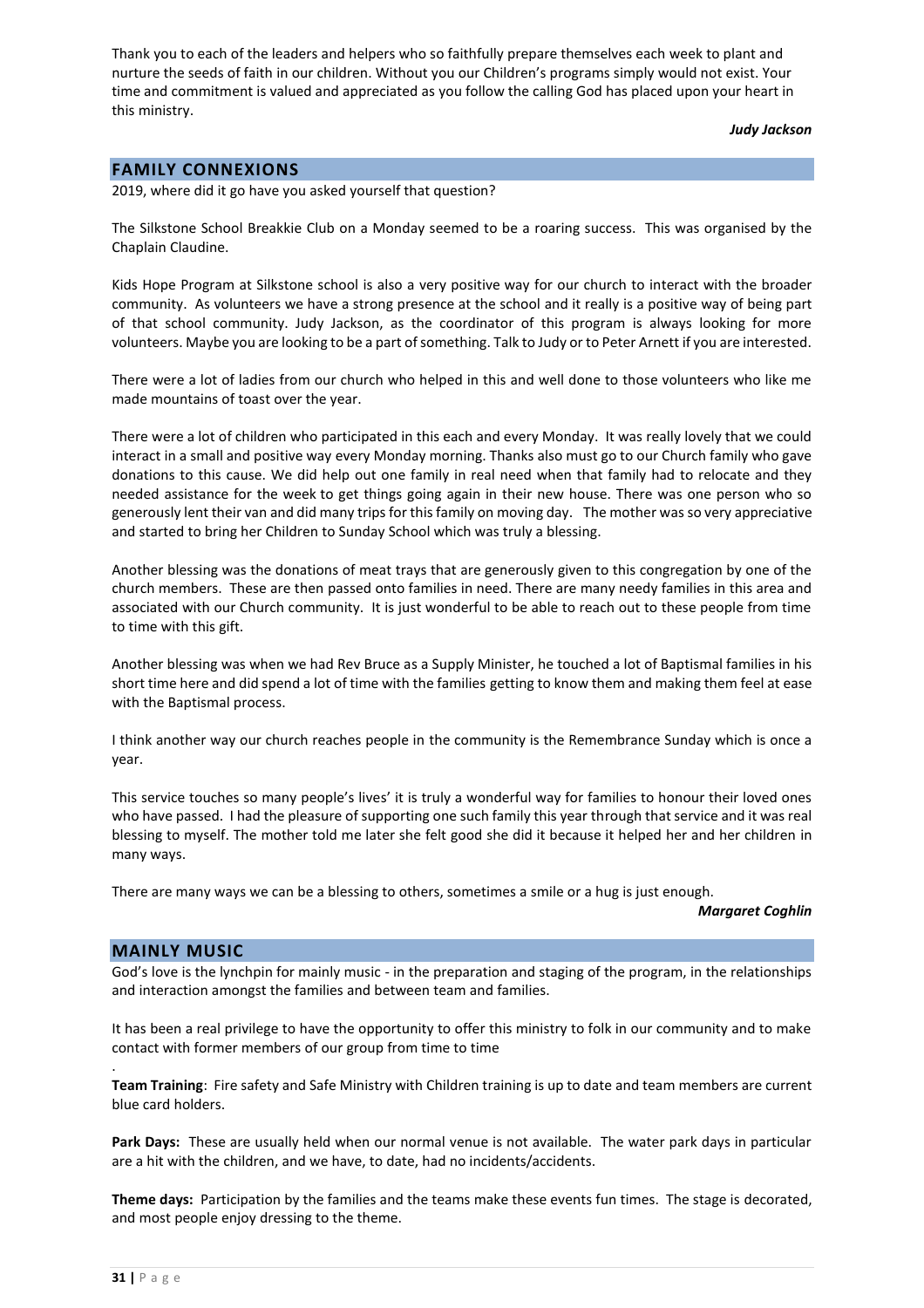**Father's Day:** In an endeavour to accommodate busy families this combined celebration was held, for the first time, on a Sunday afternoon. The relatively small number of families who attended enjoyed the session.

**Saying Goodbye** is never easy. Once again Graduation days were held to farewell children who have turned five or are attending Kindy next year on their normal mainly music day. We pray that God will bless them as they move on to new adventures.

**Sincere thanks**: The contribution of team members has been invaluable. We are grateful to them for sharing their time and talents so generously.

A special blessing to those team members who are unable to work with us in the New Year.

**Help!** Just like sterling vintage cars some of our team members are of an age where they need some repairs and special attention. As a result, we are appealing for additional help so that this wonderful mainly music program can continue into the future. Are you available?

We appreciate and value your prayer support.

#### *Karen Madders and Carole Edwardson*

#### <span id="page-32-0"></span>**YOUTH & YOUNG ADULTS MINISTRY**

Our Youth & Young Adults Pastor, Mike McMillan, resigned in April and the Friday evening youth program ceased. A gathering of our youth and young adults took place in July with the view to meeting regularly, but my extended period of absence prevented that plan from being realised.

*Peter Arnett, Lead Minister*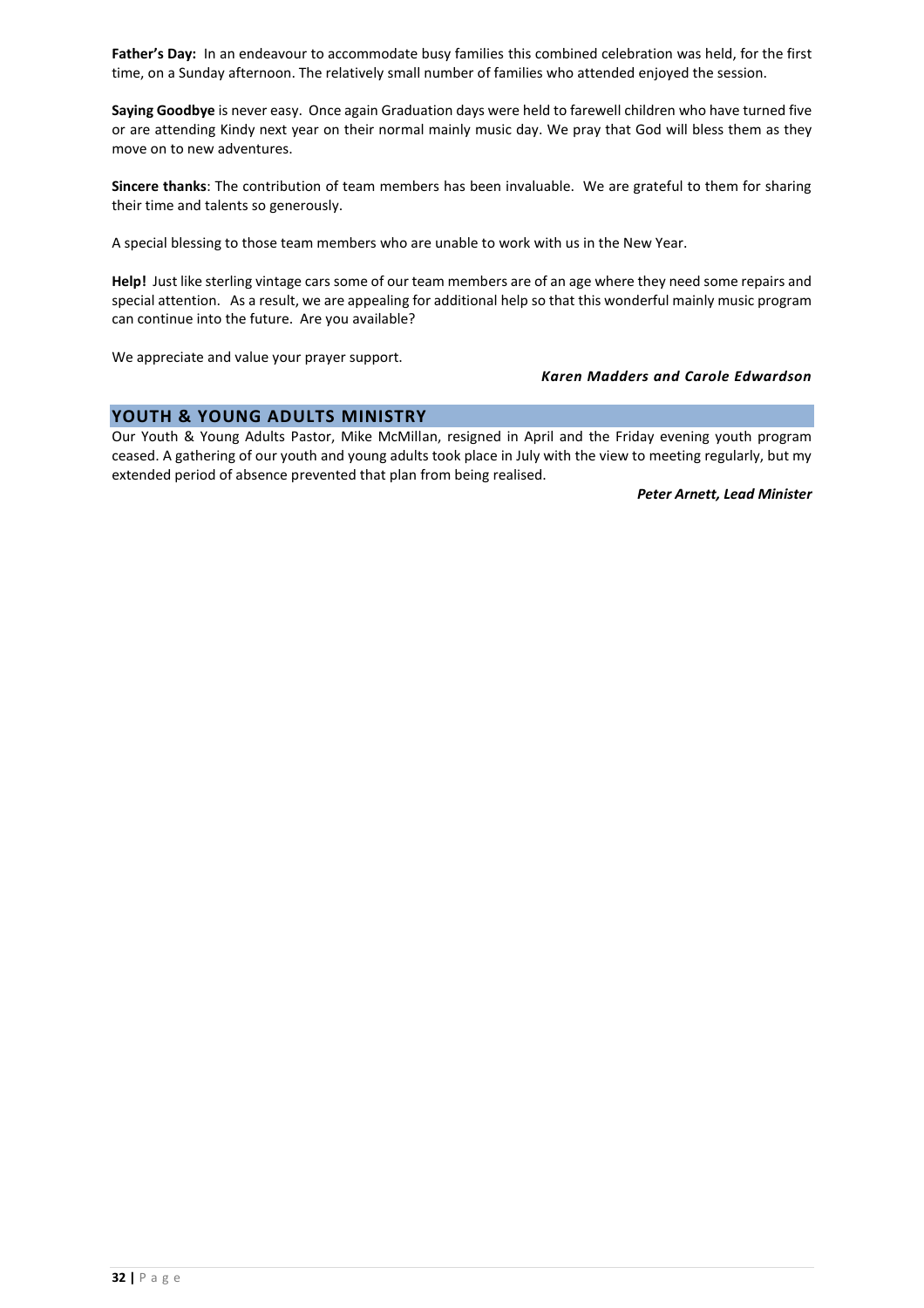## CONGREGATIONAL MEETINGS

#### <span id="page-33-1"></span><span id="page-33-0"></span>**MINUTES – ANNUAL CONGREGATIONAL MEETING 10 TH MARCH 2019**

#### **Welcome**

The Acting Chairperson of GRUC, Ruth Wilkins, opened the AGM at 11.00 am, and welcomed all in attendance.

#### **Acknowledgement of Country**

The Acting Chairperson offered the acknowledgement of country, and of past, present and emerging elders of the original indigenous inhabitants of this land on which we meet.

#### **Opening Prayer**

Rev. Bruce Raymond, offering supply during the illness of Rev. Peter Arnett, opened the meeting with prayer.

#### **Attendance & Apologies**

As per the Attendance/Apologies Register which was circulated.

#### **Standing Orders**

The congregation was reminded of the consensus voting method used at congregational meetings, with orange and blue cards used to indicate voting preferences.

It was determined that a quorum was present.

It was moved and seconded that the Acting Chair (Ruth Wilkins) and Acting Secretary (Diane Bos) for today's meeting be confirmed. Carried by consensus.

#### **Correspondence** None

**Minutes** of previous Annual General Meeting (March 2018) and Special Congregational Meeting (Sept. 2018) were presented and their reception and adoption were moved. Carried by consensus.

#### **Business arising**: None

#### **Presentation of Annual Reports of the Congregation**

The 2018 Annual Reports had been available for several weeks. They provided a summary of the life and activities undertaken by the congregation over the past year. It was noted that a further report regarding Venue Bookings was made available on the day.

Opportunity was provided for any questions, and Marg Coghlan noted that Page 30 of the report should have read 34 not 44 families as being on the roll, though that number has since risen to 37. It was moved, (Jeremy Bruce), and seconded (Phil Holmes) that the reports be received and adopted. Carried by consensus.

#### **Treasurer's Report & Auditor's Report**

These reports were presented by GRUC Treasurer Derek Hirons. Derek noted that offerings for the year had been \$18,000 under budget. However, due to various savings, the congregation was left with a deficit of only \$2000. A decision had been made to go ahead with various roof repairs and replacement, to be funded by an extension of the loan currently held with the Mutual Support Scheme. GRUC is able to draw down on this loan due to being ahead on payments, and because the loan had been almost paid off. There were no questions of this report.

#### **Auditor's Report**

Derek provided the auditor's report covering the three areas of (a) Glebe Garden Club (b) Women's Fellowship and (c) Church Council. The auditor remarks noted that a very good standard of reporting was maintained and that there were no concerns regarding the financial operations of these bodies. Colin Alexander moved, and seconded (Dave Hunter) a vote of thanks to the auditor R. W. Ramsey for the support offered to the congregation, and that a letter of thanks be sent to the auditor from the Secretary of the Congregation. Carried.

#### **Presentation of Proposed 2019 Budget**

The Treasurer tabled the proposed 2019 budget. It was noted that it was budgeting for offerings at \$200,000 and with an overall deficit of \$13,000. This was proposed on the basis of the average offering over the past year but does require a \$57 increase in giving per week. He noted that the congregation's Mission and Service Fund levy has decreased slightly. The Treasurer also made reference to the Redress Scheme, resulting from the Royal Commission into Institutional Sexual Abuse of Children, which is a Synod levy on all the congregations, with a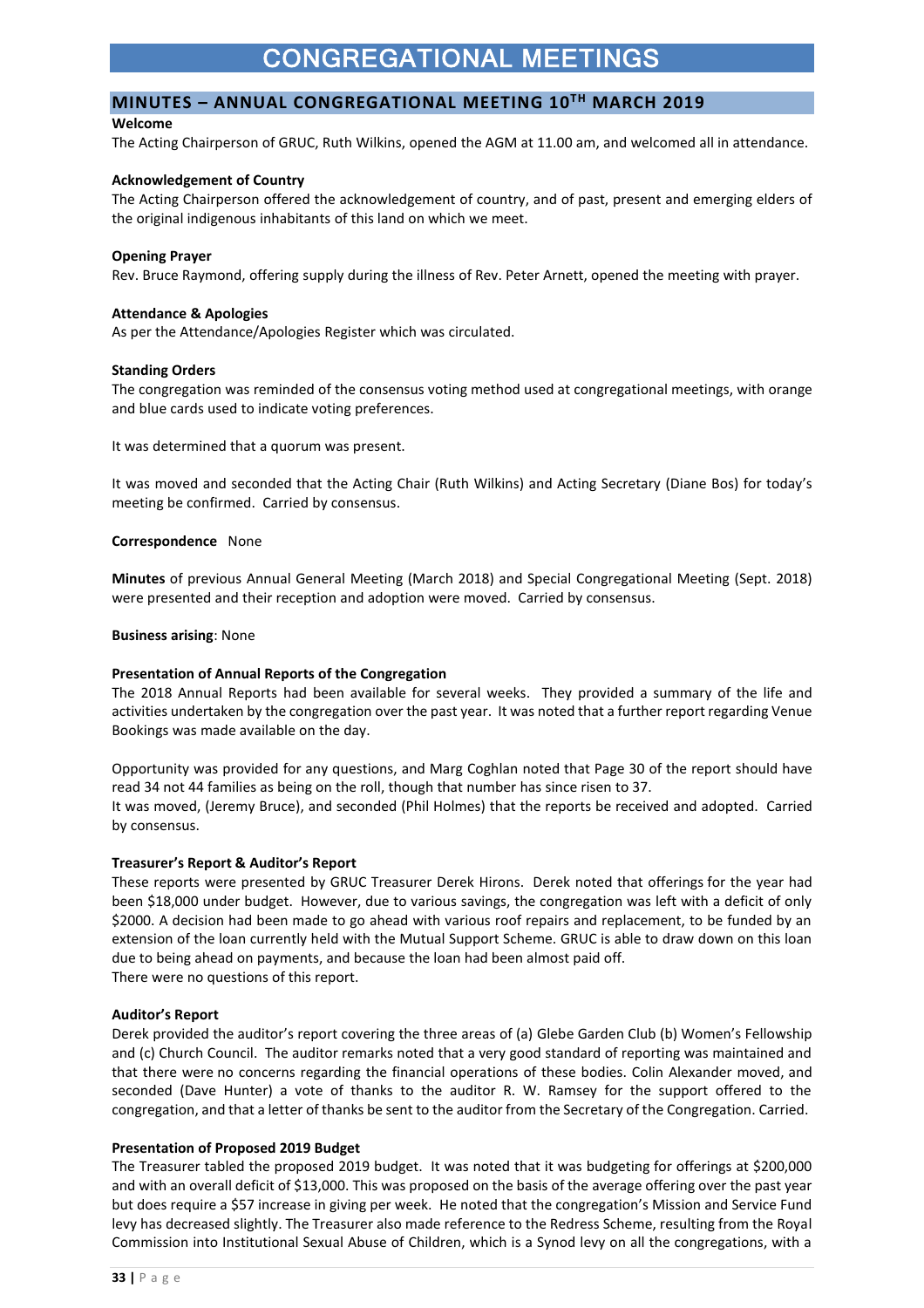major contribution also from Uniting Care. The levy is based on a formula of income plus assets and exists to provide redress for those abused within the Uniting Church or its predecessor denominations. For the period 1/7/19 - 30/6/20, the GRUC levy will amount to \$3200.00 per year. The Treasurer also noted the desire to put \$12,000 into long term maintenance in view of the decrease in the MSF allocation.

#### **Questions:**

- 1. Phil Bailey expressed reservations regarding the GRUC contribution to the Redress Scheme and enquired if this might not be sought from any perpetrators identified. Pete Arnett responded to the question noting that current and historical cases of such behaviours might come to the attention of the Synod Sexual Misdemeanors Complaints Committee and/or the General Secretary. No cases stemming from activity at GRUC have been identified at this time. However, GRUC is part of the wider UCA and shares in the collective responsibility for abusive activity that has occurred in congregations as well as Uniting Care homes, whether in the past or more recently.
- 2. Lola Milward enquired as to whether the deficit might possibly be addressed via increased fees from property rentals. Derek noted that CPI is applied annually to these fees, and that GRUC needs to maintain a balance between supply and demand of properties, and between costs and preparedness to pay. Colin Alexander also noted that more school halls are now available for rental, increasing the supply of available venues. He noted that the U3A use of our buildings is a blessing, and that we need to prioritise keeping them as clients. Colin also expressed his appreciation of seeing, over the years, the Mutual Support Scheme loan decreasing from \$700,000 to \$16,000 today.

Derek noted his appreciation for Colin's faithfulness in attending to the banking each week. It was moved, (Derek Hirons) and seconded (Robyn Kunde) that the 2019 Budget be received and adopted. Carried by consensus.

#### **Appointment of Auditor**

It was moved (Derek Hirons) and seconded (Faye Wright) that R. W. Ramsey be again appointed as Auditor. Carried by consensus.

#### **Election of Presbytery Representatives**

It was noted that currently Paul de Sauty & Janet White serve as our Presbytery representatives. Peter Arnett noted that discussions had been held with both Paul and Janet, and both were available and willing to continue in this capacity. No other nominations had been received. It was moved, (Phil Bailey) and seconded (Jeremy Bruce) that Paul and Janet be appointed as GRUC representatives to Bremer Brisbane Presbytery meetings. Carried by consensus.

It was also noted that Peter Arnett and Noel Rothery would attend the May Queensland Synod meeting on our behalf.

#### **Election of Chairperson and Secretary of Congregation**

It was noted that two nominations, (Phil Bailey and Nigel Lucas), had been received for the position of Chairperson of the congregation. One nomination, that of Noela Rothery, had been received for the Secretary of the congregation position.

Ballot papers were made available to members of the congregation, and Kent Wilkins, Daniel Francis and Rob Edwardson were accepted as scrutineers.

It was consequently announced that Nigel Lucas had been elected to the position of Chairperson of the Congregation, that Noela Rothery had been elected as Secretary, and that Paul de Sauty and Janet White were confirmed as Presbytery representatives.

Thanks were extended to all those offering themselves for service and it was noted that the ballots would be destroyed following the announcement of the ballot result.

#### **Presentation of Vision & Strategic Plan "Growing Community"**

Hannah Jackson presented this Plan noting that it was a rolling document and that copies were available at the rear of the church. The various Ministry Teams had recorded their proposed actions and plans for the coming year according to the overall strategic direction of the congregation. There is opportunity for people to become involved in areas that are of interest to them and members are encouraged to join in. The Strategic Plan was endorsed by consensus.

#### **Presentation of Ipswich 2020 Update**

Daniel Francis provided an update to the congregation on this initiative. Ipswich 2020 is the name given to the process of the various Uniting Churches across Ipswich meeting together to determine the UCA future in Ipswich. The Church Councils of the four Ipswich congregations have continued to meet during the past year, on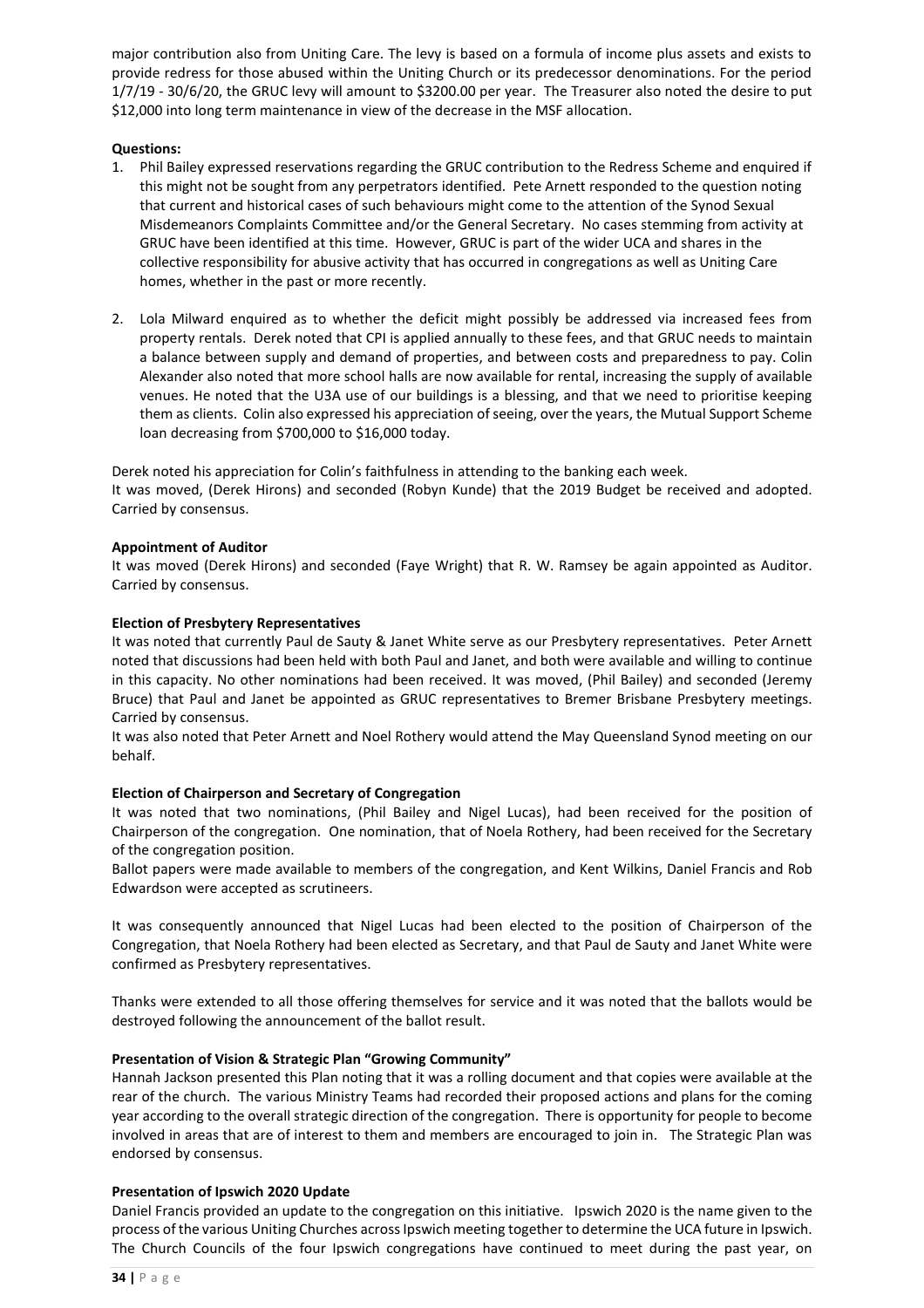approximately a monthly basis, with a representative Facilitation Team meeting in between to plan for the larger meetings and to generally facilitate ongoing progress. A facilitator, Rob Duncan, was appointed and has been collecting information on all the churches, distributing demographic data and information about possible models of co-operation, and will bring some recommendations for consideration in the near future. The past year has seen some good collective and collaborative activities shared between the congregations. New ministry appointments have been made at Trinity Ipswich, (Peter Taubner), North Ipswich (Andrea Follett), and Ipswich City (Santina Waugh). These are Presbytery appointments. The idea is that the Ipswich 2020 process will work its way through till the new version of the UCA across Ipswich emerges and any new structure will determine the future ministry needs consequently. There were no questions of this report.

#### **Any further business**

Peter Arnett expressed his thanks for the prayers, cards and general support he had received during this time of leave due to ill-health. He noted that he was going back to the specialist on the coming Friday, and was hopeful of making progress, and being able to wear a boot. Pete expressed his appreciation to Bruce Raymond for offering supply during his absence and felt a sense of peace that the congregation was in such good hands.

Dave Hunter moved a vote of thanks to Ruth Wilkins and Diane Bos for stepping in as Acting Chairperson and Acting Secretary respectively. Carried.

Gwen Fisher was thanked in her absence for her role as immediate past Chairperson of the congregation. It was moved that a letter of thanks be sent to Gwen from the congregation by the Secretary of the congregation. Carried.

#### **Date for future meeting**

This date will be advised in due course.

**Prayer & Close** In the absence of Bruce Raymond, who had had to leave early for another commitment, Pete (Arnett) closed the meeting in prayer at approximately 11.50 am.

#### <span id="page-35-0"></span>**MINUTES – SPECIAL CONGREGATIONAL MEETING 23rd JUNE 2019**

#### **Welcome**

The meeting was opened at 2.05 pm by the Chairperson of the Congregation, Nigel Lucas. Nigel welcomed everyone to the meeting and noted the previous history of this congregation in facing the challenges of the past, just as the current congregation is called to face the challenges of the future.

Nigel also acknowledged that the meeting was being held on indigenous land and paid tribute to Elders past, present and emerging.

#### **Standing Orders**

The congregation was reminded of the consensus voting method used at congregational meetings, with orange and blue cards used to indicate voting preferences.

#### **Attendance**

Those present were asked to record their attendance and any apologies, on the list being circulated.

**Opening Prayer** Rev. Bruce Raymond opened the meeting with praye**r.**

#### **Appointment of Secretary**

In the absence of Congregational Secretary, Noela Rothery, Nigel noted that Diane Bos had volunteered in this capacity for the meeting.

#### **Confirmation of a Quorum**

The Acting Secretary confirmed that a quorum was present, and the meeting could go ahead.

#### **Introduction of Process**

Rev. Peter Arnett provided an introduction to the process of the meeting. He noted the two documents under discussion. Firstly, the Church Consultation Report – Glebe Road Uniting Church, which focuses on the congregational life at GRUC and asks us to look at the challenges facing us as a church and the changes we need to make to increase our vitality as a congregation, independently of the other UCA congregations in Ipswich. The second paper is the Uniting Churches of Ipswich Consultation Report 2019. In this paper, the focus is on how the UCA congregations might work more closely together into the future. The congregation is asked to consider the five options outlined in the paper and the Church Council will also be considering this in the meantime. A second congregational meeting will be called in the near future regarding our preferred option.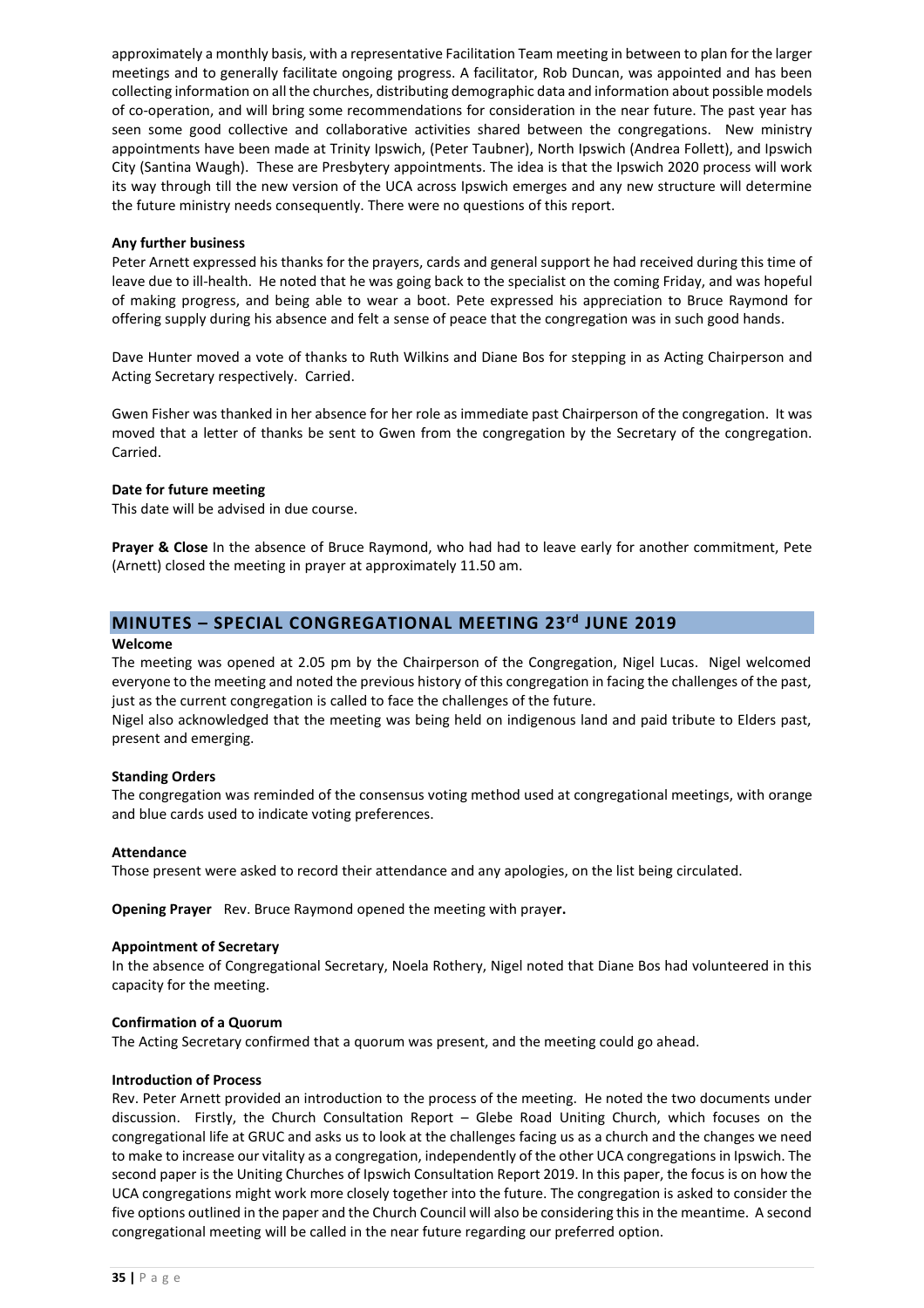**Questions & Answers** Pete asked for questions from the floor, in response to this material.

- Colin Alexander asked about the definition of a disciple and their role, given discipleship was referred to frequently in the papers. Pete replied that some of the aspects of discipleship included being a committed follower of Jesus Christ, being a witness to the truth of the Gospel, and using ones skills and talents to serve the Kingdom and nurture the growth of others. Bruce Raymond added the imperative of going out and expanding the proclamation of the Gospel.
- Bev Bruce commented that there seemed to be a call to be evangelists implied in the way that the discipleship term was used.
- Ros Rooney commented that, as a congregation, we do this now do we need to do more? Pete acknowledged that we do much of this activity at present, but perhaps we need to be more explicit. For example, small group involvement was crucial to forming disciples, but only a small percentage of the GRUC congregation was involved with small groups at present.
- Greg Seymour commented that the issue was more than just creating greater numbers. Twenty years ago, there was twice the number of members of GRUC, but that has not been enough to sustain the membership to the present day. Simply finding more members seems insufficient to address the problem.
- Colin Alexander noted that some of the activities of the past such as running Alpha/Bethel Courses, and having more visitation undertaken by the Elders, as was the practice then, seems to keep people involved. Peter Arnett affirmed the value of such courses within the life of the church.

#### **The Chairperson asked if there were any questions or comments regarding the actual Options.**

- Bev Bruce felt there was a lack of clarity regarding the differences between the Options and Pete Arnett then spent some time clarifying the descriptions of the 5. Bev asked how we thought these models were going to address challenges we face as a church and Pete noted that unless we have a focus on the issue of discipleship, and unless each congregation is committed to change, then nothing will change.
- Fay Wright asked for clarification on the question of a congregational "coach" that is referred to in the document. Pete noted that Rob Duncan is fulfilling this role at present as part of assisting congregations in their discernment process. This is being paid for by the Presbytery. Any future role is not locked in and each congregation will decide if they need further assistance into the future.
- Dave Murphy commented that he couldn't understand how the suggestions in the Options would fix the problem. Dave saw the challenge as being an age issue – we are just not bringing in younger people. Pete enquired whether this reflected an unwillingness to change. GRUC has some young people, but Pete suggested that having the heart and willingness to undertake the changes needed to make congregational life vital again was crucial.
- Bev Bruce asked what the Church Council and Minister see as the blockages to change that we need to face. Pete replied that there may be many different issues. Perhaps we need to be more welcoming. We are not fully aware yet of blockage points and will continue to explore this.
- Margaret Bastin asked what the process was with each congregation. Pete noted that each Church Council decides what the process with their own congregation and would be pursuing this. Margaret noted the importance of more prayer and fasting, and Pete noted the initiative of a 24 hr prayer vigil with the involvement of all the UCA congregations across Ipswich, with Peter Taubner helping to facilitate this.
- Phil Bailey noted that within the Church Council about 20 years ago, the suggestion was made to contact all the people who had left the congregation with a view to finding out why they had left. Phil was not aware that this had ever been carried through.
- Colin Alexander enquired whether Rob Duncan had found any solutions to these problems how do these ideas work out practically? Pete said he was not sure of Rob's experience of this. He noted that Rob's "language", given he was from the Salvation Army, was perhaps not reflective of where we are as a congregation. Rob has been greatly influenced by the Shift MtoM course originating in Victoria. Pete has also signed up to do this course, with the direction reflecting a move from a programmatic church into more of an emphasis on making disciples.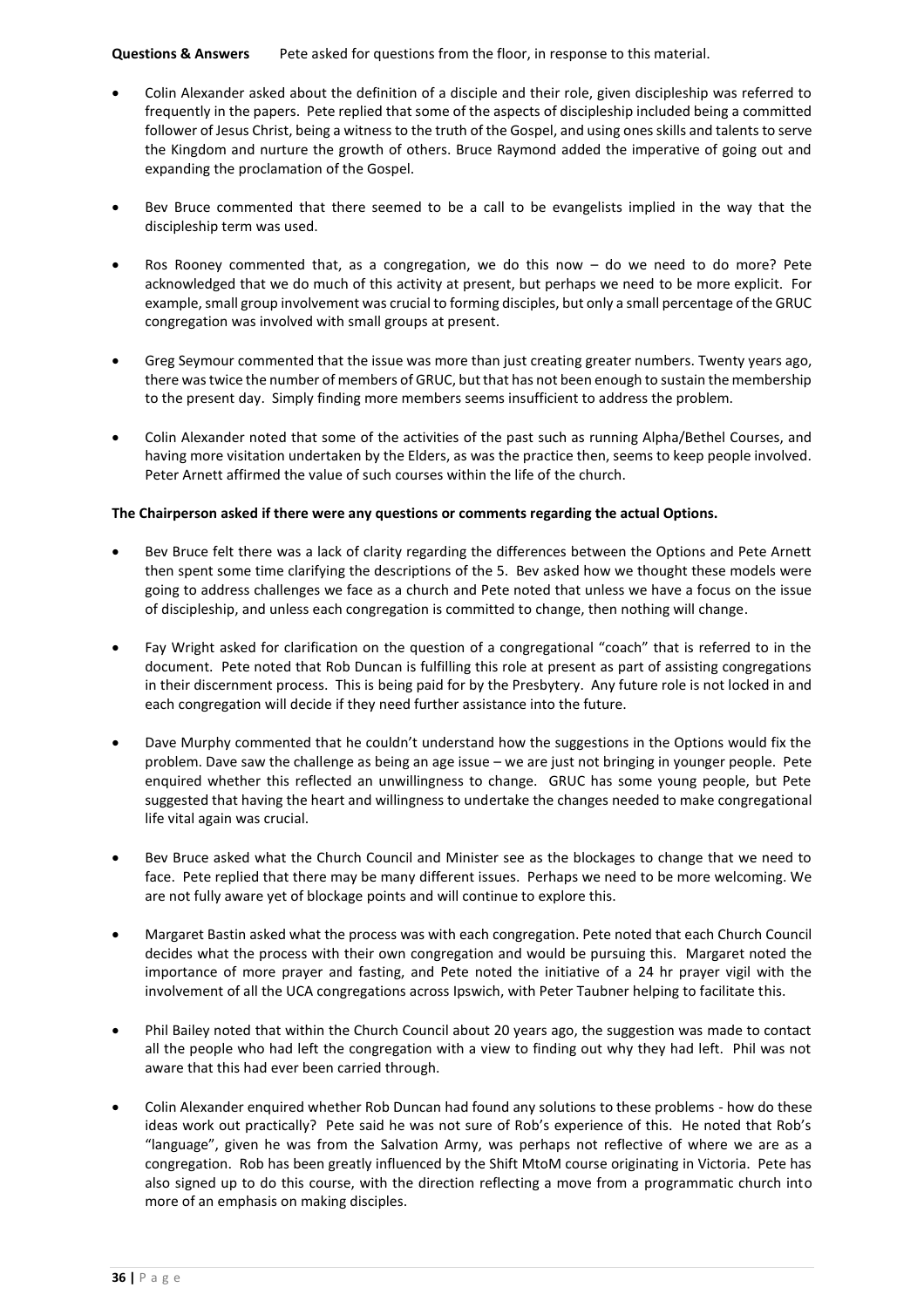- Ros Rooney asked if Rob Duncan could be looking at the Synod structure which tends to be top "heavy". Pete noted that Rob's work looked at congregations at the local level only. Ros also asked if there was a difference between the church running programs and doing mission work. Pete responded that a potential issue was that many things we do as a church may not align with each other, with making disciples as an outcome. We can probably be more strategic about our direction, being clear about what our mission is, and having all activities aligned to the missional outcome of disciple-making.
- Hannah Jackson noted that we can't presume any longer that the people in the community we are relating to have a foundation in Christianity. This is very different from the past when most people were aware of the fundamentals of Christianity and the Church tended to be the centre of community life. We have limited awareness of what happens e.g. for millennials coming to church. Rob Duncan notes that the church rolling out programs is no longer relevant. The question is - how do we make Christianity relevant to people's lives these days? Maureen Phillips asked what were the possible ways of doing this? Hannah suggested that we need to make conversations in different ways with people. Previous models need to be turned on their head, because they no longer work, and somehow our engagement with people needs to be meaningful to them. Phil Bailey agreed that this seems to be the nub of the matter.
- Nigel Lucas asked if our programs were bringing people to church? If not, then this may be the difference between running programs and making disciples.
- Jill Case noted that in earlier days, the church was the centre of the community, where people found their spiritual, social, and emotional needs met. There was little competition. It is a very different matter today, with people finding their meaning and purpose in a variety of other places and activities.
- Pete challenged the congregation with the question of what changes are we willing to make to enable people to come into the church?
- Fay Wright noted that she wants to see young people coming to church, but, as an older person, she does not want to feel excluded. Pete noted that the challenge is to make people from across the generations all feel welcome

#### **Decisions Regarding the Reports**

The Chairperson asked the meeting to move to considering the proposals. Pete spoke briefly to the proposals and noted that Option 5 was not seen as a viable option for GRUC, and the proposals were put to the vote.

• *Proposal 1*

That the Congregation receives the "Church Consultation Report – Glebe Road Uniting Church". *Carried by consensus.*

• *Proposal 2*

That the Congregation accepts Recommendations 1 to 5 and encourages the Church Council to commence work on the issues identified.

*Carried by consensus.* • *Proposal 3*

That the Congregation receives the "Uniting Churches of Ipswich Consultation Report 2019". *Carried by consensus.*

• *Proposal 4*

That the Congregation determines, in light of Proposal 2 above, that Option 5 is not a viable plan for Glebe Road UC.

Lucie Brookes asked if our excluding Option 5 would have implications for other congregations, but Pete noted that they were free to pursue their own decisions, and congregations could talk to each other about a variety of options.

*Carried by consensus.*

It was noted that a further congregational meeting would be held in the near future. Coral noted that the date proposed i.e. 4 August, coincided with use of the church by the Eisteddfod. Given this, the earlier date of 28 July was proposed.

#### **Closing Prayer**

Pete thanked people for attending and for their contributions via questions or statements. Pete closed the meeting with prayer.

**The meeting was concluded at 3.00 pm.**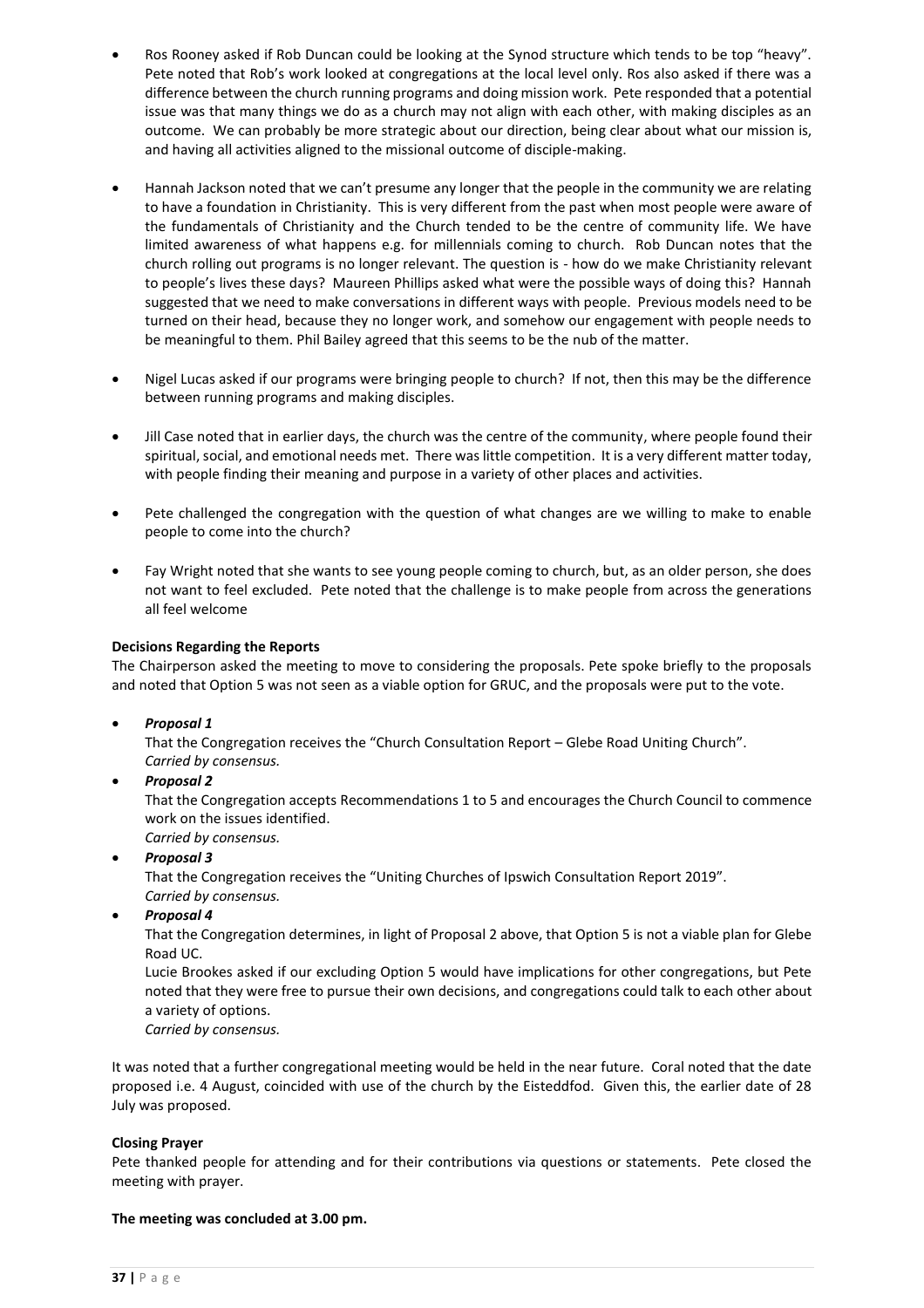#### <span id="page-38-0"></span>**MINUTES – SPECIAL CONGREGATIONAL MEETING 28th June 2019**

#### **Welcome**

Nigel opened meeting at 2.05 pm, welcoming Rev Brian Hoole, Bremer Brisbane Presbytery Minister, in association for this meeting allowing him speaking rights.

#### **Acknowledgement of Country**

Nigel acknowledged that the meeting was being held on indigenous land and paid tribute to Elders past, present and emerging.

#### **Standing Orders**

Nigel asked if anyone preferred to use a Secret Ballot method for voting, rather than Consensus method. There was no support for Secret Ballot method.

The congregation was reminded of the consensus voting method used at congregational meetings, with orange and blue cards used to indicate voting preferences.

#### **Opening Prayer by Rev Bruce Raymond**

#### **Record of those Present & Apologies**

Those present were asked to record their attendance and any apologies, on the list being circulated.

#### **Confirmation of a Quorum**

Yes (10% of membership)

#### **Minutes of last General meeting (June 2019) – Reception & Adoption** Accepted

#### **Discussion of Proposals**

The main discussion points for the meeting are on the **Glebe Road Uniting Church New Strategic Direction (prepared by Church Council):** a 2-page document made available at worship services on Sunday 21 July, and at the door before the meeting. Minutes of last meeting were also available in the foyer.

Before outlining the discussion points, Hannah emphasised the challenges of this process for all, as well as the impact of the serious condition of Peter Arnett's health. Hannah read Romans 8, reminding us that God is with us in all of these situations.

Hannah outlined and explained the discussion points in the **New Strategic Direction**. Proposal 1.1 relates to Ipswich Uniting Churches, and Proposals 2.1,2.2, 2.3 – relate to Glebe Rd UC congregation

#### **Proposal 1.1 Ipswich 2020 - That the Congregation adopt Option 1 (Simple Cluster Model: Four churches – One cause)**

The Church Council recognises that the life stage of all four churches are different and at this stage we believe that maintaining autonomy of governance will enhance our capacity to fulfil our vision and mission.

There would be an overarching Mission Council for all 4 churches, including ministers and representatives of each church. Hannah explained why the CC chose Option 1.

#### **Proposal 2.1 That the Congregation affirm the vision statement and adopt these four Priority Mission Areas. Vision:** Growing Community. Built on faith, immersed in love and empowered for action.

#### **Priority Mission Areas:**

**Hannah expanded the priorities as follows: 1. Glebe Road Priorities** *Children & Families* – securing a place for the next generation of young children. *Life groups* (cell groups) to create a place for people, a process which will take everyone's effort. *Worship* – keep worship as a central part of our congregation Stay grounded on the things which have made us what we are, just shift the focus. **2. Local priority** Silkstone SS – breakfast club, Kids Hope **3. Ipswich Priority** Engagement with Ipswich 2020 **4. Global Priority** Timor Leste partnership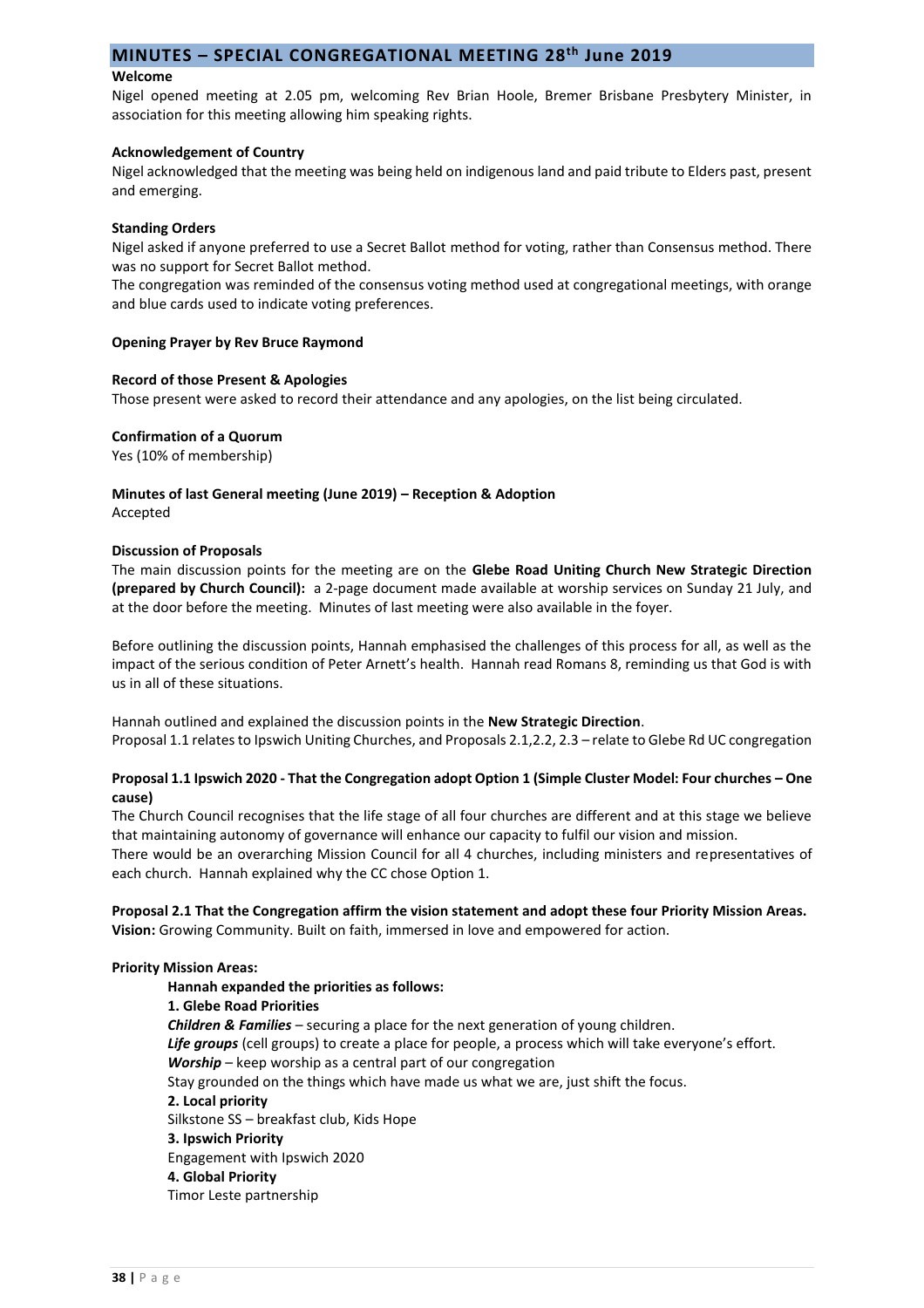There are 3 processes that coincide with the setting of these priority areas:

- 1. Encouraging existing ministry groups to align with the new priority areas.
- 2. Allowing existing unsustainable ministries to finish well and to celebrate what they have accomplished.
- 3. Establish new ministries that are specifically aligned with and focused on one or more of the priority areas and grow out of the passion of church members.

All of this is a process of shared discernment.

#### **Proposal 2.2 Endorse the aligning of ministries with the Priority Mission Areas**

We acknowledge that discipleship is primarily about encouraging people in the journey of being a follower of Christ, which includes both personal faith and living life in a way that draws others into a life-transforming relationship with God.

#### *This addresses Recommendation 2 of the Church Consultation Report – Glebe Road Uniting Church*

The fulfillment of the priority mission areas will be enhanced by alignment of structure, enabling a shift from a programs focus to a discipleship focus. This ongoing work will include:

- and oversight, including in the areas of pastoral care, worship and group life. (e.g. Church Council structure and the role of elders)
- Working to create dynamic, inspiring and engaging worship services that are accessible to people of all stages of faith and focus on discipleship.
- A shift from an emphasis on programs, to an emphasis on relationships.
- Valuing the investment of people's giftedness, time and energy, into life giving experiences of leadership and service, rather than the treadmill of obligation and exhaustion.
- Developing and identifying training opportunities for each person to grow and flourish in roles of leadership and service.
- An assessment of leadership structures and ministry teams to ensure effective decision making This is a medium-term process. The next stage will be for a timeline of various steps to be drafted and actioned. Ongoing communication with the congregation will be an integral part of this process going forward.

#### **Proposal 2.3 Affirm the work of the Resource Ministry Team and Church Council in the stewardship of the church's resources.**

Encourage the Resource Ministry Team and Church Council to explore other avenues of resourcing the ministry and mission of the church, as suggested in the *Church Consultation Report – Glebe Road Uniting Church*.

**Questions & Answers** Bruce, Hannah, Ruth & Daniel formed a panel for the meeting was invited to ask questions regarding each proposal.

Some of the questions were:

#### **Proposal 1.1 questions**

Are the 3 other churches undertaking the same process, and what Options have they chosen? How do their choices impact on our choice?

*Ruth said that if other churches choose Option 2, then we will have to go to Option 3. With Option 1 the overarching Mission Council for all 4 churches, including ministers and representative members of each church. Our own governance will remain independent.*

#### **Proposal 2.1 & Proposal 2.2 questions**

How is **Discipleship** to be done? What is it in practice? Aren't we already doing it?

- *Hannah highlighted Proposal 2.2: Discipleship is about encouraging people to come into their own faith, to grow, and then to evangelise. We need to move forward, finding new structures and ways.*
- *Bruce noted that Discipleship is already being done here, creating relationships, nurturing and encouraging children.*
- Ruth said that Rob Duncan talks about training pathways putting steps in place to help congregations *work through the processes of discipleship. We need to make deliberate decisions to relate to people not programs.*
- *Brian Hoole said when Norma Spear was here there was energy – and some of that is now lost. There is a culture and history which can be recaptured - but not by reliving the past.*

Other comments from the floor were: